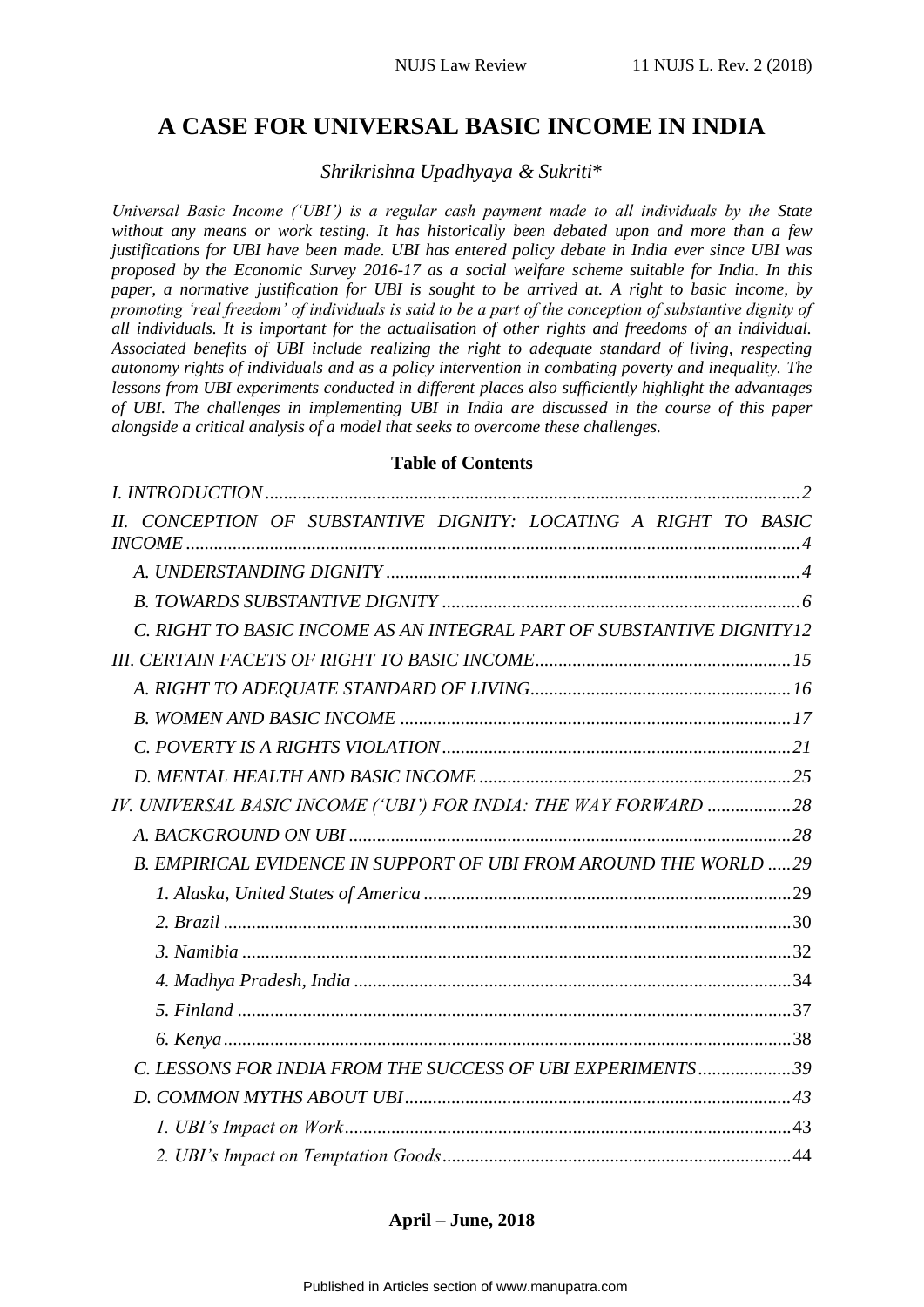| A. WHY UNIVERSAL AND UNCONDITIONAL FEATURES OF UBI ARE IMPORTANT          |  |
|---------------------------------------------------------------------------|--|
|                                                                           |  |
|                                                                           |  |
|                                                                           |  |
| D. IS JAN DHAN - AADHAR - MOBILE ('JAM') TRINITY A POSSIBLE SOLUTION? .53 |  |
|                                                                           |  |

#### I. INTRODUCTION

<span id="page-1-0"></span>The idea of a State-funded Universal Basic Income ('UBI') has gained considerable attention over the past decade. It is subject to much debate worldwide among economists, social-thinkers and politicians, and is slowly entering wider public discourse. The referendum held two years back in Switzerland on the issue of granting citizens an unconditional UBI is a testament to this fact.<sup>1</sup> Although eventually the proposal was voted down by a majority of Swiss voters,<sup>2</sup> other civil societies have not restrained themselves from experimenting with the idea of UBI for its people. This is evident from UBI experiments which have been carried out in Namibia, Finland, Kenya, and India.<sup>3</sup>

UBI is defined as income paid to every member of the society without means and work testing.<sup>4</sup> Two primary characteristics of UBI flow from this definition. First, as its name suggests UBI is universal in nature – it is paid on an individual basis to every person.<sup>5</sup> Second, it is unconditional in nature, that is, as indicated by the latter part of the definition it is paid to an individual regardless of her income (means test) and employment requirement (work test).<sup>6</sup> In this sense, it differs from the traditional notion of income which is either gained from offering one's labour in the production of valuable goods and services or from other ancillary sources, such as, inheritance. The twin core features of universality and unconditionality are essential to the conceptualisation of UBI in this manner;<sup>7</sup> however, they do not preclude suitable modifications in its application. Consequently, it is to be noted that the obligation to provide such a basic income to its citizenry falls upon the modern welfare State.<sup>8</sup>

Several scholars have argued for instituting a right to basic income for all individuals. The justifications for such a right have come from a variety of corners: historical injustice in transfer and wealth accumulation, deep and pervasive poverty which robs a large

1

<sup>\* 3</sup>rd and 2nd year students of WB National University of Juridical Sciences, Kolkata. We would like to thank Ms. Aratrika Choudhuri for her guidance, valuable suggestions and editorial assistance while writing this paper. We would also like to thank Mr. Srivats Shankar for his comments on the draft. All errors remain solely ours. <sup>1</sup>BBC NEWS, *Switzerland's Voters Reject Basic Income Plan*, June 5, 2016, available at

http://www.bbc.com/news/world-europe-36454060 (Last visited on February 6, 2018). 2 *Id*.

<sup>3</sup>*See* Part IV(B) of this paper.

<sup>4</sup> Philippe Van Parijs, *Basic Income for All: If You Really Care about Freedom, Give People an Unconditional Income*, BOSTON REVIEW, October-November 2000, available at http://bostonreview.net/archives/BR25.5/vanparijs.html (Last visited on February 5, 2018).

<sup>5</sup> *Id.*

<sup>6</sup> *Id.* 7 *Id.*

<sup>8</sup>For detailed discussion, *see* Part II of this paper.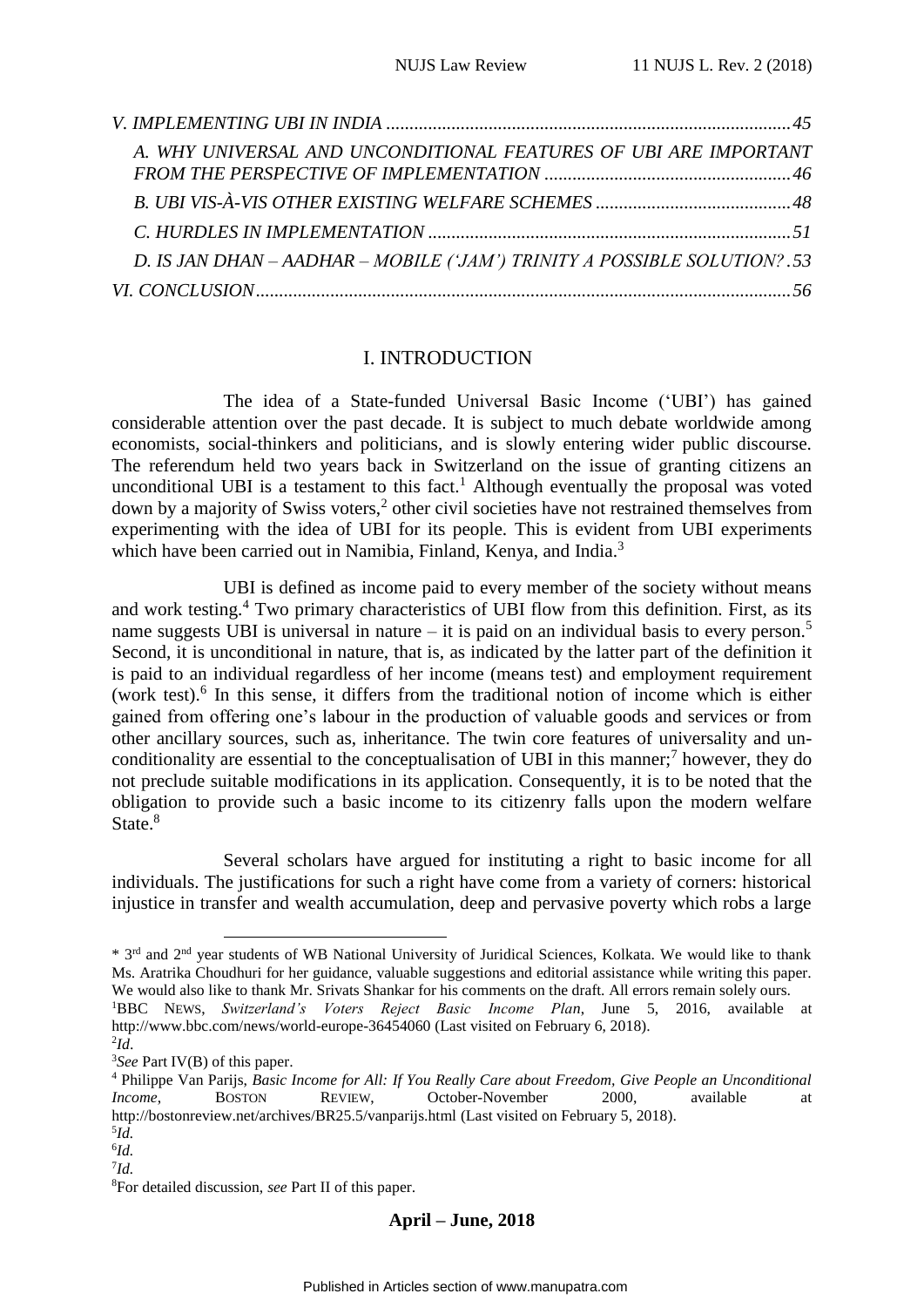number of people of their rights, and the much more contemporary view that UBI might become necessary due to growing automation and resultant job loss. One such justification for UBI, which finds favour with us, is that income is in fact a precondition for the exercise of other rights and freedoms and in that sense, income deprivation denies exercise of rights by underprivileged individuals.

Poverty around the world and particularly in India is a social menace and policymakers have for long battled with understanding poverty, theorising it and suggesting solutions for its alleviation. For a legal theorist or a constitutional court, poverty presents a package of rights violations. Abject poverty has been time and again termed as a violation of constitutional rights of a citizen by the Supreme Court of India, and more importantly, a violation of the human right to live a life of dignity.<sup>9</sup> It must be noted, however, that income deprivation is only a facet of poverty, as understood in a multidimensional sense. Yet income deprivation is central to any conception of the cause and effects of poverty, and hence, it must be tackled head-on.

The Economic Survey of 2016-17 of the Government of India included a chapter dedicated to the "radical idea" of UBI.<sup>10</sup> The Survey identifies UBI as part of the solution to the problem of poverty and inequality witnessed in the Indian society.<sup>11</sup> This development has given strength to the growing expectation that the Government of India will embark upon a scheme of UBI as a part of its social security measures directed towards poverty eradication.

In this backdrop, it becomes necessary to work out an appropriate legal framework for grounding a right to basic income for the citizens of India. This demands identification of basic principles of constitutional, moral and social values which shall render support to the notion of basic income. There ought to be an explanation as to why a 'right' is to be recognized in this context. Moreover, any radical step like UBI is bound to attract significant criticism from its detractors and there is a need to apprehend such possible contentions in advance in order to analyse the same and respond with suitable replies based in sound and consistent theory. Thus, this paper is an attempt to provide answers to these challenging questions surrounding UBI by laying down a reasoned theoretical and normative legal framework supporting a right to basic income and therein lies the objective of this paper. In addition to this, we also try to suggest a model of UBI that is needful, achievable and workable in India. We take a journey through pilot projects of UBI from around the world, including India, to understand its impact and cull out lessons for implementation, following which we finally also aim to establish a skeletal structure for instituting UBI in India.

This paper is divided into six parts and includes sub-sections within each part. In Part II, we discuss how the notion of substantive dignity is supportive of a right to basic income and how the right is grounded within it. Next we elucidate on certain facets of right to basic income in Part III of the paper. In Part IV, we establish how a basic income is important to India by drawing from theory as well as UBI experiences from around the world. The implementation of UBI is taken up in Part V and a system for UBI in India proposed in the Economic Survey is examined. Lastly, we offer concluding remarks in Part VI of the paper.

1

<sup>9</sup>*See* Part II(B) of this paper.

<sup>10</sup>Department of Economic Affairs, Ministry of Finance, *Economic Survey 2016-17*, 22 (January 2017) ('Economic Survey 2016-17').

 $\hat{11}$ *Id.*, 173.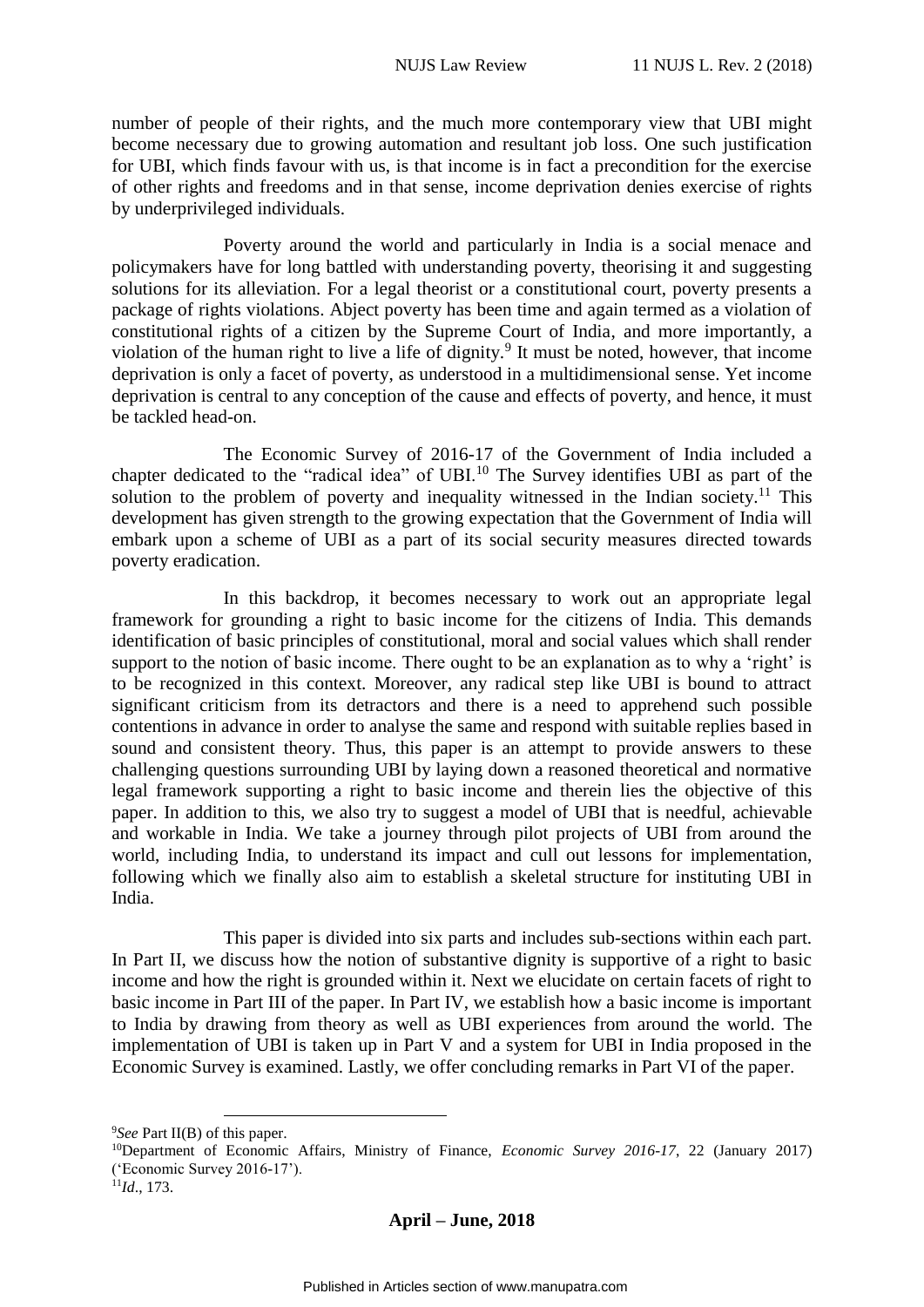# <span id="page-3-1"></span><span id="page-3-0"></span>II. CONCEPTION OF SUBSTANTIVE DIGNITY: LOCATING A RIGHT TO BASIC INCOME

#### *A. UNDERSTANDING DIGNITY*

The notion of human dignity is close at heart to the theory of human rights. It finds routine mention by courts across different jurisdictions while adjudicating upon matters involving human rights. International law and constitutions of many democratic nations also involve repeated reference to human dignity and have undergone interpretation in that light.

Dignity is understood to mean the intrinsic worth of a person or the inherent value of a human being which entitles one to respect.<sup>12</sup> Dignity is said to confer certain inalienable rights upon a human being which ought to be respected.<sup>13</sup> This poses a few relevant questions which have been the muse of legal and political philosophers for a long time: what is the content of dignity and what it encompasses, and how can the duties of a State be defined with respect to its treatment of individuals who possess dignity.

Before delving into such questions it is pertinent to take a brief look at the development of the concept of human dignity over the years. Dignity, traditionally a Western concept, can be traced back to the times of Romans where it was used to differentiate the status of the man as elevated above animals owing to the quality of dignity inhering in a human.<sup>14</sup> The works of St. Thomas Aquinas depict usage of dignity of humans rooted in Christian traditions where humans are said to occupy a place in the hierarchy of God's creations and acquire dignity in accordance with our position in the hierarchy. <sup>15</sup> Few centuries later, in what is described as the period of European Enlightenment, the works of the great philosopher Immanuel Kant gave rich meaning to the notion of human dignity. Kant invokes a metaphysical notion to hold dignity arising from reason as an inner value possessed by all human beings which makes them worthy of respect.<sup>16</sup> For Kant, each person is capable of reason and the faculty of reason enables her to act autonomously by giving herself a moral law. Further, it is immoral to treat humans as mere means to an end and dignity demands that each person is treated as an end in herself. The modern human rights theory is inspired by the concept of inherent human dignity as propounded by Kant and we often find a Kantian insight in human rights discourse today.<sup>17</sup>

In the later centuries, human dignity was sought to be promoted on the grounds that it is a moral entitlement of an individual and the rights derived from dignity

<sup>13</sup>PIERCE, *Id*.

<u>.</u>

<sup>14</sup>*Id*., 9.

<sup>15</sup>*Id*., 11. <sup>16</sup>*Id*., 12.

<sup>&</sup>lt;sup>12</sup>ELKE LAURA PIERCE, HUMAN DIGNITY: USELESS RHETORIC OR SUBSTANTIVE CONCEPT? 4 (2015); *see*INTERNET ENCYCLOPAEDIA OF PHILOSOPHY, *Human Dignity*, available at http://www.iep.utm.edu/humdign/#SH3a (Last visited on February 6, 2018); Rinie Steinmann, *The Core Meaning of Human Dignity*, 19(1) PER (Online) 1 (2016), available at http://www.scielo.org.za/scielo.php?script=sci\_arttext&pid=S1727- 37812016000100023 (Last visited on February 6, 2018); s*ee* Milton Lewis,*A Brief History of Human Dignity: Idea and Application*in PERSPECTIVES ON HUMAN DIGNITY: A CONVERSATION 93 (2007);*see also* Christopher McCrudden, *Human Dignity and Judicial Interpretation of Human Rights*, 19(4) EUROPEAN JOURNAL OF INTERNATIONAL LAW 655 (2008), available at https://academic.oup.com/ejil/article/19/4/655/349356 (Last visited on February 6, 2018).

<sup>17</sup>*See* Rachel Bayefsky,*Dignity, Honour, and Human Rights: Kant's Perspective*, 41(6)POLITICAL THEORY 809(2013).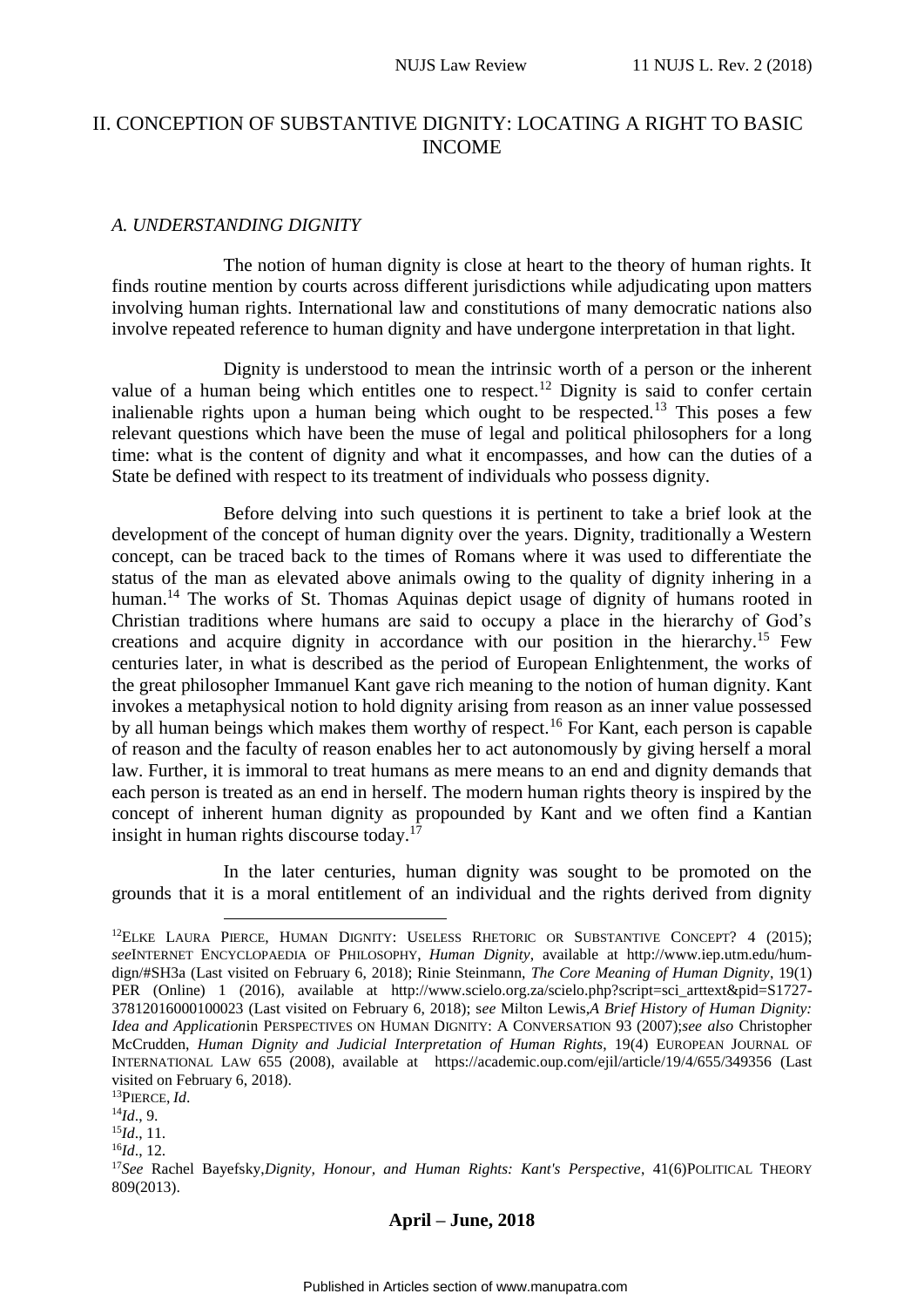were not only essential for individuals but also for common good and welfare of the society.<sup>18</sup> Post World War II, human dignity became sturdily embedded in the minds of people owing to distaste towards abhorrent policies of the Nazis, a growing worldwide sentiment for international peace and anti-colonial movements around the globe.<sup>19</sup> This led to the belief that human dignity is inherent in all individuals irrespective of race, religion, language or other markers of identity, and thus, international legal instruments, especially those related to human rights, sought to incorporate dignity as their core feature.<sup>20</sup>

The Preambles of both, the United Nations Charter and the Universal Declaration of Human Rights ('UDHR')<sup>21</sup> reaffirm the notion of dignity by reposing faith in human dignity and inalienable rights of all members of the human family. Thus, human dignity became the basis for articulating human rights essential for a just, fair and progressive world. This is made explicit by the Preambles of International Covenant on Civil and Political Rights ('ICCPR') and the International Covenant on Economic, Social and Cultural Rights ('ICESCR') which lay down that human rights stem from human dignity.<sup>22</sup> Dignity as a principle became a part of several constitutions around the world including that of Germany, South Africa and India.<sup>23</sup> This widespread recognition and use of dignity posed the next logical problem, that of interpreting it and fulfilling its meaning.

Dignity has been assailed as a vague, inscrutable, ambiguous and loosely defined notion which presents itself as useful rhetoric with little substantive legal value.<sup>24</sup>A response has been that the term was left vague intentionally while being included in the United Nations Charter and the UDHR in order to appeal to the greatest number of members of the United Nations. It enabled a loosely defined consensus on what dignity entails, cutting across nations, cultures, and religions.<sup>25</sup> It has also been argued that although dignity might be an "ethereal concept" causing its vagueness, it is still possible to precisely determine its meaning within the context of a particular factual setting.<sup>26</sup> Since we often understand dignity as flowing from the autonomy of self found in and possessed by every individual, another criticism has been that dignity is reducible to autonomy and means nothing more.<sup>27</sup> This claim has been debunked by stating that dignity and autonomy need not be coextensive at all because of different application the two concepts have in fields like reproductive rights or

1

<sup>18</sup>PIERCE, *supra* note 12, 15.

<sup>19</sup>*Id*., 16.

<sup>20</sup>*Id*., 16.

<sup>&</sup>lt;sup>21</sup>United Nations, Charter of the United Nations, 1 U.N.T.S. XVI (October 24, 1945), Preamble; Universal Declaration of Human Rights, G.A. Res. 217A, U.N. Doc.A/810 (December 12, 1948), Preamble.

<sup>&</sup>lt;sup>22</sup>International Covenant on Civil and Political Rights, December 16, 1966, 999 U.N.T.S. 171, Preamble; International Covenant on Economic, Social and Cultural Rights ('ICESCR'), December 16, 1966, 993 U.N.T.S. 3, Preamble; also for a discussion on dignity and socioeconomic rights, *see* Amnesty International, *Human Rights for Human Dignity: A Primer on Economic, Social and Cultural Rights* (2005) available at https://www.amnestyusa.org/files/pdfs/humanrightsforhumandignity.pdf (Last visited on February 6, 2018). <sup>23</sup>PIERCE, *supra* note 12, 23.

<sup>24</sup>*Id*., 29; *see* Marcus Duwell, *Human Dignity and Human Rights* in HUMILIATION, DEGRADATION, DEHUMANIZATION 215 (2010);Philippe-André Rodriguez, *Human Dignity as an Essentially Contested Concept*, 28(4) CAMBRIDGE REVIEW OF INTERNATIONAL AFFAIRS 743 (2015). <sup>25</sup>*Id*.

<sup>26</sup> Rex D. Glensy, *The Right to Dignity*, 43 COLUMBIA HUMAN RIGHTS LAW REVIEW 65, 67 (2011); *see*  MCCRUDDEN, *supra* note 12.

<sup>&</sup>lt;sup>27</sup> Mary Neal, *Respect For Human Dignity as Substantive Basic Norm*, 10(1) INTERNATIONAL JOURNAL OF LAW IN CONTEXT 26, 29 (2014).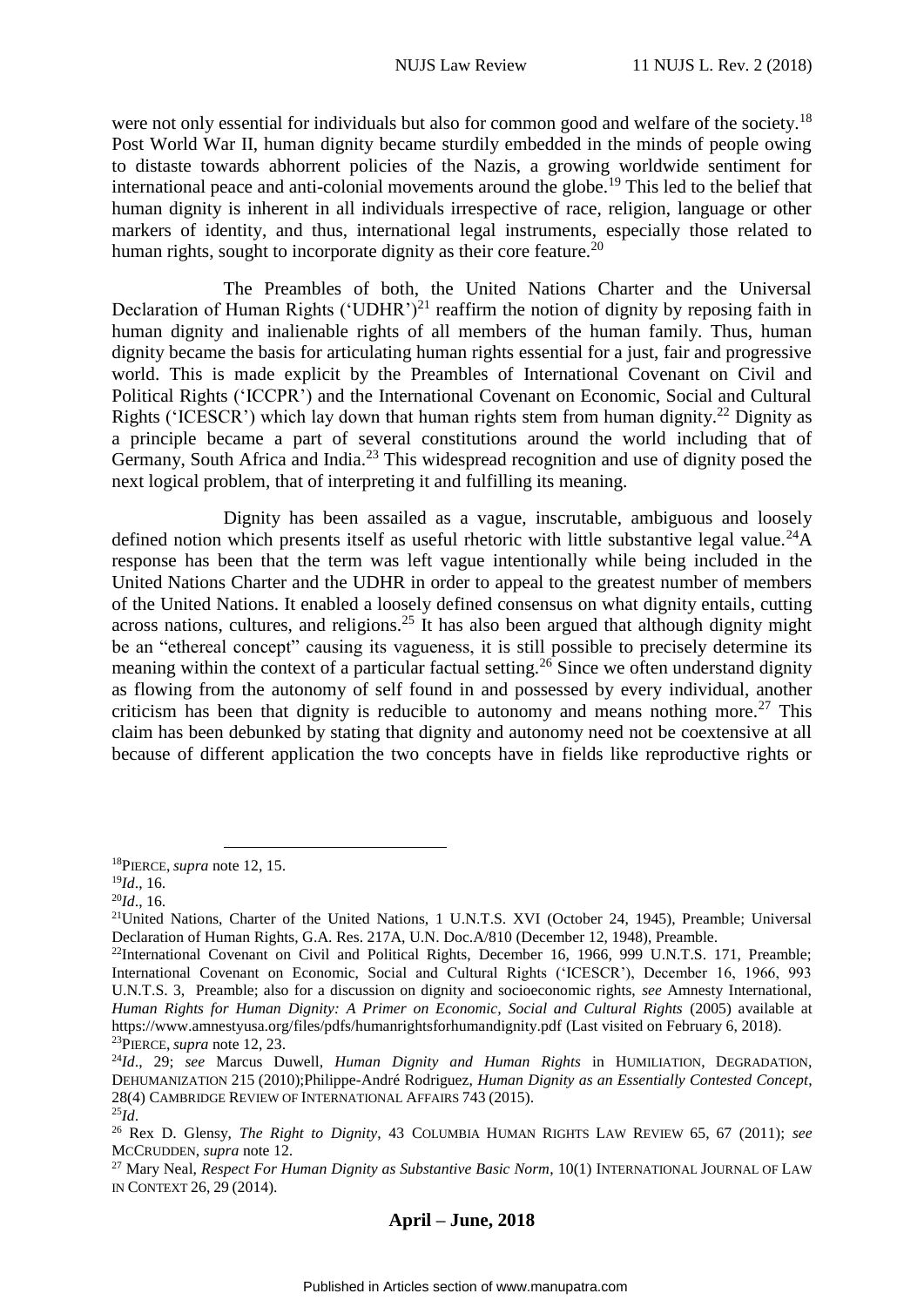assisted dying, and due to the fact that dignity can exist independently of autonomy in individuals like children or mentally incapacitated.<sup>28</sup>

Christopher McCrudden identifies what can be called as the minimum core of human dignity containing three elements.<sup>29</sup> These are: the ontological claim of equal moral worth of all humans, a relational claim that all humans are deserving of respect and must be treated in that manner, and a claim regarding the role of State that State exists for the common good of people.<sup>30</sup> He further argues that there exist competing conceptions of human dignity across political and legal systems and to that extent, there is no consensus and thus regards dignity as an "empty shell".<sup>31</sup> There has been a lot of disagreement over this, and as McCrudden himself concedes dignity has been repeatedly used by judges in interpreting the law.<sup>32</sup> It is expected that a multifaceted and complex notion such as dignity undergoes varied interpretations and the lack of transnational consensus itself does not deprive it of its core normative value.<sup>33</sup> Moreover, ideas like dignity and equality which are essential for justice cannot remain static and need to undergo changes that are reflective of social changes.<sup>34</sup> The core minimums of dignity are themselves valuable in restricting "dehumanizing" conduct, say torture or brutality,  $35$  and it can be further developed thereon, as has been the case so far. It is also felt that there is no reason why dignity cannot be accorded localised meaning within specific jurisdictions in line with the political, social and cultural environment of the place.

On the other hand it is witnessed across jurisdictions that dignity has begun to play a more elementary role, that of grounding a basket of rights and liberties of individuals.<sup>36</sup> In Canada for instance, the Canadian Supreme Court has held dignity to form the basis of substantive equality doctrines.<sup>37</sup> Dignity has been described as a basic normative principle or as a "foundational" right which underpins all other rights.<sup>38</sup> Thus, dignity not just encompasses a right to dignity but is rather a substantive basic norm of a legal system,  $39$  a critical standard which is inviolable and a repository of rights. Since this is closely connected to the conception of substantive dignity, we will return to this idea of dignity being a repository of enumerated rights, a doctrine recognised by the Supreme Court of India too.

# <span id="page-5-0"></span>*B. TOWARDS SUBSTANTIVE DIGNITY*

The next fundamental question before us is what is the type of respect that dignity entitles a person from others and more importantly, from the State.

<sup>31</sup>*Id*., 935.

1

<sup>33</sup>*Id*.

<sup>28</sup>*Id*., 30.

<sup>29</sup>MCCRUDDEN, *supra* note 12; Paolo G. Corozza, *Human Dignity and Judicial Interpretation of Human Rights: A Reply*, 19(5) EUROPEAN JOURNAL OF INTERNATIONAL LAW 931, 934 (2008); *see* Christopher McCrudden, *In Pursuit of Human Dignity: An Introduction to Current Debates* in UNDERSTANDING HUMAN DIGNITY (2013). <sup>30</sup>COROZZA, *Id*.

<sup>32</sup>PIERCE, *supra* note 12, 49.

<sup>34</sup>*Id*., 51.

<sup>35</sup>*Id*., 59.

<sup>36</sup> NEAL, *supra* note 27, 46; Rory O'Connell, *The Role of Dignity in Equality Law: Lessons from Canada and South Africa*, 6(2) INTERNATIONAL JOURNAL OF CONSTITUTIONAL LAW 267 (2008).

<sup>37</sup>GLENSY, *supra* note 26, 69; Andrew Foster, *The Role of Dignity in Canadian and South African Gender Equality Jurisprudence*, 17 DALHOUSIE JOURNAL OF LEGAL STUDIES 73 (2008).

<sup>38</sup> NEAL, *supra* note 27, 46.

<sup>39</sup>*Id*., 56.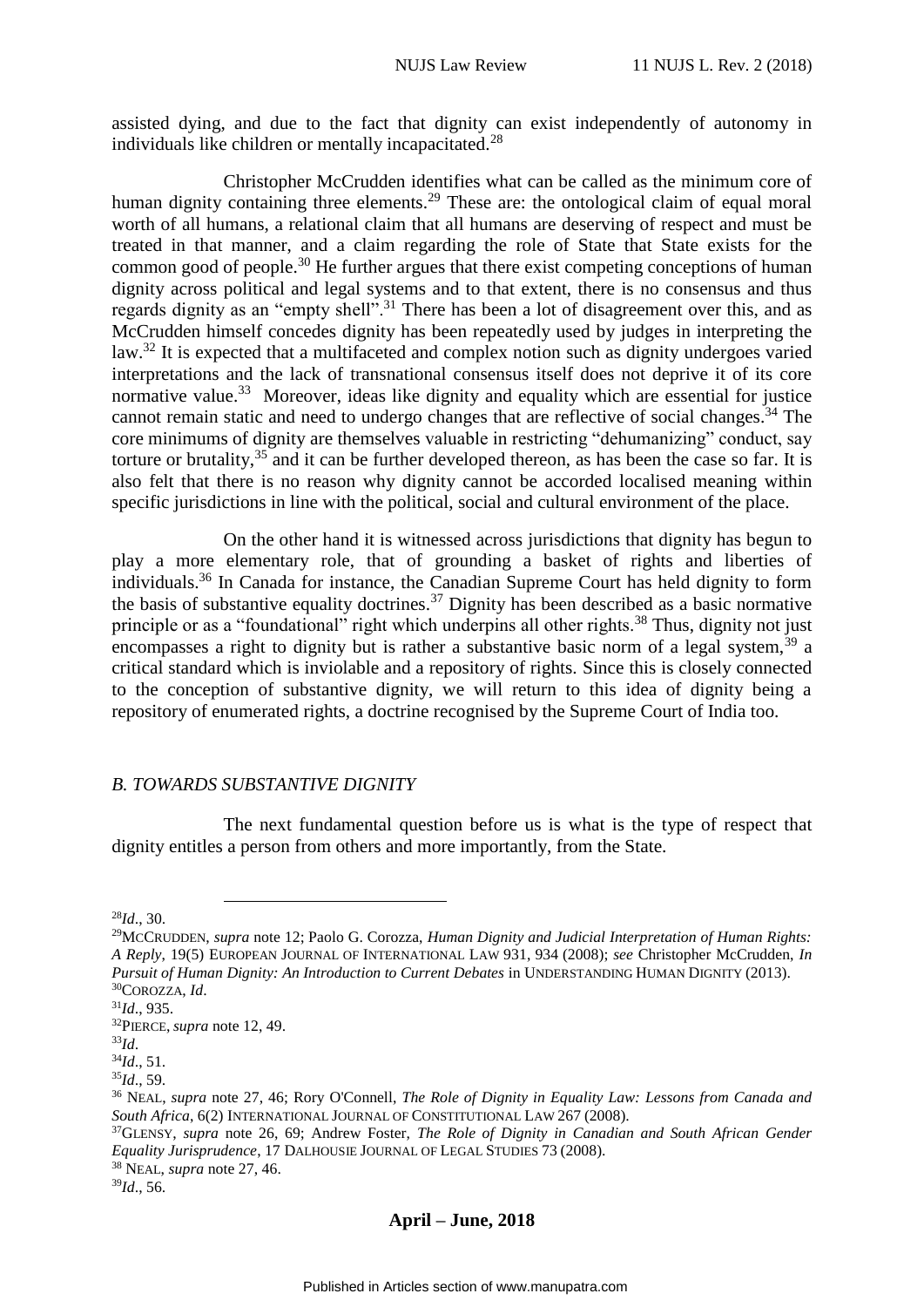Traditionally, dignity is understood as the intrinsic worth of the human self which is situated in every individual.<sup>40</sup> This dignity is not based upon any external standard – it is not particularly concerned with how it is exercised or what constitutes a dignified life.<sup>41</sup> Hence, this conception is basically neutral about the competing conceptions of good life. In legal terms, this effectively means a condition of non-interference by State in, say, matters of privacy or sexual preference.<sup>42</sup> This is in tune with the notion of 'negative liberty' as propounded by political liberalism. Thus, this system works using restraints upon State action in order to enable the creation of an individual sphere where she is free to exercise her autonomy and make choices. It has been useful in judicial interpretation in cases relating to privacy, autonomy, free speech and other matters.

A somewhat modified version of this theory of dignity is the one which connects dignity to respect and recognition.<sup>43</sup> This idea is drawn from the fact that an individual is a part of a community and hence, her identity and worth is dependent upon her relationship with and recognition in the society. Therefore, in order to be recognised in a society she must display respect towards other members of the community that she is a part of. This can be termed as interpersonal respect towards community members. For example, a society can justify a law against hate speech or blasphemy by showcasing the need to respect other individual as fellow members of the community.<sup>44</sup> Thus, recognition form of dignity is largely a communitarian perspective.

A fully developed and a full-fledged version of dignity, which this paper is primarily concerned with, is 'substantive dignity'. This form of dignity enables enforcement of substantive values and in the process, enables promotion of conceptions of good life.<sup>45</sup> This choice of good life is the one which is characterised by flourishing life of the individual with due regard to the welfare of the community as a whole. In other words, substantive dignity conforms to the idea of positive dignity wherein the State assists its citizens in achieving a flourishing good life. Hence, the most important aspect of substantive dignity lies in the role of the State in providing basic conditions of life that enables an individual to fully realise the potential of intrinsic dignity by living, what is called, a 'dignified life'. For instance, there exist positive obligations upon the State to protect its citizens from violence, poverty and destitution. Socioeconomic and welfare rights of persons are, therefore, consequently covered under the ambit of substantive dignity. This answers the question of what an individual expects in treatment from her State. Substantive dignity is also largely concomitant with what is known as second-generation rights under the scheme of human rights.

The concept of substantive dignity is based on the premise that dignity is not a vague metaphysical belief but a value that can be translated into a form of tangible dignity of a normative kind.<sup>46</sup> Thus, a legal system founded in this sort of positive dignity not only protects individuals from infraction of their rights but also demands appreciation, respect and

<u>.</u>

<sup>40</sup>Neomi Rao, *Three Concepts of Dignity in Constitutional Law*, 86(1) NOTRE DAME LAW REVIEW 183, 187 (2011).

<sup>41</sup>*Id*., 196.

<sup>42</sup>*Id*.; *see also* Márcio Ricardo Staffen&MherArshakyan, *About the Principle of Dignity: Philosophical Foundations and Legal Aspects*, 75 SEQUENCIA 43 (2017), available at http://www.scielo.br/scielo.php?script=sci\_arttext&pid=S2177-70552017000100043 (Last visited on February 6, 2018).

<sup>43</sup>RAO, *supra* note 40, 243.

<sup>44</sup>*Id*., 251.

 $^{45}$ *Id*., 221.

<sup>46</sup>GLENSY, *supra* note 26, 111.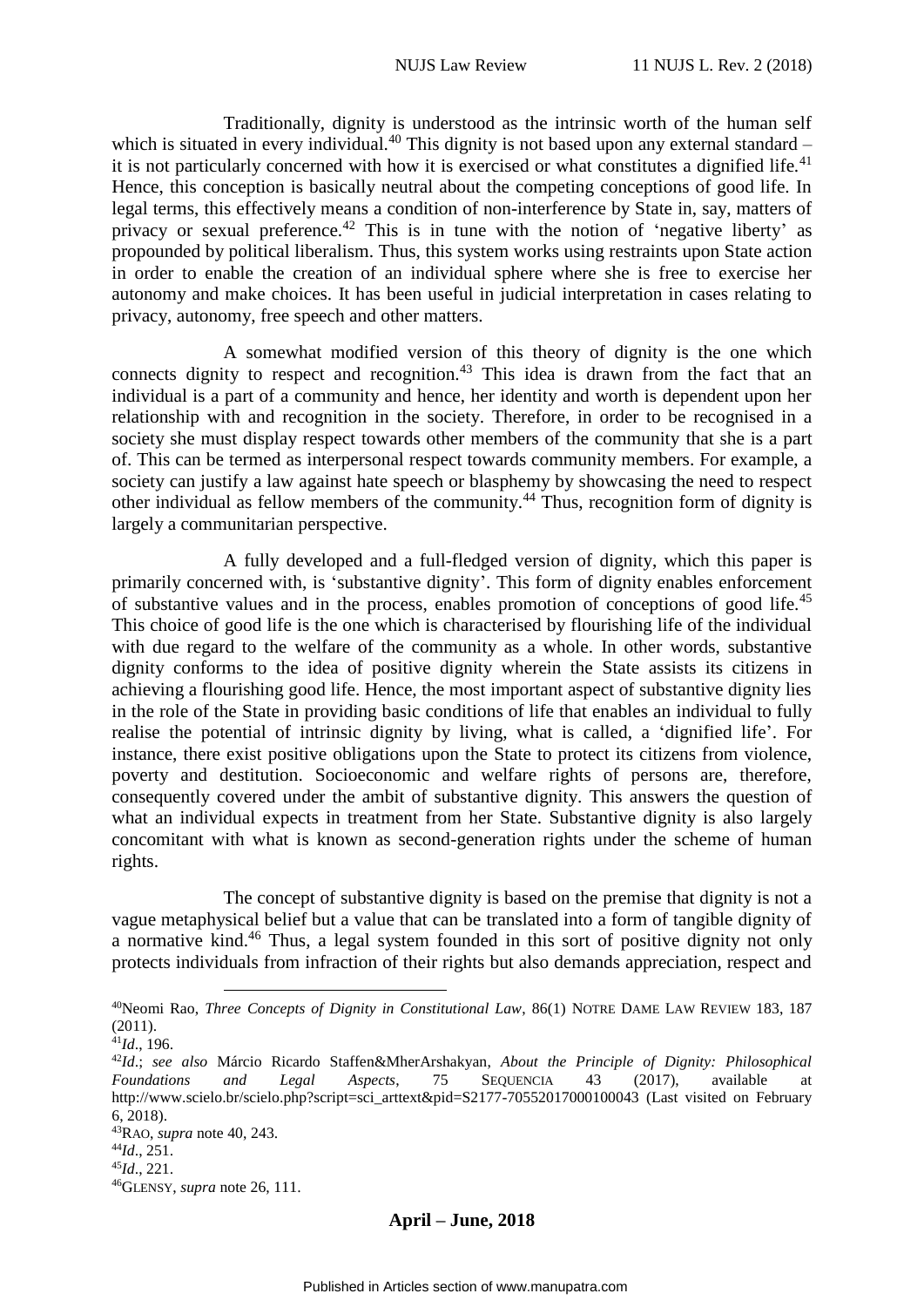concern for dignity.<sup>47</sup> This is in turn informed by social norms, cultural values, economic development and other parameters outside of an individual.<sup>48</sup> This objective component of dignity demands that the State must create conditions where free exercise of liberties of individuals is possible, and not doing so is a violation of dignity.<sup>49</sup> This is based on the presupposition that certain minimum standards of life are required for freely exercising rights. For instance, illiteracy is a violation of right to information or chronic sickness is an infraction of, say, right to livelihood. In that sense, positive dignity includes in its ambit negative rights as it is indirectly connected to the exercise of latter. The modern welfare State, thus, bears the duty and responsibilities for ensuring the availability of basic preconditions of dignified life which is derived out of recognition of substantive dignity.

Several modern constitutions and courts have elucidated upon substantive dignity in the context of positive socioeconomic rights.<sup>50</sup> An oft-repeated view is that dignity requires a basic standard of living. Dignity jurisprudence is highly active in Germany where Article 1 of German Basic Law states that it is the duty of all public authority to respect and protect the inviolable dignity of man.<sup>51</sup> This not only entitles a negative right against the violation of the dignity of individuals but also encompasses an affirmative mandate on the State to ensure that every individual attains a dignified existence.<sup>52</sup> Also, the word 'inviolable' indicates that dignity is the supreme right recognised bythe law of the land, over and above all other rights.<sup>53</sup> Similarly, the South African Constitution upholds the right of inherent dignity and accords respect and protection to it.<sup>54</sup> The South African Constitutional Court has noted that individuals are not only entitled to protection, but also 'concern', and dignity is the foundation of other enumerated rights.<sup>55</sup> It has enforced the right to dignity to place upon the State, the mandatory obligation to provide minimum standard of living to all its citizens.<sup>56</sup>

Perhaps the best support for substantive dignity is found closer home in the creative interpretation used by Supreme Court of India in a plethora of cases before it. Hence,

<sup>47</sup>*Id*., 112.

1

<sup>48</sup>*Id*.

<sup>49</sup>*Id*.

<sup>55</sup>Glensy, *supra* note 26, 99.

<sup>50</sup> RAO, *supra* note 40, 222; O'CONNELL, *supra* note 36; Anthony Robert Sangiuliano, *Substantive Equality as Equal Recognition: A New Theory of Section 15 of the Charter*,52(2) OSGOODE HALL LAW JOURNAL 601 (2015); Joan Small &Evadné Grant, *Dignity, Discrimination, and Context: New directions in South African and Canadian Human Rights Law*, 6(2) HUMAN RIGHTS REVIEW 25 (2005).

<sup>51</sup>GRUNDGESETZ, The Constitution of the Federal Republic of Germany, 1949, Art. 1, available at https://www.bundesregierung.de/Content/EN/StatischeSeiten/breg/basic-law-content-

list.html;jsessionid=B87B51764F09E9A0BCF38DF954D8773D.s5t1?nn=447370#doc94410bodyText2 (Last visited on February 6, 2018).

<sup>52</sup>GLENSY, *supra* note 26, 96; for more discussion *see* Christoph Ender, *The Right to Have Rights: The Concept of Human Dignity in German Basic Law*, 3(3) NUJS L. REV. 253 (2010); Ariel L. Bendor& Michael Sachs, *The Constitutional Status of Human Dignity in Germany and Israel*, 44(1-2) ISRAEL LAW REVIEW 25 (2011). <sup>53</sup>GLENSY, *supra* note 26, 97.

<sup>54</sup> The Constitution of South Africa, 1997, §§10 & 39, available at http://www.justice.gov.za/legislation/constitution/SAConstitution-web-eng-02.pdf (Last visited on February 6, 2018); *see also* Nazeem MI Goolam, *Human Dignity - Our Supreme Constitutional Value,* PER 43 (2001), available at https://www.ajol.info/index.php/pelj/article/view%20File/43490/27025 (Last visited on February 6, 2018).

<sup>56</sup>*Id*., 100; *see* Tom Ginsburg & Rosalind Dixon, *The South African Constitutional Court and Socio-Economic Rights as 'Insurance Swaps'*, (University of Chicago Public Law and Legal Theory Working Papers, Paper No. 436, 2013), available at

https://chicagounbound.uchicago.edu/cgi/viewcontent.cgi?article=1426&context=public\_law\_and\_legal\_theory (Last visited on February 6, 2018).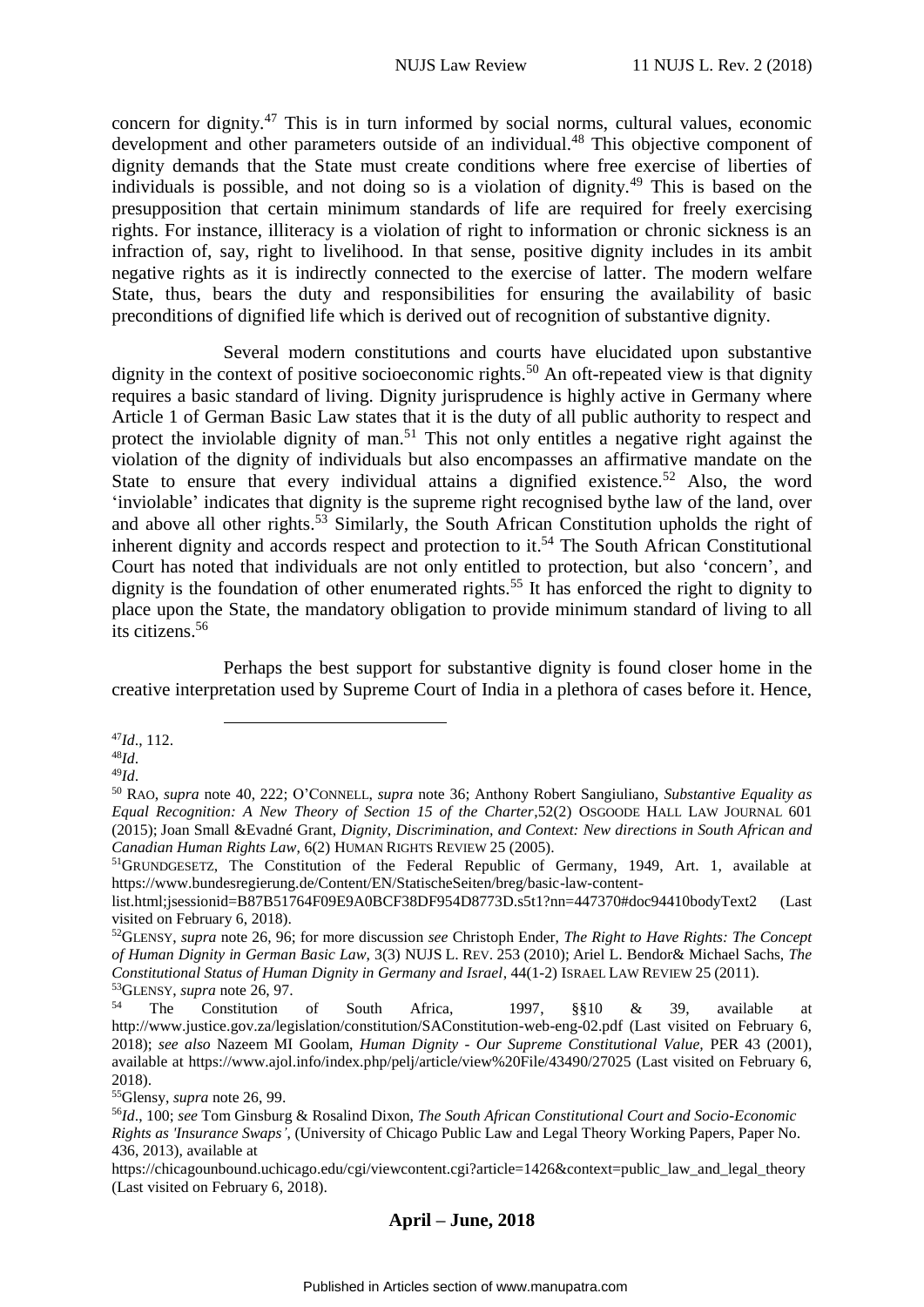we now move to the dignity jurisprudence of the Supreme Court in the context of right to life under Article 21 of the Indian Constitution. The purpose behind the following analysis is two-fold: first, to bolster the idea of substantive dignity, and second, try and elucidate its facets.

Assuring the dignity of the individual is a constitutional ideal contained in the Preamble to the Constitution of the India.<sup>57</sup>Further, the fundamental right to life contained in Article 21 is worded in negative terms and states that the life and personal liberty of a person cannot be taken away unless it is done as per the procedure established by law.<sup>58</sup> However, over the last few decades the Supreme Court of India has interpreted the right to life guarantee under Article 21 in a positive fashion in light of social justice and welfare ideals enshrined in the Constitution and has thus, created a rich jurisprudence of positive rights arising out of right to life. The Directive Principles of State Policy ('DPSPs') have aided the Court in its quest of reading into Article 21 socioeconomic rights contained in Part IV of the Constitution which are *per se* not justiciable. What is important for us here is the use of the concept of 'dignity' by the Court to expand and give meaning to right to life.

In *Maneka Gandhi* v. *Union of India*, <sup>59</sup> the Court noted that Fundamental Rights contained in Part III are designated to protect the dignity of the individual and designed to create conditions suitable for full development of individual personality. It observed that right to life is of paramount importance for assuring happy and dignified life.<sup>60</sup> Later in *Sunil Batra* v. *Delhi Administration*, <sup>61</sup> a case relating to inhumane torture and conditions of life in prisons, the Court noted that prisoners are not animals but humans, and their dignity cannot be defiled by prison guards. In that case, the Court ordered the State to ensure dignified treatment of prison inmates. The next development saw, what can be termed as, an evolution of right of dignity as it inched more closely towards substantive dignity. In *Francis Coralie Mullin* v. *The Administrator*, <sup>62</sup> Justice Bhagwati noted that right to life is not confined to mere animal existence and means more than physical survival. He emphatically stated that "right to life includes the right to live with human dignity".<sup>63</sup> This implies that right to life would include all bare necessities of life, namely, adequate food, clothing and shelter.<sup>64</sup> It also includes facilities of reading and writing and space for self-expression in diverse forms.<sup>65</sup> Right to free movement and association which enables comingling with others is also a part of this guarantee.<sup>66</sup> Thus, right to life extends to these components of dignified life.

The Court qualified this by stating that the exact scope and content of right to life read in this manner will depend on the status of economic development in the country.<sup>67</sup> Nevertheless, in no circumstance can right to basic necessities and rights required for bare minimum expression of human-self be excluded from it.<sup>68</sup> Thus, right to live with dignity

1

<sup>64</sup>*Id*.

<sup>65</sup>*Id*. <sup>66</sup>*Id*.

- <sup>67</sup>*Id*.
- <sup>68</sup>*Id*.

<sup>&</sup>lt;sup>57</sup> The Constitution of India, 1950, Preamble (fraternity assuring the dignity of the individual and the unity and integrity of the Nation).

<sup>58</sup>The Constitution of India, 1950, Art. 21.

<sup>59</sup>Maneka Gandhi v. Union of India,AIR 1978 SC 597.

<sup>60</sup>*Id*.

<sup>61</sup>Sunil Batra v. Delhi Administration, 1980 AIR SC 1579.

<sup>62</sup>Francis Coralie Mullin v. The Administrator, 1981 AIR SC 746.

<sup>63</sup>*Id*.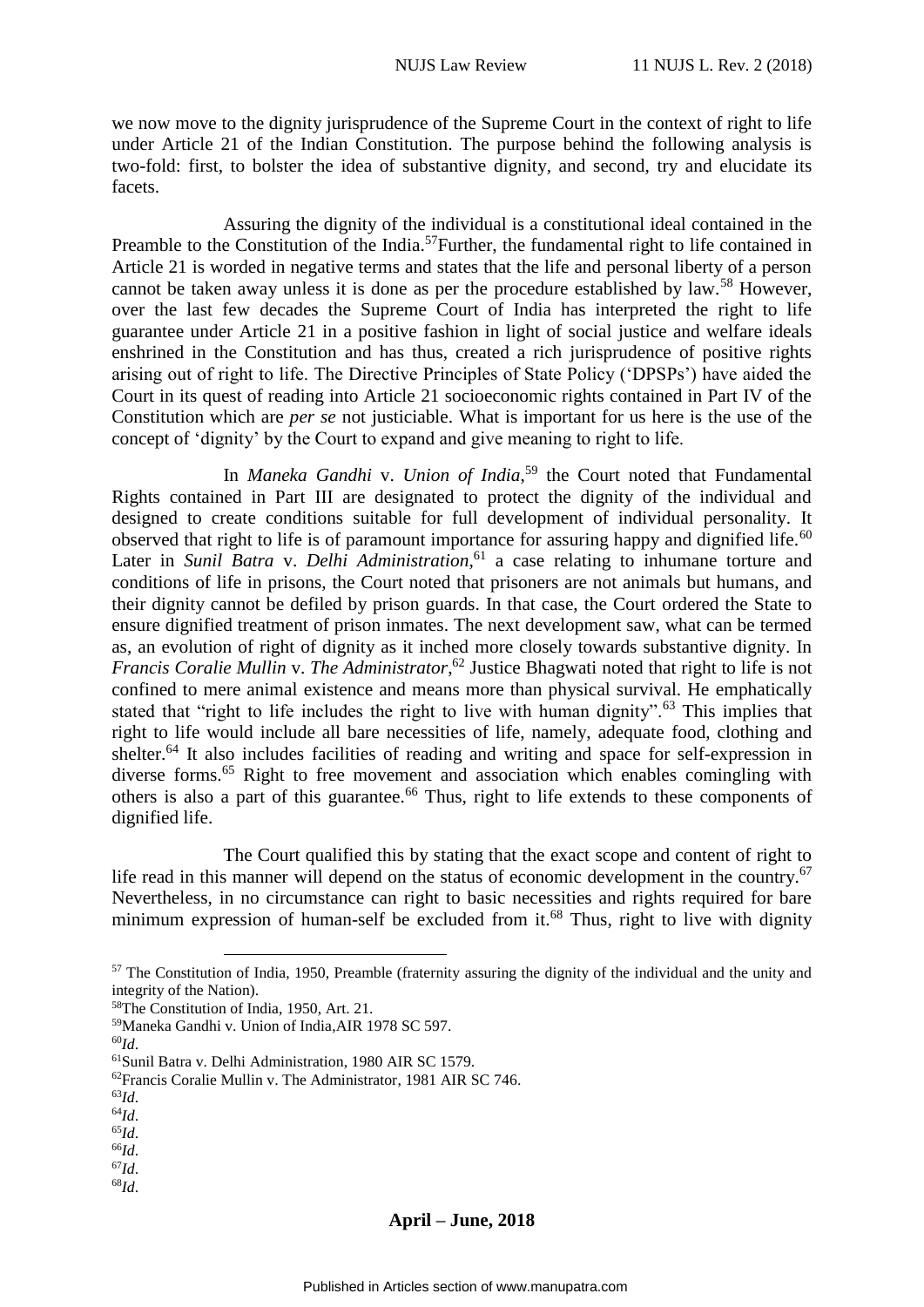found specific enumeration and its minimum components, namely, bare necessities of life like nutrition, clothing, shelter, ability to read, write and express, were elucidated by the Court. This has found support and reiteration in later judgements and many decisions have taken a similar line of reasoning. $69$ 

In a subsequent case dealing with bonded labourers the Court re-emphasised the right to live with dignity.<sup>70</sup> It held that protection of health of workers, humane conditions of work, protection of children from abuse, facilities for healthy development of children, education and maternity relief were basic minimums required for a dignified life.<sup>71</sup> The State has been held to be under an obligation to provide a minimum standard of health, social and economic security to individuals and thus give meaning to their right to enjoy life with dignity.<sup>72</sup> The Constitutional concern for social justice aims to secure dignity of persons and it is the duty of the State to secure the same.<sup>73</sup>

In *Consumer Education and Research Centre* v. *Union of India*, <sup>74</sup> the Court explicitly held that right to health is an integral part of a meaningful right to life. In the context of workers in an asbestos factory, it held that right to health and medical care is fundamental for dignity of a person.<sup>75</sup> The obligation of State is not limited to providing emergency services but extends to providing working and living conditions that foster good health.<sup>76</sup> It includes preventive and curative health services.<sup>77</sup>Going a step further, in *Paschim Banga Khet Mazdoor Samity* v. *State of West Bengal*, <sup>78</sup> the Court held that a welfare State is duty bound to safeguard right to life and this requires preservation of human life. Hence, the State must provide adequate healthcare facilities, emergency medical assistance, timely medical intervention and access to healthcare.<sup>79</sup>

Similarly, the link between education and dignity has been stressed upon by the Court as fundamentally significant to dignified life.<sup>80</sup> In *Unni Krishnan, J.P.* v. *State of*  Andhra Pradesh,<sup>81</sup> the Court held that right to life includes education within its sweep and used DPSPs to define the ambit of the right to life to mean free primary education up to the age of fourteen years and subject to the economic capacity and development of the State, a right to higher education.<sup>82</sup> It was again observed in a later decision that depriving access to education is not only a constraint upon right to freedom of speech and expression but also a deprivation of right to live with dignity.<sup>83</sup>

1

 $71 \, \text{Id}$ .

<sup>69</sup> For instance, in Shantisar Builders v. Narayanan Khimalal Totame, (1990) 1 SCC 520, the Court observed that right to life includes the components of food, clothing, reasonable accommodation, and decent environment which enables physical, mental and intellectual growth of a person.

<sup>70</sup>Bandhua Mukti Morcha v. Union of India, (1984) 3 SCC 161.

<sup>72</sup>Air India Statutory Corporation v. United Labour Union, AIR 1978 SC 1025.

<sup>73</sup>*Id*.

<sup>74</sup>Consumer Education and Research Centre v. Union of India, (1995)3 SCC 42.

<sup>75</sup>*Id.*

<sup>76</sup>*Id.*

<sup>77</sup>*Id.*

<sup>78</sup>Paschim Bangal Khet Mazdoor Samity v. State of West Bengal and Another, AIR 1996 SC 2426. <sup>79</sup>*Id*.

<sup>80</sup>Unni Krishnan, J.P. v. State of Andhra Pradesh., (1993) 1 SCC 645.

<sup>81</sup>*Id.* <sup>82</sup>*Id*.

<sup>83</sup>Society for Un-aided Private Schools of Rajasthan v. Union of India, AIR 2012 SC 3445.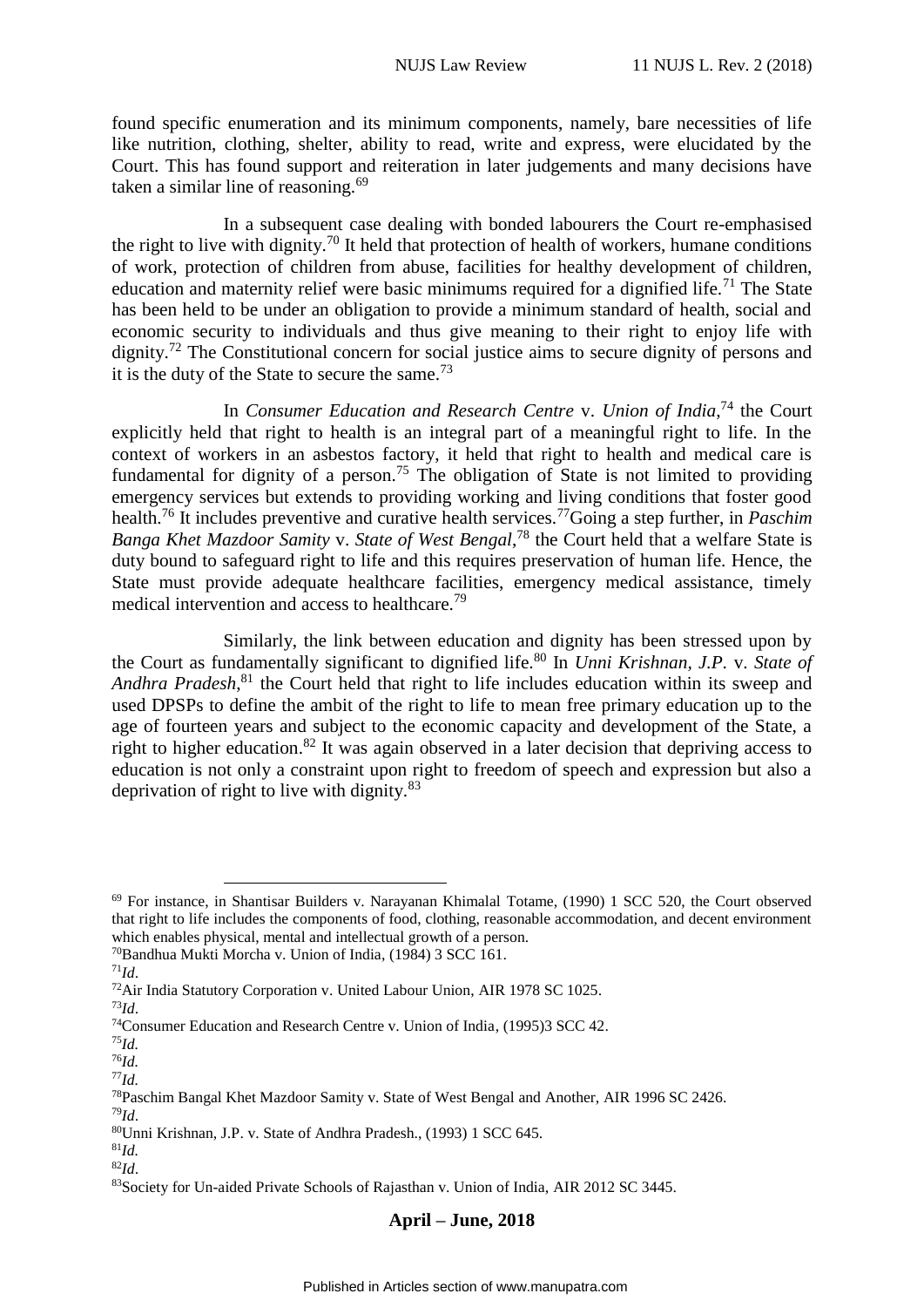Regarding work and livelihood, the Court in its celebrated judgment in *Olga Tellis*v. *Bombay Municipal Corporation*, <sup>84</sup> held that right to livelihood is an important facet of right to life. Depriving livelihood is tantamount to depriving life of its content and meaningfulness. Ability to work and earn one's livelihood is what distinguishes our lives from animal existence. <sup>85</sup> Livelihood is essential in achieving a life of dignity. Work and life are thus interconnected.

In *Shantistar Builders* v. *Narayan Khimalal Totame*, <sup>86</sup> the aspect of right to shelter under right to life was deliberated upon. Unlike animals which need shelter for protecting just their bodies, accommodation is needed for the growth—mental, physical and intellectual—of human beings. $87$  According to the Court, constitutional goal of child development is also feasible only if proper homes are available.<sup>88</sup> In *Chameli Singh* v. *State*  of U. P,<sup>89</sup> holding that the right to shelter makes life meaningful, the Court posited these basic rights including food, water, medical care and education as preconditions to other human rights. Shelter is not merely a roof over one's head but includes all the necessary infrastructures such as water and sanitation, cleanliness, light and electricity needed for full development of human life.<sup>90</sup> The purpose of Constitutional goal of dignity is not achieved if residence is not provided. $91$  The State is bound to make this right available to its citizens subject to its economic capacity.

In *People's Union for Civil Liberties* v. *Union of India*,<sup>92</sup> a case relating to public distribution system of India, the Court affirmed that right to food is necessary for fulfilling right to life with human dignity. The Government cannot escape its responsibility of implementing food security programs and ensuring that its benefits reach all sections of the population.<sup>93</sup>

Education, health, livelihood, food and shelter are some of the economic and material components of a right to dignity. They form a part of substantive dignity. Similarly, the Court has found several attributes relating to life and personal liberty of individuals including but not limited to right against solitary confinement,<sup>94</sup> freedom from torture,<sup>95</sup> right against public hanging,<sup>96</sup> right to a healthy environment,  $97$  right to pollution free air and water,  $98$  right to electricity,  $99$  right to economic empowerment of the poor,  $100$  and right to selfdetermination of gender identity,<sup>101</sup> as essential features of a dignified existence. Although no exact definition of human dignity is possible, it is the intrinsic value of human life which cannot be taken away. The State is to not only protect human dignity but also facilitate the

<sup>&</sup>lt;u>.</u> <sup>84</sup>Olga Tellis v. Bombay Municipal Corporation, (1985) 3 SCC 545. <sup>85</sup>*Id*. <sup>86</sup>Shantisar Builders v. Narayanan KhimalalTotame, (1990) 1 SCC 520. <sup>87</sup>*Id*. <sup>88</sup>*Id*. <sup>89</sup>Chameli Singh v. State of U. P, 1996 (2) SCC 549. <sup>90</sup>*Id*. <sup>91</sup>*Id*. <sup>92</sup>People's Union for Civil Liberties v. Union of India, 2007(1) SCC 719. <sup>93</sup>*Id*. <sup>94</sup>Sunil Batra v. Delhi Administration, (1978) 4 SCC 494. <sup>95</sup>*Id*. <sup>96</sup>A.G. of India v. Lachma Devi, (1989) Suppl. (1) SCC 264.

<sup>97</sup>Virender Gaur v. State of Haryana, (1995) 2 SCC 577.

<sup>98</sup>Subhash Kumar v. State Of Bihar, 1991 AIR 420.

<sup>99</sup>T.M.Prakash v.The District Collector, 2013 SCC OnLine Mad 3001.

<sup>100</sup>MurlidharDayandeoKesekar v.Vishwanath Pandu Barde, 1995 SCC, Supl. (2) 549.

<sup>101</sup>NALSA v. Union of India, (2014) 5 SCC 438.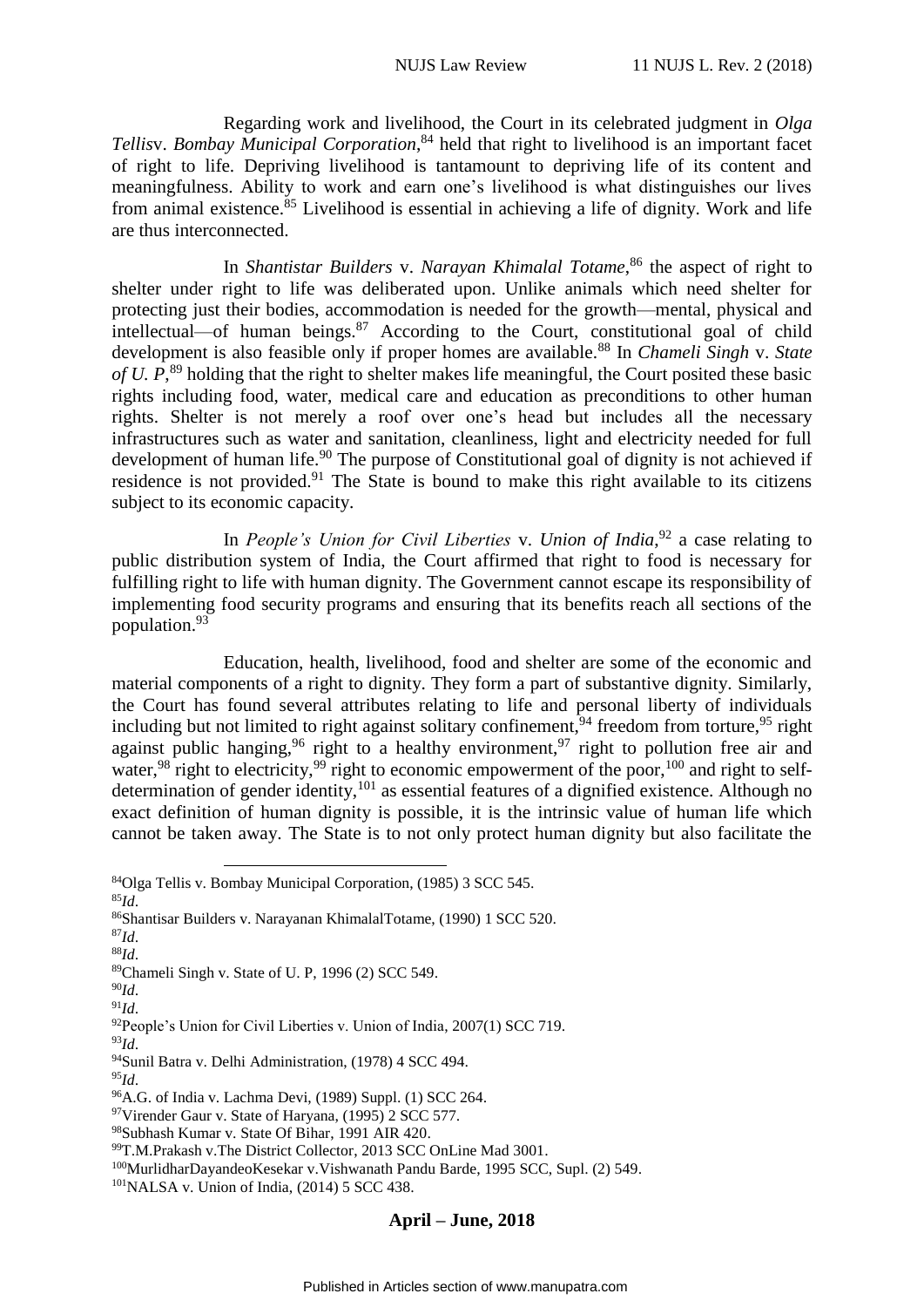same by taking positive steps in that regard.<sup>102</sup> Thus, we see substantive dignity as a compendium of rights whose thrust is towards securing for all a dignified life 'worth living'.

The final reference is made to the celebrated nine-judge bench decision in *Justice K.S. Puttaswamy(Retd.)* v. *Union of India*. <sup>103</sup> Although it is widely known for holding right to privacy as a Fundamental Right under the Constitution of India, the judgment given by Justice D.Y. Chandrachud contributes significantly to the jurisprudence on dignity. Human dignity is integral to the Constitution and finds reflection in several places, including Articles 14, 19 and 21.<sup>104</sup> After noting that life means "dignified life", the Court held that dignity is the core of Part III Fundamental Rights which unites all other rights.<sup>105</sup> Reciprocally, these rights seek to achieve dignity of existence to each individual.<sup>106</sup> Right to dignity available against the State is comprehensive in the sense that it captures one's dignity in its fullest meaning, and includes rights which facilitate fulfilment of life within its wide ambit. $107$ 

This is perhaps the best exposition of the two crucial principles of substantive dignity, namely, dignity is the 'core' from which flow different rights essential for human existence and that the duty of the State extends to enable individuals to attain fulfilment of dignified life.

It must be noted that this approach of delineating rights which are covered under the aegis of substantive dignity is one way of effectively responding to the criticism that dignity cannot be defined. Even if a clear definition is not possible (which might not even be ideal considering the potential organic growth of dignity jurisprudence has), today we are able to understand the thrust and direction of the rights crucial to dignity. Thus, dignity is thoroughly grounded as a constitutional, moral and political ideal in many jurisdictions across the world<sup>108</sup> and substantive dignity is the most robust use of right to dignity in achieving this value in tangible terms. Having explained the concept of substantive dignity, we return to the discussion on UBI and attempt to explain why right to basic income would form a part of substantive dignity.

# <span id="page-11-0"></span>*C. RIGHT TO BASIC INCOME AS AN INTEGRAL PART OF SUBSTANTIVE DIGNITY*

In this part, we seek to argue that there exist compelling reasons for recognising the right to basic income of all individuals within the conception of substantive dignity explained previously.

Before doing so, it is important to understand why a legal status for right to basic income is desirable. The first reason lies in the expressive connotation of such a right.<sup>109</sup> It depicts the comparative importance of such a grant which might be useful for a

<u>.</u>

<sup>102</sup>M. Nagaraj v. Union of India, AIR 2007 SC 71.

<sup>&</sup>lt;sup>103</sup>Justice K. S. Puttaswamy (Retd.) v. Union of India, AIR 2017 SC 4161.

<sup>104</sup>*Id*.

<sup>105</sup>*Id*.

<sup>106</sup>*Id*.  $107$ *Id* 

<sup>108</sup>RAO, *supra* note 40, 269.

<sup>109</sup>Jurgen De Wispelaere & Letticia Morales, *Is There (or Should There Be) A Right to Basic Income?*, 42(9) PHILOSOPHY AND SOCIAL CRITICISM, 920, 923 (2016).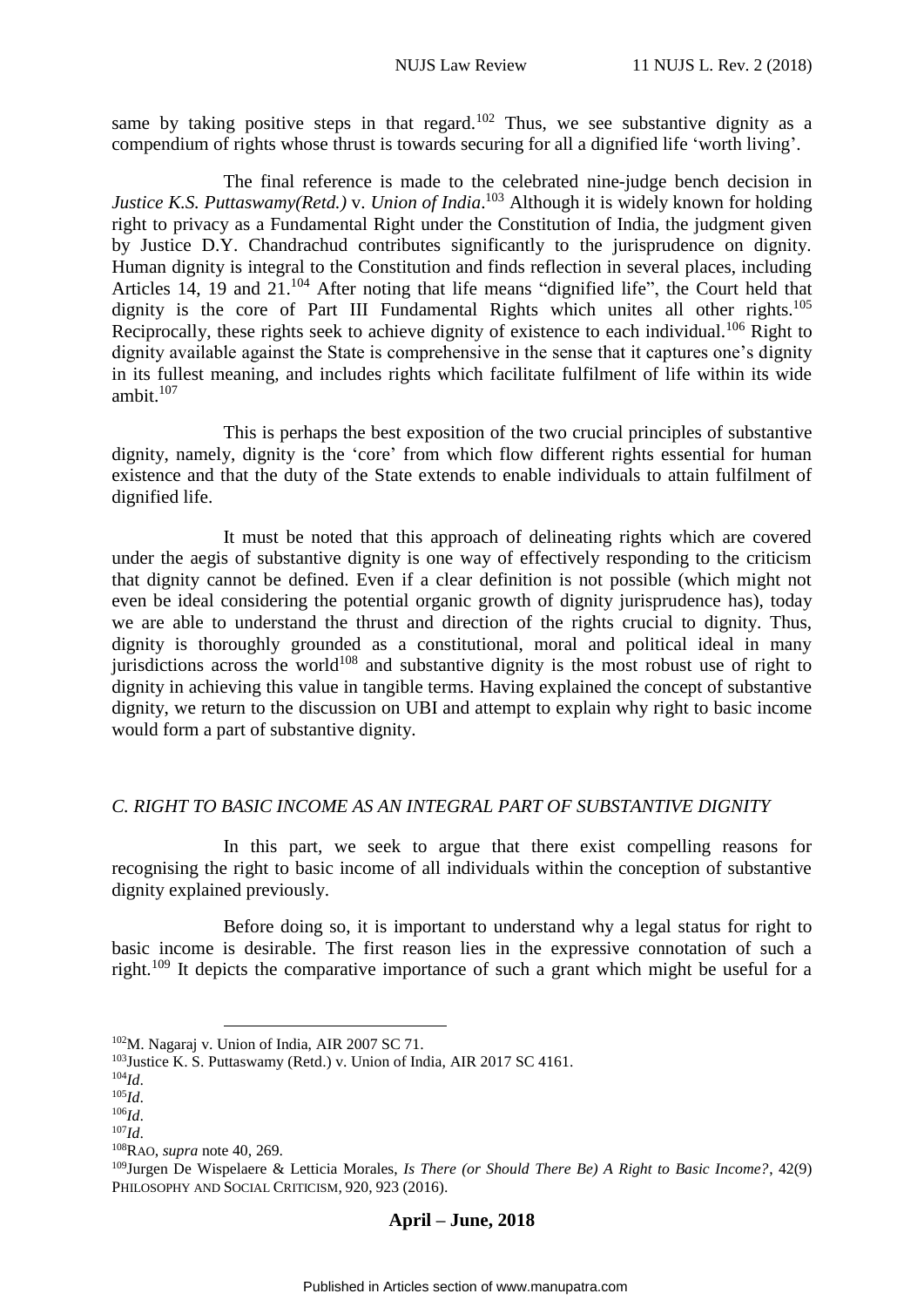citizen to assert before a legislator or a bureaucrat.<sup>110</sup> It expresses value of equal citizenship and makes it justiciable through legal procedures. Secondly, at the later stage of implementation of basic income (which attracts its own share of problems), $^{111}$  legal status will enable enforcement of UBI and help make stronger demands for effective implementation mechanisms.<sup>112</sup> Finally, a broad public consensus on the need for recognition of such a legal right puts the onus of legislating upon the State.<sup>113</sup> Having said this we proceed to determine what makes right to basic income defendable.

One of the foremost proponents of UBI, Phillipe van Parijs argues that a basic income is primarily an instrument of social justice.<sup>114</sup> He defines UBI as "an income paid by a government, at a uniform level and at regular intervals, to each adult member of society".<sup>115</sup> This income paid by the State is fixed, irrespective of the economic conditions of the person and her willingness to work. As mentioned earlier, these – universality and un-conditionality – are the two basic characteristics of UBI.

To justify the piecing together of UBI to social justice, he invokes the idea of "real freedom".<sup>116</sup> Basic income promotes real freedom by ensuring that all individuals have access to material resources they need for pursuing aims they have reasons to value. It provides something a person can depend upon. In other words, it is a material safety net $117$ which ensures that rights are not extinguished due to material deprivation. Thus, the duty of the State lies in providing highest sustainable basic income as means of vesting real freedom in the hands of its citizens. $118$ 

Institutions whose objective is social justice are obligated to secure real freedom to all persons.<sup>119</sup> It is not merely formal freedom that matters for Parijs, but real value of those freedoms. He uses the expression "worth of liberty" borrowed from John Rawls, to emphasise that without material resources in the hands of a person, freedoms do not have much value. In other words, the worth of liberty is attained only when an individual can actually make use of her liberties. Thus, real freedom is attained when people have real opportunity to make use of their formal freedoms and the significant barrier of income deprivation (which is undoubtedly proximate to resource deprivation) is broken down by a right to basic income.

Freedom must not become the domain of the wealthy and must be equitably distributed.<sup>120</sup> Real freedom is a distributive good in the society and in order to achieve a just society, each individual must receive a grant from the State in the form of basic income for securing her real freedom. Without a right to basic income the worth of liberty is drastically watered down. Thus, unconditional income is not solely about redistribution of income but

<sup>110</sup>*Id*.

1

<sup>111</sup>*See* Part V of this paper.

<sup>112</sup>DE WISPELAERE& MORALES, *supra* note 109, 923.

<sup>113</sup>*Id*., 924.

<sup>114</sup> VAN PARIJS, *supra* note 4; *see also* Brian Barry, *Survey Article: Real Freedom and Basic Income*, 4(3) THE JOURNAL OF POLITICAL PHILOSOPHY 242 (1996).

<sup>115</sup> VAN PARIJS, *supra* note 4.

<sup>116</sup>*Id*.; *see generally* PHILLIPE VAN PARIJS, REAL FREEDOM FOR ALL: WHAT (IF ANYTHING) CAN JUSTIFY CAPITALISM? (1997).

<sup>117</sup> VAN PARIJS, *supra* note 4.

<sup>118</sup>*Id*.

<sup>119</sup>*Id*.

<sup>120</sup>*Id*.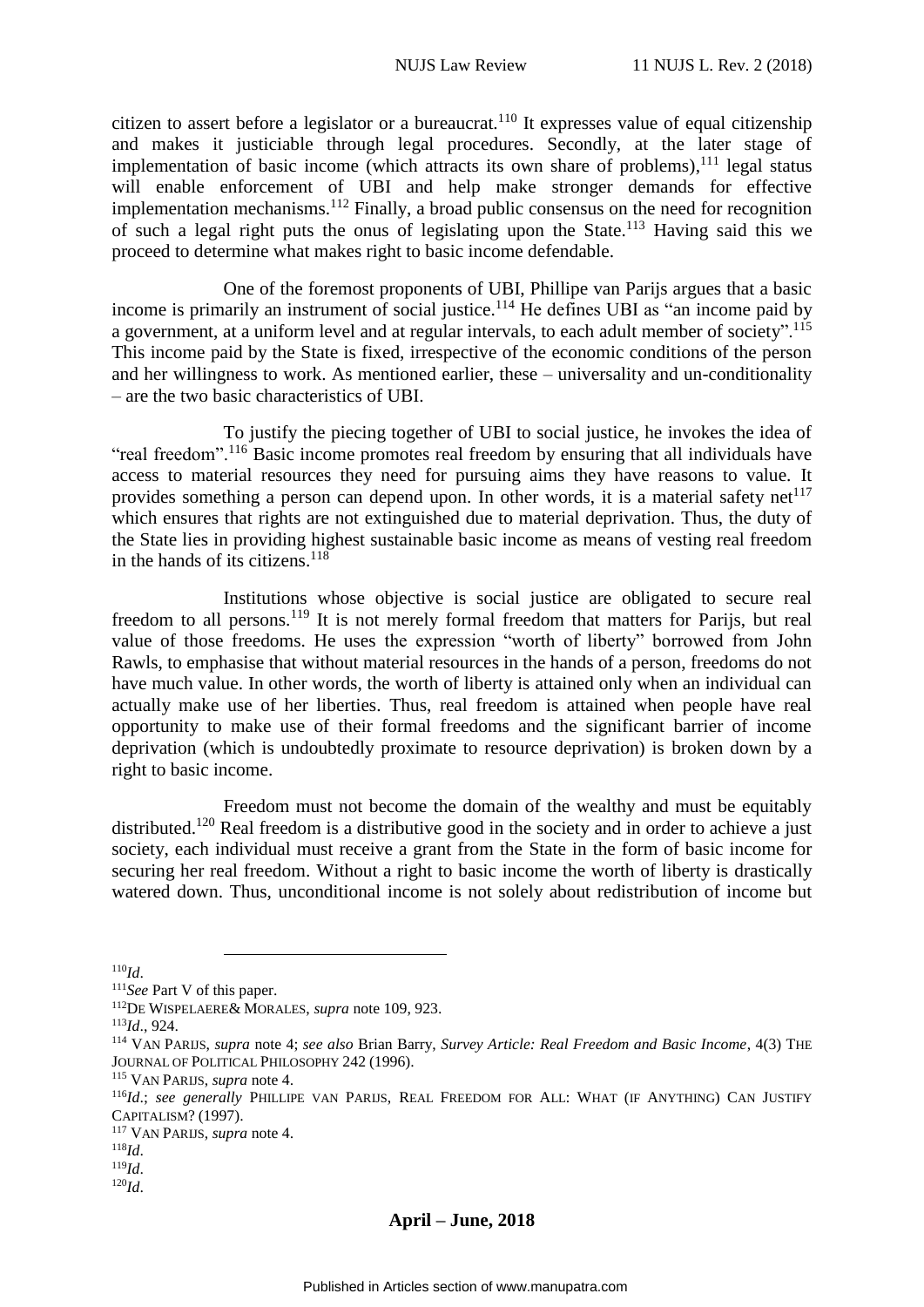relates to power and freedom to choose one's ends.<sup>121</sup> For some, it may include power to refuse the dictates of a boss or spouse, while for others, it could mean pursuing activities that do not necessarily provide income.<sup>122</sup> In a nutshell, basic income captures in its essence the power to say yes or no. It is a strong facilitator of autonomy. Now, distributing this power among people is not only egalitarian but also bound to improve quality of work as well as quality of life for individuals.<sup>123</sup> In our terminology, it is a means for a dignified life. Hence, to anyone who values freedom and equality, basic income is not only income distribution but is concerned with a higher value of real freedom.

The opportunity dimension of freedom necessitating a basic income as envisaged by Parijs is preceded by two other conditions of a just society.<sup>124</sup> These are, first, that there already exists an enforced structure of rights (which can be understood as basic equal liberties) and second, that the society recognises self-ownership (at the risk of conflating the two and attracting disagreement, this is greatly if not wholly, similar to an intrinsic dignity notion at a very basic level).<sup>125</sup> These conditions give rise to the third, namely, the freedom opportunity to each person or real freedom.<sup>126</sup> It is noted that in a society subscribing to substantive dignity the first two conditions are more or less replicated, if not in exact terms. As regards the third condition or value, the following is argued.

If the value of real freedom is the basis of instituting a right to basic income, the latter in no circumstance can be divorced from the idea of substantive dignity. If real freedom is about securing to each person the real opportunity freedoms required to make meaningful choices by means of a basic income paid by the State, substantive dignity deems it to be the duty of the State to provide minimum conditions of life to all its citizens in order to respect their dignity as human beings. It is undoubtedly true that income is one of the most important preconditions for access to material resources which helps an individual attain real freedom in order to live a dignified life. If real freedom seeks to fuel individual autonomy and agency which comes from a secured basic income then substantive dignity has no choice but to embrace it. Hence, it follows that any conception of right to basic income formulated sits tightly within the arms of substantive dignity.<sup>127</sup>

Another way of looking at this is in terms of actualisation of rights. If we agree that a person cannot fully exercise all her negative rights (due to deprivation of real freedom) and needs assistance in that regard, a right to basic income shall help her in realising the full potential of her rights. This is not as much to say that monetary facility is alone responsible for this realisation but rather recognition of its crucial and central role in the world as we see today. So, if effective exercise of autonomy is contingent upon material

<u>.</u>

<sup>121</sup>Philippe Van Parijs, *The Universal Basic Income: Why Utopian Thinking Matters, and How Sociologists Can Contribute to it*, 41(2) POLITICS AND SOCIETY 171, 174 (2013).

<sup>122</sup>*Id*.

<sup>123</sup>*Id*.

<sup>124</sup>Phillipe van Parijs, *Basic Income Capitalism*, 102(3) ETHICS 465, 467 (1992).

<sup>125</sup>*Id*.

<sup>126</sup>*Id*.

<sup>&</sup>lt;sup>127</sup>It is noted however that Phillipe van Parijs who proposed the UBI-real freedom argument describes his theory as 'real libertarian'. It might appear to some that real freedom viewed in this background is at odds with substantive dignity which is primarily an egalitarian notion. However, we believe this apparent dichotomy is resolved if it is looked at as a common ground rather than as conflict between the two different ideas. This is possible because there is nothing in the substantive dignity formulation which contradicts the real freedom formulation at its rudimentary level but since there is fair amount of overlapping as demonstrated above, a consensus can be achieved. Moreover, substantive dignity would any day be a wider notion with a right to basic income recognised within it as one of its facets.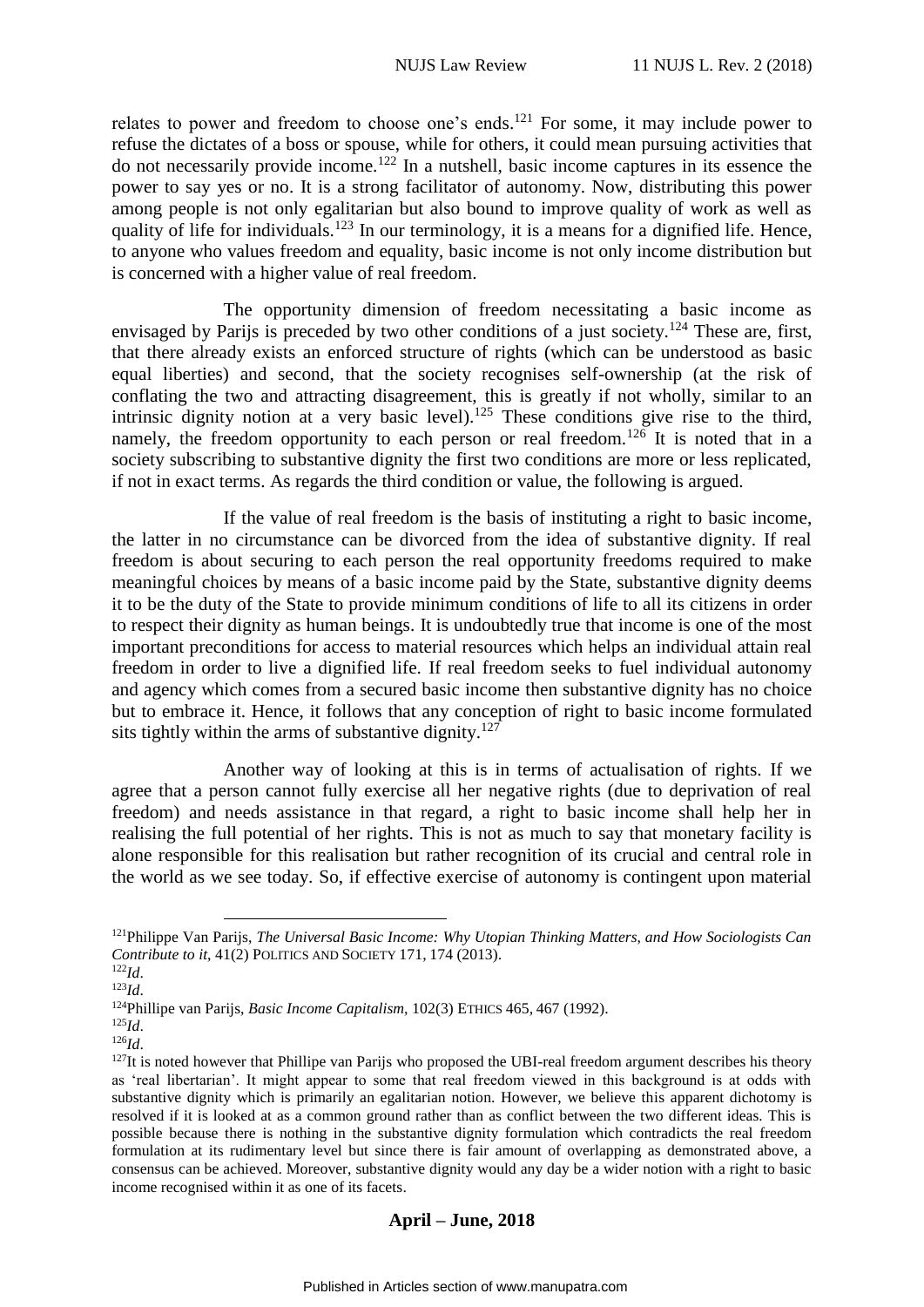conditions and if this contingency is abrogated to a large extent by basic income right, the result is full actualisation of rights of an individual. Right to basic income is integral in securing and enhancing a dignified life of an individual through its role as a lead facilitator in actualisation of other important rights. Thus, achieving real freedom and actualisation of rights within a notion of substantive dignity forms the bedrock for normative justification of right to basic income.

Before parting, we would like to reason as to why this particular theoretical justification for recognising a right to basic income grounded in substantive dignity is more useful to us as compared to several other available approaches.<sup>128</sup> There are two reasons for the same. Firstly, our approach is based in normative considerations of the value of freedom, dignity and social justice, as opposed to other empirical justifications for basic income usually given in India. The latter views basic income as a policy prescription for, say, combating poverty and are based only in considerations of economic efficiency and hence is precarious. It is precarious because it is left open to trade-offs on account of alternatives or speculative exercises as to its effectiveness.<sup>129</sup> We believe right to basic income is associated with greater values, that of real freedom and dignified life and warrants normative justification, not just instrumental support. Therefore as opposed to that, we demonstrate right to basic income as anethically and legally justifiable value within a certain dignity framework which we believe furthers the rights discourse. The second and perhaps more important reason is that this approach is easily adaptable in Indian jurisprudence. The Indian Constitution places social welfare and social justice as ideals of State policy and recognises the dignity of each individual. This has enabled the Constitutional courts in India to evolve a scheme of rights jurisprudence committed to positive rights of individuals against the State. As discussed earlier, this approach of courts fits perfectly into the substantive dignity framework. Hence, recognition of right to basic income in the manner proposed by us will not only be familiar to Indian jurisprudence but also provide the courts with a direction for the future, if a UBI model is instituted in India, which seems imminent.<sup>130</sup>

# III. CERTAIN FACETS OF RIGHT TO BASIC INCOME

<span id="page-14-0"></span>After having established the position of right to basic income as integral in the scheme of substantive dignity, we now seek to consider the instrumental aspects of right to basic income in practical settings and underscore its efficacy. Hence, in this part we briefly take up four different but connected subject matters, namely, adequate standard of living, agency and freedom of women, human rights approach to poverty, and mental health, and analyse the potential role of right to basic income with respect to these subject matters. This exercise is meant to understand the significance of right to basic income and also illustrate that it can serve as means to important ends in more ways than one.

<u>.</u>

<sup>128</sup>For other approaches, *see generally* DANIEL RAVENTOS, BASIC INCOME: THE MATERIAL CONDITIONS OF FREEDOM (2001).

<sup>129</sup>DE WISPELAERE & MORALES, *supra* note 109, 929.

<sup>130</sup>*See* DEPARTMENT OF ECONOMIC AFFAIRS, *supra* note 10; *see generally* Baijayant Jay Panda, *Cash to All Citizens: Universal Basic Income Could Actually Work Better in India than in Rich Countries*, THE TIMES OF INDIA, October 27, 2016 available athttps://blogs.timesofindia.indiatimes.com/toi-edit-page/cash-to-all-citizensuniversal-basic-income-could-actually-work-better-in-india-than-in-rich-countries/ (Last visited on February 6, 2018) (Baijayant Jay Panda is a Member of Parliament from Kendrapada in Orissa. He is a vocal advocate of UBI for India).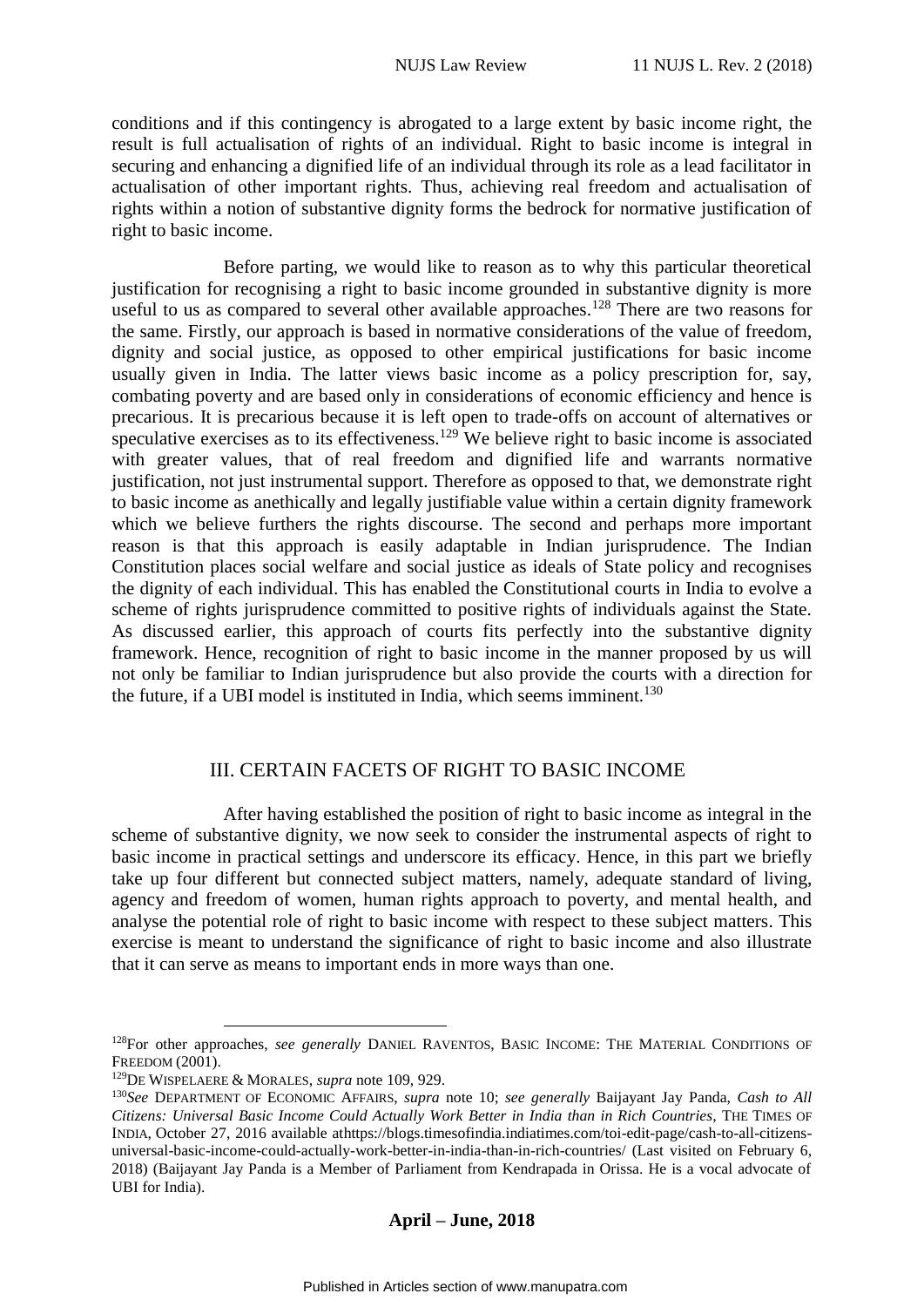# <span id="page-15-0"></span>*A. RIGHT TO ADEQUATE STANDARD OF LIVING*

Right to adequate standard of living finds reiteration in various international legal instruments. Article 25(1) of the UDHR defines right to adequate standard of living of a person and her family to mean adequate health, food, clothing, housing, medical care, social services, and social security in situations ofdeprivation of livelihood such as unemployment, sickness, old age or disability. $131$ 

Article 11 of the International Covenant on Economic, Social and Cultural Rights also provides for a similar right to adequate standard of living.<sup>132</sup> Additionally, right to adequate standard of living is also contained in Article 14 of Convention on the Elimination of All Forms of Discrimination Against Women,<sup>133</sup> Article 27 of Convention of the Rights of the Child,<sup>134</sup> and Article 28 of Convention on the Rights of Persons with Disabilities.<sup>135</sup>

The whole range of rights associated with adequate standard of living can be described as subsistence rights – food, nutrition, clothing, housing, medical care, security during contingencies like unemployment or sickness are few members of this set.<sup>136</sup> Few special categories of people such as children, women and disabled persons have certain additional basic necessities which the respective conventions recognise. A league of ICESCR General Comments have tried to identify particular components of standard of living and designated them into rights like right to adequate housing, right to food, right to water and right to social security.<sup>137</sup> Dignity is the essence of these rights, in the sense that all are

<sup>&</sup>lt;u>.</u> <sup>131</sup>Universal Declaration of Human Rights, G.A. Res. 217A, U.N. Doc.A/810 (December 12, 1948) Art.25(1).

<sup>132</sup> International Covenant on Economic, Social and Cultural Rights ('ICESCR'), December 16, 1966, 993 U.N.T.S. 3, Art. 11 (Primarily Article 11 recognises the right of each person and her family to an adequate standard of living which includes food, clothing, housing, and improvement of living conditions. It also includes freedom from hunger for all. The burden is upon State Parties to take steps towards realisation of this right.).

<sup>&</sup>lt;sup>133</sup>Convention on the Elimination of All Forms of Discrimination Against Women, December 18, 1979, 1249 U.N.T.S. 13, Art. 14 (Article 14(1) says that State Parties must recognise the problems faced by rural women as well as the role they play in survival of their families by rendering unpaid work. Article 14(2) calls upon the States to ensure women the rights to participation in development planning, access to health and family planning, direct benefits from social security, training and education programmes, collective organisation, credit, and adequate living conditions including housing, sanitation, electricity and water.).

<sup>&</sup>lt;sup>134</sup>Convention on the Rights of the Child, November 20, 1989, 1577 U.N.T.S. 3, Art. 27 (Article 27(1) recognises every child's right to adequate standard of living for the physical, mental, social and moral development of the child. Article 27(3) places responsibility on the State Parties to take measures to assist parents and other involved in implementing these rights as well as provide support programmes with regard to nutrition, clothing, housing etc.).

<sup>&</sup>lt;sup>135</sup>Convention on the Rights of Persons with Disabilities, May 3, 2008, 2515 U.N.T.S. 3, Art. 28 (Article 28(1) prohibits discrimination on the basis of disability in securing right to an adequate standard of living including food, clothing and hoursing, and improvement in living conditions. Article 28(2) expressly recognises the right to social protection for persons with disabilities. It also places responsibility upon State Parties to take steps to provide access to services and assistance for disability-related needs, ensure that disabled persons are covered by social protection programmes and poverty-related schemes, partake training and assistance to families of disabled persons, give access to public housing and retirement programmes.

<sup>136</sup>Icelandic Human Rights Centre ('IHRC'), *The Right to an Adequate Standard of Living*, available at http://www.humanrights.is/en/human-rights-education-project/human-rights-concepts-ideas-and-

fora/substantive-human-rights/the-right-to-an-adequate-standard-of-living (Last visited on February 5, 2018).

<sup>137</sup>*See* United Nations Committee on Economic, Social and Cultural Rights ('UNCESCR'), *General Comment No. 4: The Right to Adequate Housing (Art. 11 (1) of the Covenant)*, E/1992/23 (December 13, 1991), available at http://www.refworld.org/docid/47a7079a1.html (Last visited on February 6, 2018); UNCESCR, *General Comment No. 7: The Right to Adequate Housing (Art.11.1): Forced Evictions*, E/1998/22 (May 20, 1997), available athttp://www.refworld.org/docid/47a70799d.html (Last visited on February 6, 2018); UNCESCR, *General Comment No. 12: The Right to Adequate Food (Art. 11 of the Covenant)*,E/C.12/1999/5 (May 12, 1999), available at http://www.refworld.org/docid/4538838c11.html (Last visited on February 6, 2018);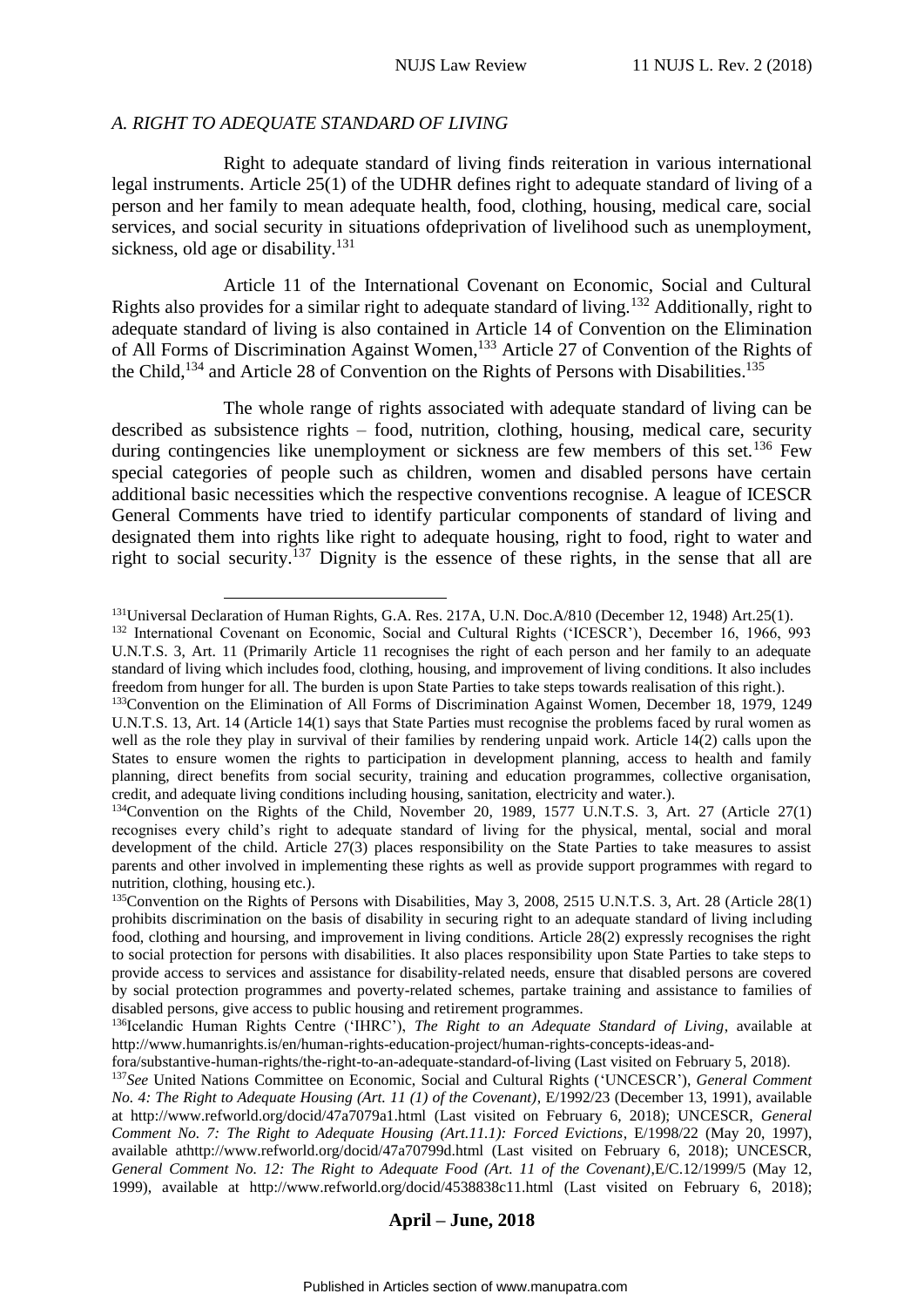supposed to enjoy basic necessities in order to lead a dignified life and not endure a life of degradation in absence thereof.<sup>138</sup> These standards of basic needs are material in nature and monetary expenditure is a precondition for attaining these standards and leading a dignified life. This expense has been described as cost of participating in everyday life and it is variable across social, political, cultural and economic conditions.<sup>139</sup>

Therefore, the aspect of economic accessibility is central to any right associated with right to adequate standard of living. With respect to right to food it could mean the financial costs incurred by the person or household to acquire food that is to fulfil adequate dietary requirements and does not in any way deprive realisation of other basic needs.<sup>140</sup> Similarly, the principle of affordability stipulates that housing must be affordable in a manner that does not compromise other basic needs of the person or household.<sup>141</sup> For example, in the context of right to water, the costs of obtaining water must be affordable.

The key takeaway here is that a minimum level of income is necessary for enjoying any of the rights associated with standard of living. Although a host of other factors are also equally important, say, accessibility to water resource or availability of food grains, they do not in any way erode the role that income levels play in determining a person's standard of living. Thus, one way of understanding basic income in a practical sense would be a 'subsistence level' of income – income that enables a person to attain an adequate standard of living and live a life of dignity without having to sacrifice or compromise on any of her basic necessities. A right to basic income, therefore, would strive to secure a dignified material life for all individuals.

One could potentially argue that if looked at in this manner, right to basic income is reduced to any other constitutive subsistence right. However, it is not so. It must be kept in mind that we are demonstrating only an instrumental aspect of right to basic income here. The intrinsic justification lies elsewhere: as discussed earlier, it lies in real freedom of individuals, autonomy to actualise other rights and substantive dignity of person.

# <span id="page-16-0"></span>*B. WOMEN AND BASIC INCOME*

In this section, feminist perspectives on UBI are briefly discussed. The discourse broadly relates to two themes: first, freedom, autonomy and bargaining power of women and second, the historically male-centric notion of work and its consequences upon unpaid domestic labour and social security mechanisms.

From one such point of view, it has been argued that UBI will provide "greater material freedom" to women and a secure cushion for the vulnerable,<sup>142</sup> especially the elderly. UBI, unlike other benefits, is paid to the individual woman directly and not to the household. Right to basic income has the potential to increase economic freedom of women

UNCESCR, *General Comment No. 15: The Right to Water (Arts. 11 and 12 of the Covenant)*, E/C.12/2002/11 (January 20, 2003), available at http://www.refworld.org/docid/4538838d11.html (Last visited on February 6, 2018); UNCESCR, *General Comment No. 19: The right to social security (Art. 9 of the Covenant)*, E/C.12/GC/19 (February 4, 2008) available at http://www.refworld.org/docid/47b17b5b39c.html (Last visited on February 6, 2018).

<sup>138</sup> IHRC, *supra* note 136. <sup>139</sup>*Id*. <sup>140</sup>*Id*. <sup>141</sup>*Id*. <sup>142</sup> VAN PARIJS, *supra* note 4.

1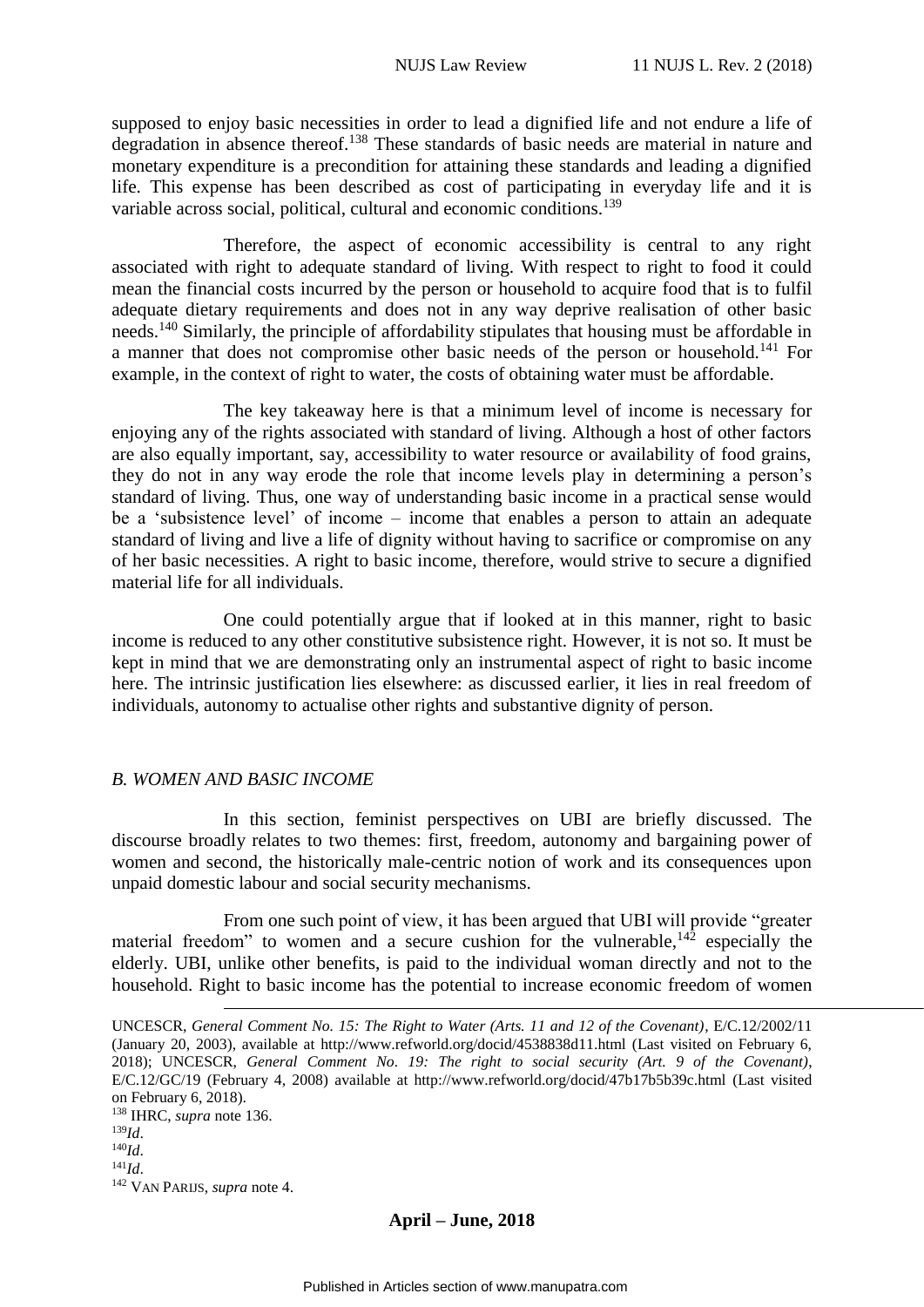and their bargaining power within households by enhancing their agency.<sup>143</sup> By treating women as autonomous and independent individuals capable of making economic decisionson their own and not merely as dependents of their husbands, it recognises agency of women.<sup>144</sup> It has also been argued that a democratic right to basic income would also mean freedom not to be employed.<sup>145</sup> Due to historical structures of inequality prevalent in the society, women are exposed to detriments of poverty such as marginalisation and stigmatisation to a greater degree as compared to men.<sup>146</sup> Unequal access to income and resources worsens the effects of poverty. Hence, an unconditional income will help women protect themselves and their families against vulnerabilities of poverty.<sup>147</sup>

UBI gives women an opportunity to be less financially dependent on men,<sup>148</sup> especially husbands. It acts as a 'fall-back option' which allows women to avoid undesirable relationships and gives them power to bargain for fairer terms within relationships.<sup>149</sup> These dual benefits of power to exit exploitative relationships and making voices heard within relationships would enhance autonomy of women as they can make choices without being coerced by material deprivation in their lives. Both, the power to not enter abusive relationships and exit such relationships, are equally important.<sup>150</sup> Greater bargaining power would mean that women enjoy favourable living conditions within households<sup>151</sup> as well as have a greater say in resource allocation. There is support for the claim that cash grants for women not only increase their intra-household decision making but also improve their access to labour market and their engagement in income generating activities.<sup>152</sup> Moreover,

<sup>151</sup>ELGARTE, *supra* note 149.

1

<sup>143</sup>Sara Cantillon & Caitlin McLean, *Basic Income Guarantee: The Gender Impact Within Households*, 43(3) J. SOC. & SOC. WELFARE 97, 98-100 (2016); *see* DEPARTMENT OF ECONOMIC AFFAIRS, *supra* note 10, 192. <sup>144</sup>CANTILLON & MCLEAN, *supra* note 143, 100.

<sup>145</sup> Carole Pateman, *Democratizing Citizenship:Some Advantages of a Basic Income*, 32(1) POLITICS AND SOCIETY 89, 96 (2004).

<sup>146</sup>Patricia Schulz, *Universal Basic Income in a Feminist Perspective and Gender Analysis*, 17(1) GLOBAL SOCIAL POLICY 89 (2017).

<sup>147</sup>*Id*.

<sup>148</sup>Yannick Vanderborght& Karl Winderquist, *The Feminist Response to Basic Income* in BASIC INCOME: AN ANTHOLOGY OF CONTEMPORARY RESEARCH (2013).

<sup>149</sup>Julieta Elgarte, *Good for Women? Advantages and Risks of a Basic Income from a Gender Perspective* (2006) (Paper presented at XI BIEN Congress, University of Cape Town , November 2, 2006 to November 4, 2006) available at http://www.basicincome.org/bien/pdf/JulietaElgartefullpaper.pdf (Last visited on February 6, 2018). <sup>150</sup>*See* Sharon Bessel, *The Individual Deprivation Measure: Measuring Poverty as if Gender and Inequality Matter*, 23 GENDER & DEVELOPMENT 223 (2015), 236 (Individual Deprivation Measure ('IDM') also sheds light on the gendered dimensions of violence and poverty. Participants in the study identified gender as playing an important role in controlling their lives.One of the parameters out of the total 15 dimensions of poverty studied under IDM is 'freedom from violence'. The inter-personal violence within households has basis in gender as shown by experiences of women who are subjected to domestic violence by their husband which is also linked to financial pressure. Other kinds of family violence reported were those faced by the widows when her husband's family grabbed her husband's property from her claiming it to be theirs.); *see* Scott Wisor et al., *The Individual Deprivation Measure: A Gender Sensitive Approach to Poverty Measurement* (June 2016) 18 available at https://globaljustice.yale.edu/sites/default/files/files/The-IDM-Report1.pdf (Last visited on February 6, 2018) (Women in these studies also reported that they had to get into "coercive social arrangements" by having to take older partners in order to be provided with economic support.).

<sup>152</sup> Sophie Plagerson & Mariana S. Ulriksen, *Cash Transfer Programmes, Poverty Reduction and Empowerment of Women in South Africa* 33(International Labour Office, Gender Equality and Diversity Branch, WORKQUALITY Department Working Paper, Paper No. 4, 2015) (Evidence from the Mexican cash transfer program 'PROGRESA' suggests that family spending shifted to areas of future investment and improved nutrition when women have control over household income. It was also found that child survival prospects increased twenty times on an increase in the mother's earned income than on increase in father's income.); ONE, *Poverty is Sexist: Why Girls and Women Must Be at the Heart of the Fight to End Extreme Poverty*, 21 (2015), available at https://www.one.org/international/policy/poverty-is-sexist-why-girls-and-women-must-be-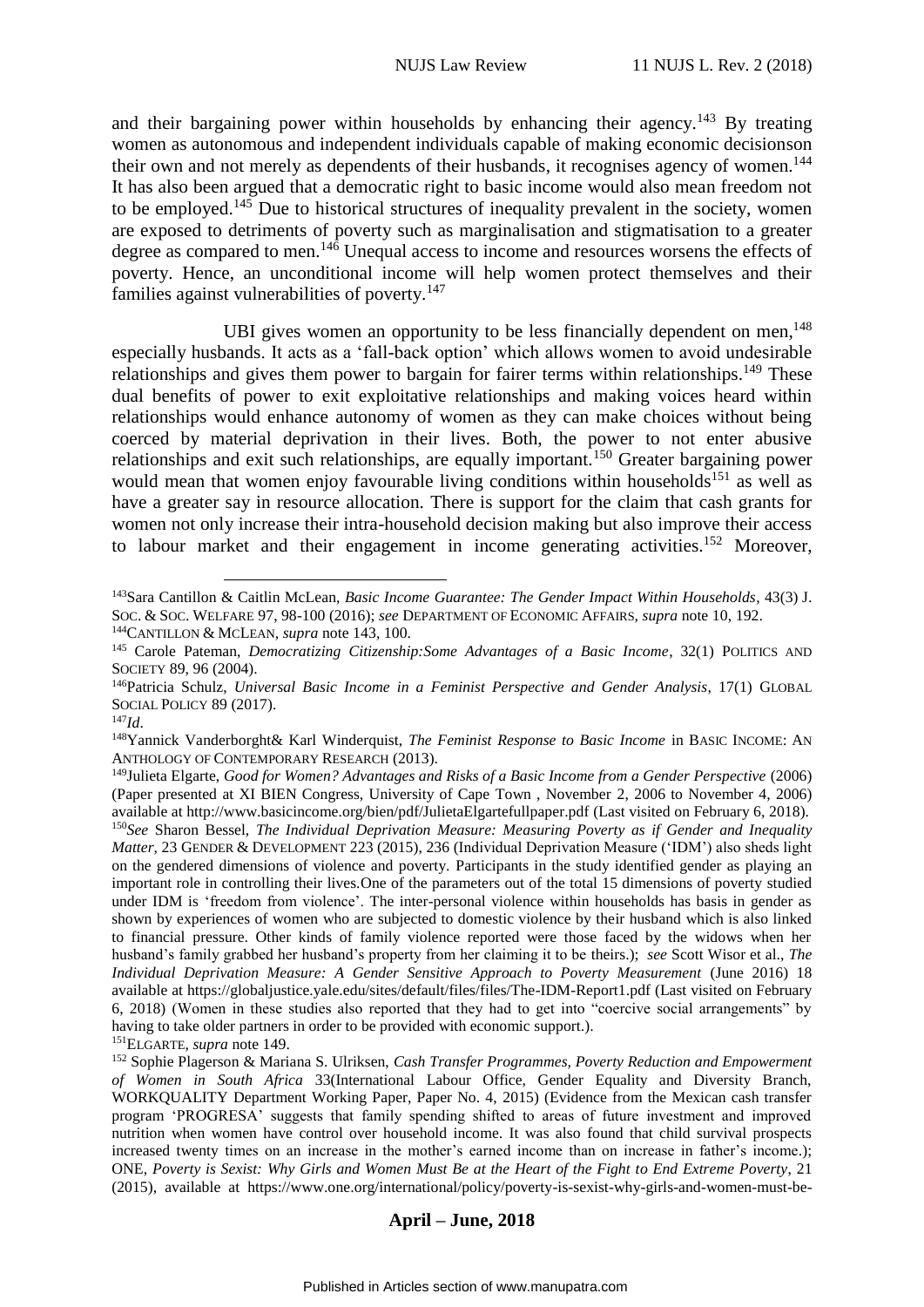empirical evidence from UBI pilot projects also provides support to the assertion that unconditional income coupled with decisional autonomy promotes welfare of women.<sup>153</sup>

Current social security schemes are mostly means-tested and linked to the labour market which means that only engaging in paid work entitles one to such benefits.<sup>154</sup> The result of this is women who engage in care work outside of the labour market but within families, as mothers and daughters, but are nevertheless working are not made eligible for social security coverage.<sup>155</sup> Not only does social security in its current forms serve men to a greater degree and exclude women but also constraints in accessing labour market faced by women result in their further suppression.<sup>156</sup> Thus, not recognising care work undertaken by women within households perpetuates gender inequality and dominance of paid productive work over unpaid work. UBI on the other hand is unconditional and not means-tested.

A basic income gives recognition to the responsibilities and obligations of individuals outside the sphere of paid labour.<sup>157</sup> This recognition is psychologically encouraging for a woman in enhancing her self-esteem.<sup>158</sup> A basic income would also render value to the hard work that is involved in parenting, especially for mothers, who, often have to take a break from their jobs in order to devote time to their child.<sup>159</sup> It has been argued that basic income acts as a "financial compensation for child care", especially useful for single parents.<sup>160</sup> It gives recognition to women's work as a care-giver in most households, and

1

<sup>160</sup>ROBEYNS, *supra* note 158.

at-the-heart-of-the-fight-to-end-extreme-poverty/ (Last visited on February 5, 2018) (This report highlights the importance of empowering women by "giving them the power and tools they need to change their own status" since it allows them to make use of equal opportunities and break-free of social and cultural constraints); Juan Bonilla et al.,*Cash for Women's Empowerment? A Mixed-Methods Evaluation of the Government of Zambia's Child Grant Program*, 95 World Development, 55, 56-57, 66 (2017) (A study of the Child Support Grant ('CSG') in South Africa found that cash grants promote women's control over allocation of household resources. Similar findings are found in the study of Zambian CSG, where women reported to have greater financial empowerment as a result of the grant).

 $153$ See Part IV(B) of this paper.

<sup>154</sup> Ailsa McKay & Jo Vanevery, *Gender, Family, and Income Maintenance: A Feminist Case for Citizens Basic Income*, 7(2) SOCIAL POLITICS: INTERNATIONAL STUDIES IN GENDER, STATE & SOCIETY 266, 268 (2000); *see also* Ailsa McKay, *Rethinking Work and Income Maintenance Policy: Promoting Gender Equality Through a Citizens' Basic Income*, 7(1) FEMINIST ECONOMICS 97 (2001).

<sup>155</sup>*Id*.,271.

<sup>156</sup>*Id*.(Access to labour market is difficult especially so for women from poor households.); s*ee* BESSEL, *supra*  note 150, 237 (The study on IDM reported that domestic responsibilities of poor women occupied their time in a way that they could not find sufficient time to engage in paid labour, and even if they did, it was likely to be irregular and insecure. Women were engaged in meeting the daily needs of the family, food preparation, house cleaning and childcare which kept them busy. As a result the women could neither take care of themselves nor could they find time for activities other than their 'assigned gender specific roles'. These findings further justify the need to consider care and domestic work done mostly by women as 'work' worthy enough to be accorded more value and be compensated through a basic income).

<sup>157</sup>Almaz Zelleke, *Institutionalising the Universal Caretaker through a Basic Income?,* 3(3) BASIC INCOME STUDIES 7 (2008).

<sup>158</sup>CANTILLON & MCLEAN, *supra* note 143, 111 (The discussed proposition is supported by a text called 'Money & Marriage' where it was noted that within households in United Kingdom, women did feel a sense of a symbolic value to their unremunerated work in the household because of the monetary payment coming from a family allowance. Further evidence comes from the results of the interviews conducted of those receiving the UK Child Benefit where the psychological impacts of such payments were noticed when respondents made reference to the "hard work" that went into caring for children and considered it worthy to be given an "independent income"); s*ee* Ingrid Robeyns, *Hush Money or Emancipation Fee? A Gender Analysis of Basic Income* in BASIC INCOME ON THE AGENDA, POLICY OBJECTIVES AND POLITICAL CHANCES 121, 136 (2000).

<sup>159</sup>ROBEYNS, *Id.*, 156; Almaz Zelleke, *Feminist Political Theory and The Argument for an Unconditional Basic Income*, 39 POLICY & POLITICS 27, 37-39 (2011).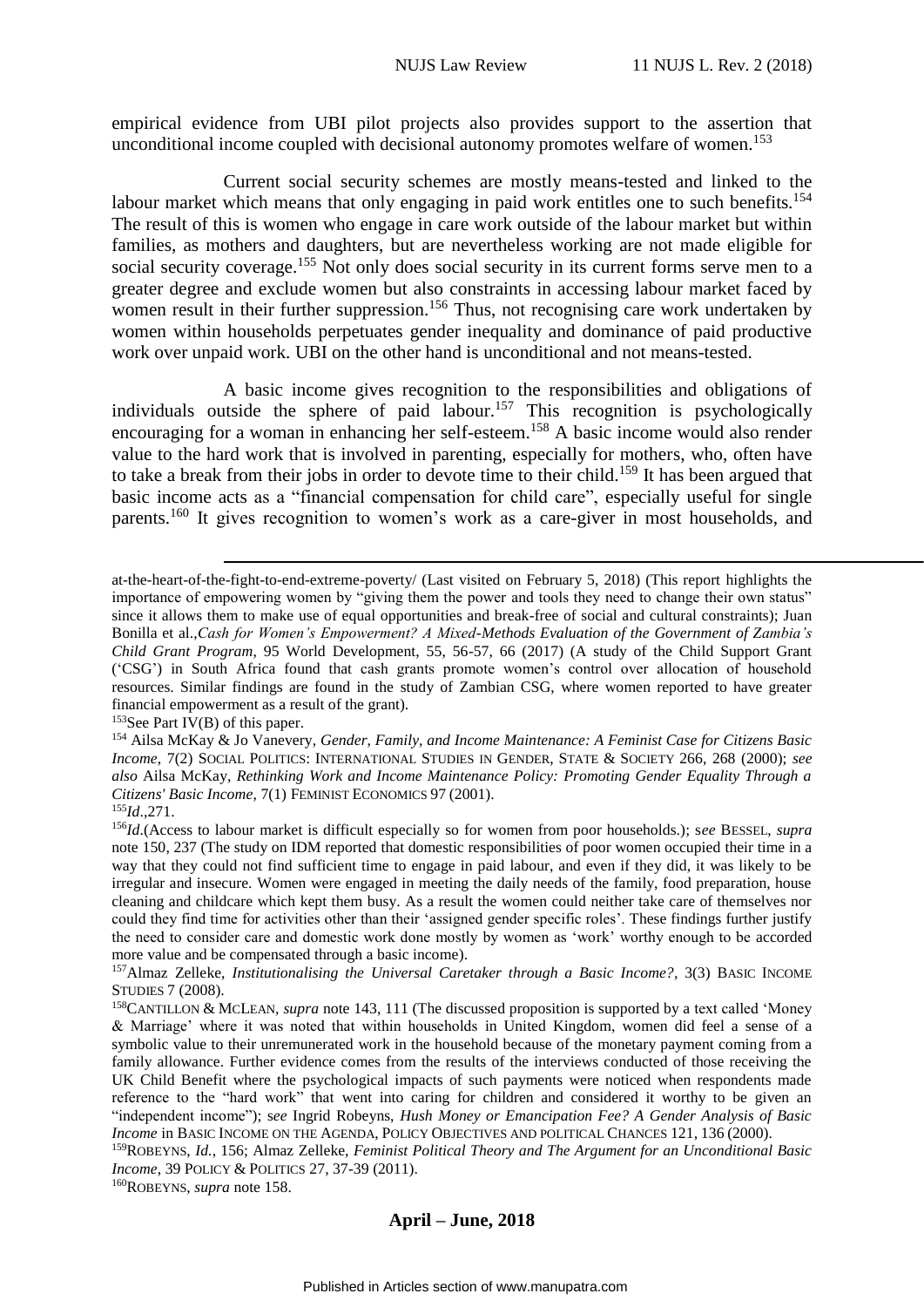allows women to plan out their lives. It also permits them to sign up for training and nurturing programs for them to be able to gain employment or start their own businesses.<sup>161</sup> Further, a basic income will help parents provide appropriate child care to their children, which would include expenses relating to the children's health and nutrition.<sup>162</sup>

However, some feminists are of the view that basic income grants could lead to reinforcing the sexual division of labour in public and private lives and re-establish women's lesser citizenship.<sup>163</sup> It could mean greater incentive to undertake unpaid work within households and thus, inhibit women's freedom more than it promotes the same.<sup>164</sup> On the contrary, it has also been argued that the proposition that UBI would act as an encouraging factor for women to not take up employment and instead perform only unpaid labour is a paternalistic concern.<sup>165</sup> If anything, women should be given more choices and not fewer. Equality should not mean that everybody conforms to the "traditionally male patterns of employment".<sup>166</sup> In fact, basic income would allow women to save for old age or financially dependent women to leave abusive relationships.<sup>167</sup> Moreover, it is wrong to suggest that money is the sole motivating factor for women intending to gain employment while there are broader motivations for labour force participation, such as status, satisfaction, self-goals etc.<sup>168</sup> In fact, some people choose to work despite the fact that they may be financially better off if they remained unemployed.<sup>169</sup>

Others argue that basic income compensates care and other unpaid work prevalent in the society without necessarily reinforcing gendered division of labour.<sup>170</sup> Basic income would let people choose a mix of 'work' and 'care-giving' at any giving time.<sup>171</sup> UBI could very well help reduce the costs of entering into care work for men and would positively affect their chances of breaking out of gendered distribution of labour which pushes men into paid employment.<sup>172</sup> This corresponds to the view that a basic income would perhaps allow men to withdraw from the traditional labour force and work outside of it and create a financial security for men to participate in "traditionally feminine tasks".<sup>173</sup>

An alternate perspective on basic income tells us that basic income ought not to be seen as a payment for care work, because basic income is universal and not in particular

<u>.</u>

<sup>169</sup>*Id*.

<sup>170</sup>ZELLEKE, *supra* note 159, 38.

<sup>171</sup>*Id*.

<sup>161</sup>Ann Withorn, *Women and Basic Income in the US: Is One Man's Ceiling Another Woman's Floor?*,4(1) JOURNAL OF PROGRESSIVE HUMAN SERVICES 29 (1993).

<sup>162</sup>*See* Anne L. Alstott, *Good for Women* in WHAT'S WRONG WITH A FREE LUNCH 75 (2001); PLAGERSON & ULRIKSEN, *supra* note 152, 28.

<sup>163</sup>PATEMAN, *supra* note, 145, 100.

<sup>164</sup>Anca Gheaus, *Feminism and Gender* in BLOOMSBURY COMPANION TO POLITICAL PHILOSOPHY167, 177 (2015); *See* AncaGheaus, *Basic Income and the Costs of Gender-Symmetrical Lifestyles*, 3 BASIC INCOME STUDIES (2008); s*ee* Jaqueline O'Reilly, *Can a Basic Income Lead to a More Gender Equal Society?*, 3(3) BASIC INCOME STUDIES(2008).

<sup>165</sup> Judith Schuevitz, *It's Payback Time for Women,*THE NEW YORK TIMES,January 8, 2016 available at https://www.nytimes.com/2016/01/10/opinion/sunday/payback-time-for-women.html?mcubz=0 (Last visited on February 5, 2018).

<sup>166</sup>*Id*.

<sup>167</sup>*Id*.

<sup>168</sup>CANTILLON& MCLEAN, *supra* note 143, 101-102.

<sup>172</sup>*Id*., ZELLEKE, *supra* note 157, 6.

<sup>173</sup>*See* CANTILLON & MCLEAN, *supra* note 143, 104 ("greater social value placed on these activities ("traditionally feminine tasks") could shape men's willingness to engage in such work").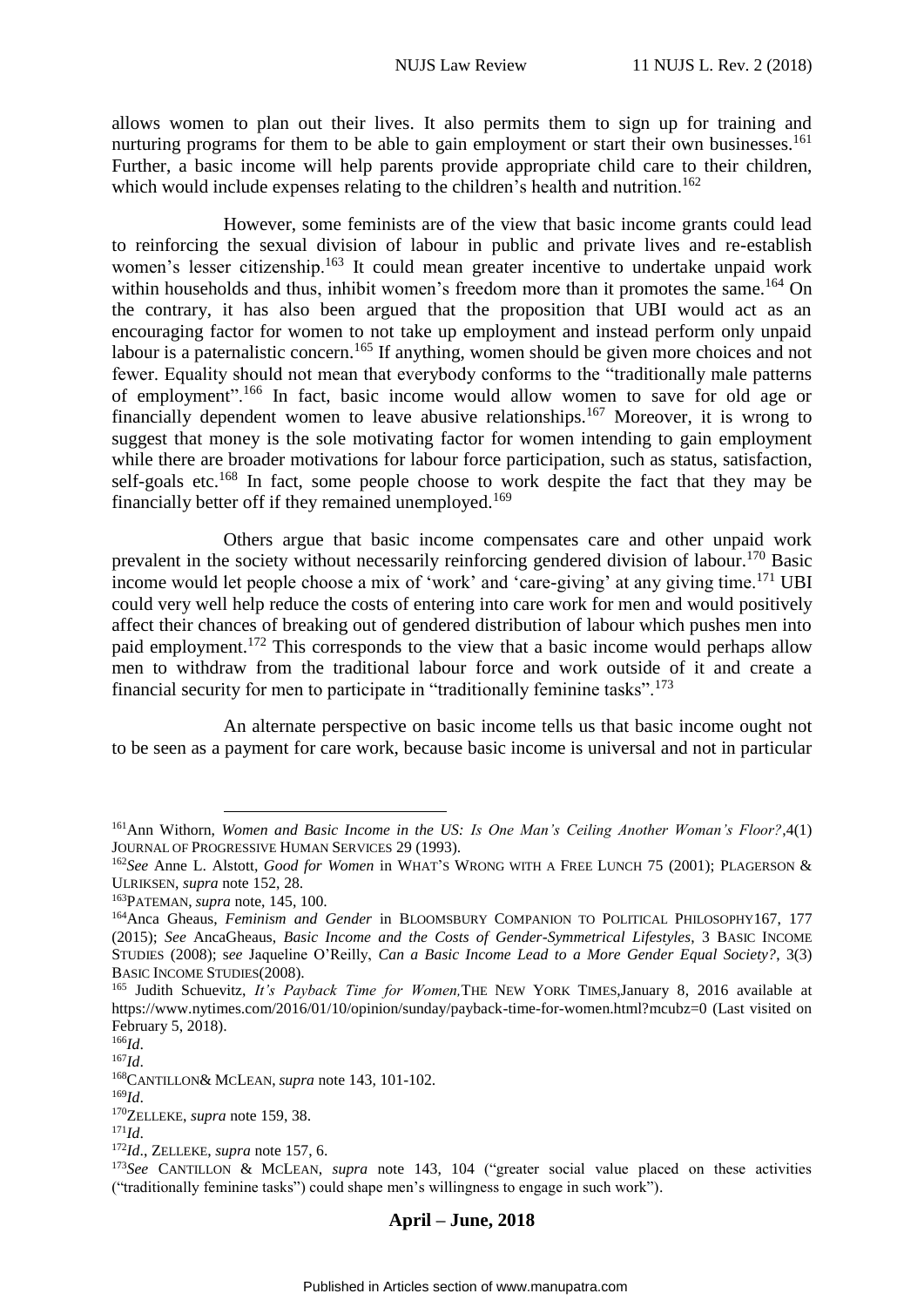recognition of care work.<sup>174</sup> Rather it could act as a 'universal support' for care work, thus giving opportunity to each person for engaging in it whether on a full-time basis or after partially.<sup>175</sup> Basic income is recognition of a range of non-commodifiable activities, care work being one of them, that one can engage in and which deserve material support.<sup>176</sup> Apart from this, what is more importantly required to end the gendered distribution of labour is an ideological shift in the belief that care belongs to women's sphere of work and an awakening that care work should be shared.<sup>177</sup>

UBI is definitely not a panacea to all the problems but considering its impact upon autonomy and bargaining power of women and its roles in compensating unpaid work and redefining social security systems traditionally based on paid work, we arrive at the conclusion that a right to basic income is of substantial importance in ensuring a dignified life for women. Both adequate standard of living and the case of women highlight the potential impact of a right to basic income with respect to these specific cases. In the next section, we deal with the primary reason India is looking at UBI – the chronic case of poverty – within the rights discourse.

# <span id="page-20-0"></span>*C. POVERTY IS A RIGHTS VIOLATION*

Every human being is entitled to a set of human rights as a birth right.<sup>178</sup> These inalienable rights are aimed at safeguarding the inherent dignity of and equality among the people.<sup>179</sup> The underlying idea about human rights is that they are supposed to govern all the people on how they come together to design the basic rules of our common existence and at the same time realise and develop their own ethical world view without negatively affecting others' interests.<sup>180</sup> Human rights recognised in different covenants and treaties belong to all the people around the world, including the poor. These include certain basic rights which are considered essential preconditions for enjoyment of all other rights.<sup>181</sup>

Extreme poverty has been shown to include not only a lack of access to basic security but also "capability deprivation over a prolonged period of time".<sup>182</sup> It has further been defined as a combination of 'income poverty' (lack of income or purchasing power to access basic needs), 'human development poverty' (a deprivation of the elements of basic needs required for a decent life) and 'social exclusion' (marginalisation, discrimination or

1

<sup>174</sup>John Baker, *All Things Considered, Should Feminists Endorse Basic Income?*, 3(3) BASIC INCOME STUDIES 1, 5 (2008).

<sup>175</sup>*Id*.

<sup>176</sup>*Id*.

<sup>177</sup>*Id*., 7.

<sup>178</sup> WHO-UNHRC, *Human Rights, Health and Poverty Reduction Strategies*, 5 HEALTH AND HUMAN RIGHTS PUBLICATION SERIES 5 (December 2008) (Human Rights are defined as "internationally agreed standards which apply to all human beings" and include civil, social, cultural, economic and political rights as set out in the United Nations Declaration of Human Rights, 1948 ('UDHR')). <sup>179</sup>*Id*.

<sup>180</sup>THOMAS POGGE, WORLD POVERTY AND HUMAN RIGHTS: COSMOPOLITAN RESPONSIBILITIES AND REFORMS, 53-54 (2nd ed., 2002).

<sup>181</sup>Dan Banik, *Rights, Legal Empowerment and Poverty: An Overview of the Issues* in RIGHTS AND LEGAL EMPOWERMENT IN ERADICATING POVERTY11, 33(2008).

<sup>182</sup> Arjun Sengupta, *Extreme Poverty and Human Rights: A Mission Report on the US*, 42(14)ECONOMIC AND POLITICAL WEEKLY 1298 (Apr. 7-13, 2007).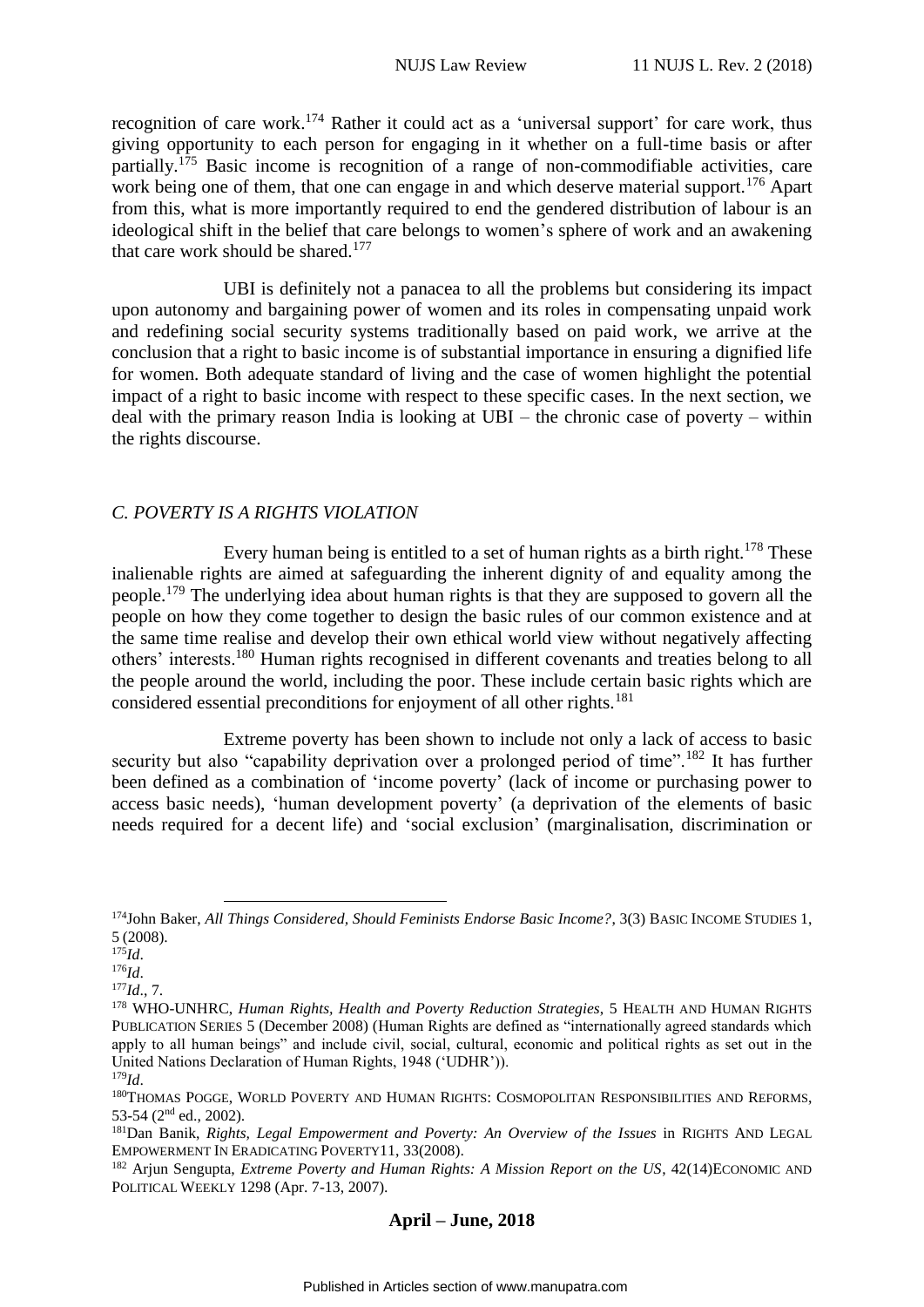exclusion of people in social relations making the person incapable to lead a life of value).<sup>183</sup> This is known as the multidimensional view of poverty.

An important approach towards poverty has been given by Amartya Sen who argues that poverty is a result of deprivation of certain capabilities, which he considers as leading to the state of 'unfreedom'.<sup>184</sup> Therefore, he considers poverty as the denial of opportunities to lead a decent life. This denial of opportunity, according to Sen, leads to a deprivation of fulfillment of such capabilities and makes it unlikely for a person to escape poverty.<sup>185</sup> Therefore, extreme poverty could also be seen as deprivation of such capability, which causes poverty in its multidimensional sense.<sup>186</sup> This in turn reduces the capacities of individuals to lead truly human lives making them impoverished in the process. 187

Another recent measure of poverty from a multidimensional perspective is Individual Deprivation Measure ('IDM'), which was developed as a gender sensitive measure of poverty.<sup>188</sup> It was envisaged to be a just measure, which reveals the varied impact of poverty on different individuals, particularly those individuals who are marginalised and disadvantaged within the society as well as within their households.<sup>189</sup> Therefore, it considers the individual as the unit of analysis, instead of the household which is used by most other poverty measures.<sup>190</sup> It is able to reveal the existing inequality between men and women across different geographies. It aims to present poverty from the perspective of the poor through their own experiences of poverty.<sup>191</sup> One such example of individualised experience of poverty given by Sharon Bessel is that of the hardship faced by women due to an economic crisis within the poor household since the burden of sharing any shortage falls disproportionately upon women.<sup>192</sup> Similarly, a lack of employment was a problem faced more frequently by men, whereas the burden of lack of food fell disproportionately on women, as they had the responsibility of managing the household and were responsible for providing food, water and sanitation.<sup>193</sup>

As evident from the above discussion, poverty is characterised by deprivation of human rights.<sup>194</sup> Extreme poverty is a deprivation of human development.<sup>195</sup> Human rights approach looks at poverty in terms of mutually interrelated deprivations (reinforcing each other) linked with stigma, insecurity, discrimination and social exclusion.<sup>196</sup> Human rights,

<sup>195</sup>SENGUPTA, *supra* note 183, 86.

<sup>&</sup>lt;u>.</u> <sup>183</sup>*Id*.; Arjun Sengupta, *Human Rights and Extreme Poverty*, 45(17)ECONOMIC AND POLITICAL WEEKLY 85 (April 24-30, 2010).

<sup>184</sup>SENGUPTA, *Id.*, 86 (Here, capability is defined as "the freedom or ability to lead a life of value in terms of what a person chooses to be or to do"); *see generally* AMARTYA SEN, DEVELOPMENT AS FREEDOM (1999). <sup>185</sup>*Id*.

<sup>186</sup>*Id*.

<sup>187</sup>Tom Campbell, *Poverty as Violation of Human Rights: Humanity or Injustice?* inFREEDOM FROM POVERTY AS A HUMAN RIGHT: WHO OWES TO THE VERY POOR57, 59 (2007).

<sup>188</sup>BESSEL, *supra* note 150, 224.

<sup>189</sup>*Id*.

<sup>190</sup>WISOR ET AL.,*supra* note 150.

<sup>191</sup>*Id*.

<sup>192</sup>BESSEL, *supra* note 150, 227.

<sup>193</sup> Sarah Smith & Jo Crawford, *Lifting the Lid on the Household: Introducing the Individual Deprivation Measure* 5 (September, 2014) available athttp://landwise.resourceequity.org/record/2662 (Last visited on February 6, 2018); s*ee also* BONILLA et al., *supra* note 152,95.

<sup>194</sup>*See* UN Office of the High Commissioner for Human Rights ('OHCHR'), *Principles and Guidelines for a Human Rights Approach to Poverty Reduction Strategies*, HR/PUB/06/12 (2006) available at http://www.refworld.org/docid/46ceaef92.html (Last visited on February 6, 2018).

<sup>196</sup>SENGUPTA, *supra* note 182, 1299.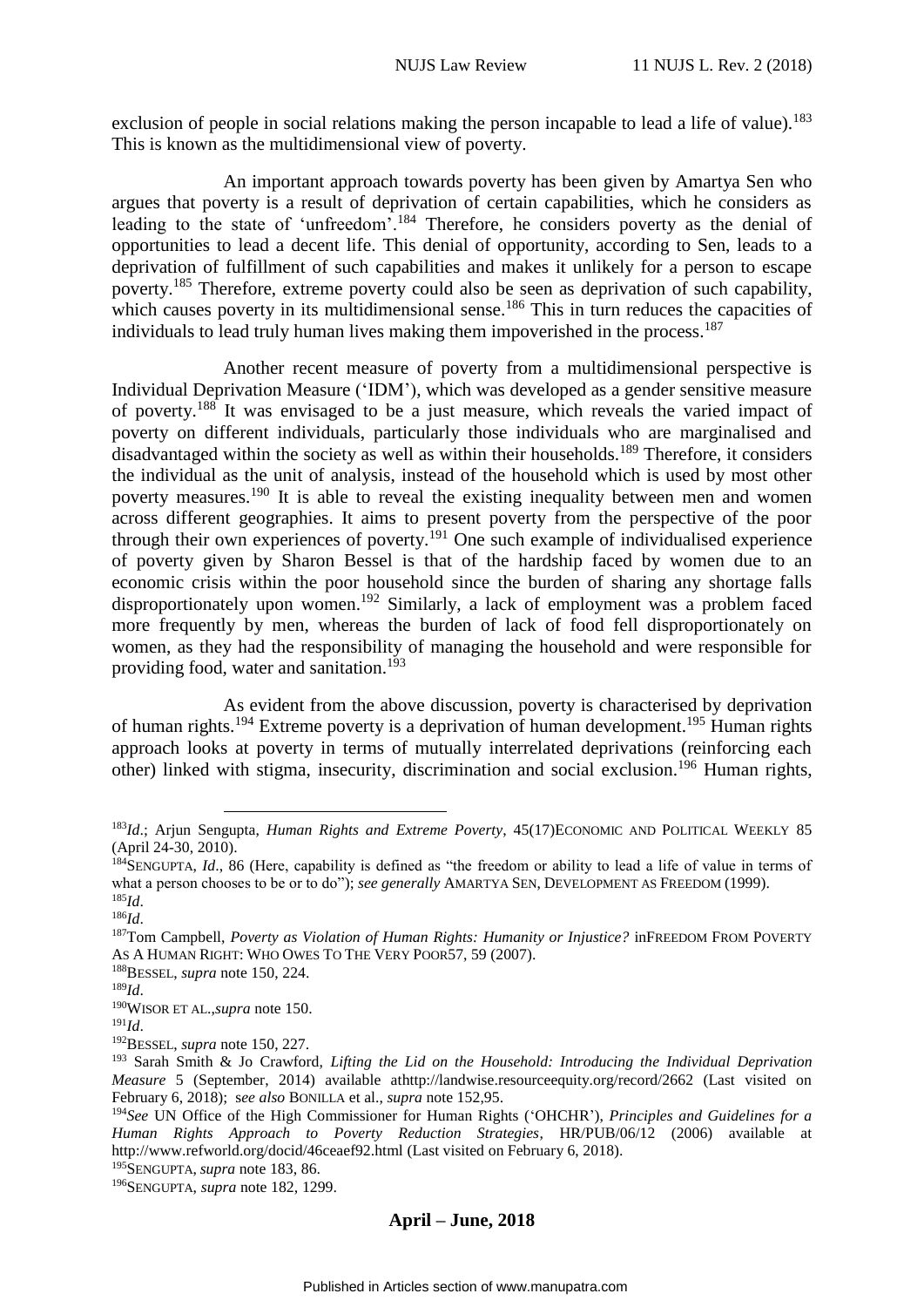on the other hand, are instrumental in the development of a poverty-free state.<sup>197</sup> It, therefore, creates an obligation for the State to work towards removal of poverty by guaranteeing the poor their human rights.<sup>198</sup>

The idea of viewing poverty as a condition of human rights deprivation is not new and has found considerable support worldwide. The World Conference on Human Rights, 1993 which led to Vienna Declaration noted that existence of poverty deprives full enjoyment of human rights and is therefore a violation of human dignity.<sup>199</sup> Poverty alleviation and elimination is a top priority goal of the international community.<sup>200</sup> In fact, Article 22 of the UDHR guarantees right to social security and realisation of other socioeconomic rights indispensable to human dignity.<sup>201</sup> The Sustainable Development Goals, 2015 also stresses upon 'no poverty' as a goal and demands implementation of social security systems among all nations in a way that substantially covers the poor and vulnerable by 2030.<sup>202</sup>

It has long been argued that human rights establishment is crucial to poverty reduction strategies. A WHO-UNHRC Report considers human rights based approach as strengthening the elements of poverty reduction strategies.<sup>203</sup> This is because both take into account the multidimensional view on poverty and emphasise on effective participation, implementation and accountability systems in fighting poverty.<sup>204</sup> Thus, the poor are not only entitled to the enjoyment of civil, political, economic, social and cultural development but also a right of participation including in matters of designing and monitoring poverty reduction strategies.<sup>205</sup> The Office of High Commissioner for Human Rights ('OHCHR') has

1

<sup>198</sup>*Id*.

<sup>200</sup>*Id*.

<sup>197</sup>*Id*.

<sup>&</sup>lt;sup>199</sup>Stephen P. Marks, *Poverty and Human Rights* in TEXTBOOK ON INTERNATIONAL HUMAN RIGHTS LAW (3<sup>rd</sup>ed., 2017) (The world conference on HR in the 1993 Vienna Declaration stated as follows,

<sup>&</sup>quot;[t]he existence of widespread extreme poverty inhibits the full and effective enjoyment of human rights; its immediate alleviation and eventual elimination must remain a high priority for the international community'…

<sup>[</sup>E]xtreme poverty and social exclusion constitute *a violation of human dignity* and . . . urgent steps are necessary to achieve better knowledge of extreme poverty and its causes, including those related to the problem of development, in order to promote the human rights of the poorest, and to put an end to extreme poverty and social exclusion and to promote the enjoyment of the fruits of social progress. It is essential for States to foster participation by the poorest people in the decision-making process by the community in which they live, the promotion of human rights and efforts to combat extreme poverty") (emphasis added).

<sup>&</sup>lt;sup>201</sup>Universal Declaration of Human Rights, G.A. Res. 217A, U.N. Doc. A/810 (December 12, 1948) Art 22 (It provides for everyone a right to social security. National efforts and international cooperation, subject to the resources of the State, must aid individuals in realising all economic, social and cultural rights they are entitled to and ensuring free development of personality).

<sup>&</sup>lt;sup>202</sup>UN General Assembly, Transforming Our World : The 2030 Agenda for Sustainable Development, A/RES/70/1, (October 21, 2015) available at: http://www.refworld.org/docid/57b6e3e44.html (Last visited on February 6, 2018) (The Sustainable Development Goals, 2015 have 'no poverty' as its goal 1 and lays down the following important targets among others:

<sup>&</sup>quot;Implement nationally appropriate social protection systems and measures for all, including floors, and by 2030 achieve substantial coverage of the poor and the vulnerable; by 2030, ensure that all men and women, in particular the poor and the vulnerable, have equal rights to economic resources, as well as access to basic services, ownership and control over land and other forms of property, inheritance, natural resources, appropriate new technology and financial services, including microfinance").

<sup>203</sup>WHO-UNHRC, *supra* note 178, 12.

<sup>204</sup>*Id*. <sup>205</sup>*Id*., 7.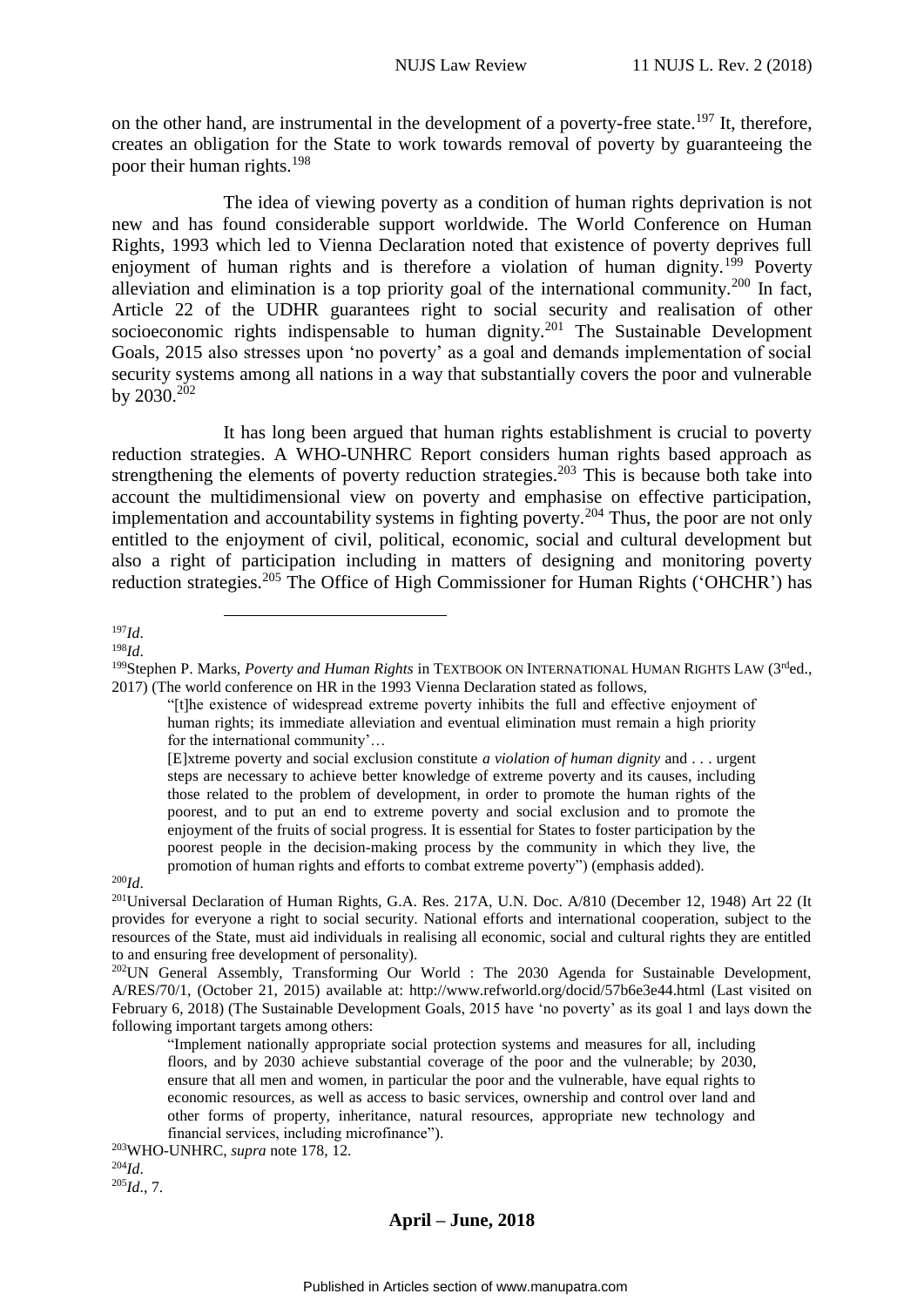noted that an explicit recognition of international human rights framework is one among the five pillars underlying the human rights approach to poverty, the others being empowering the poor, accountability, non-discrimination and equality, and participation.<sup>206</sup>

The strength of fighting poverty using a human rights approach is derived from the fact that in human rights regimes, states are always under continuous monitoring and review by the members of civil society and human rights institutions.<sup>207</sup> This not only ensures participation but also accountability of the State. The State is placed at an equal footing with civil society, grass root-level organisations and other institutions engaged in combating poverty.

What is required of the State is to come up with such policy designs including institutional reforms, advance technology and mobilisation of resources in such a way that a poverty free life is seen as a right and fulfilment of human rights. If the rights to food, education, health and adequate standard of living are fulfilled by the State, the society may be able to combat poverty to a great extent.<sup>208</sup> A human rights approach would lead to the fulfilment of these rights and eliminate poverty.

Poverty has further been shown to instil behaviours in people which make it all the more difficult to escape conditions of poverty.<sup>209</sup> Such behavioural patterns include foregoing current income in the hope of earning higher income in future, reluctance in adopting technology and failing to invest in health and education.<sup>210</sup> Poor health and education invariably affect future earning capacities. Over time, poverty induced behaviour itself traps a person in poverty. What is therefore required is to provide them with the incentive and the resources to help them escape this vicious trap. Evidence from several cash transfer program studies show that cash grants lead to investment in food, increased consumption, better diet and nutrition, increased economic autonomy, women empowerment, along with improvement in children's education and school attendance. $^{211}$ 

<u>.</u>

<sup>206</sup> Robin Perry, *Preserving Discursive Spaces to Promote Human Rights: Poverty Reduction Strategy, Human Rights and Development Discourse*, 7 MCGILL INT'L J. SUST. DEV. L & POLICY 78 (2011).

 $207$  United Nations Economic and Social Council (ECOSOC) & Commission on Human Rights (UNHRC), *Economic, Social and Cultural Rights*, *Human Rights and Extreme Poverty: Report of the Independent Expert, Arjun Sengupta*, U.N. Doc. E/CN.4/2006/43 (March 2, 2006) 12.

<sup>208</sup>*Id.,* 13.

<sup>209</sup> Johannes Haushofer & Ernst Fehr, *On the Psychology of Poverty*, 344(6186) SCIENCE 862 (2014); *see*  Johannes Haushofer & Jeremy Shapiro, *Household Response to Income Changes: Evidence from an Unconditional Cash Transfer Program in Kenya*, 6(November 15, 2013) available at https://www.princeton.edu/~joha/publications/Haushofer\_Shapiro\_UCT\_2013.pdf (Last visited on February 6, 2018).

<sup>210</sup> HAUSHOFER & FEHR, *Id*.

<sup>211</sup>United Nations Children's Fund ('UNICEF'), *Cash Transfer as a Social Protection Intervention: Evidence from UNICEF Evaluations 2010-2014*, 11 (June 2015); Luisa Natali, *The Transformative Impacts of Unconditional Cash Transfers: Evidence from two Government Programmes in Zambia*, INNOCENTI RESEARCH BRIEF, 2017 available at https://www.unicef-irc.org/publications/916-the-transformative-impacts-ofunconditional-cash-transfers-evidence-from-two-government.html (Last visited on February 6, 2018); PLAGERSON & ULRIKSEN, *supra* note 152; *see* Jessica Hagen-Zankeret. al., *Understanding the Impact of Cash Transfers: The Evidence*, ODI BRIEFING (July 2016) available at https://www.odi.org/sites/odi.org.uk/files/resource-documents/11465.pdf(Last visited on February 7, 2018); s*ee* Christopher Blattman, Nathan Fiala& Sebastian Martinez, *The Economic And Social Returns to Cash Transfers: Evidence from a Ugandan Aid Program* (2013), available at http://cega.berkeley.edu/assets/cega\_events/53/WGAPE\_Sp2013\_Blattman.pdf (Last visited on February 5, 2018).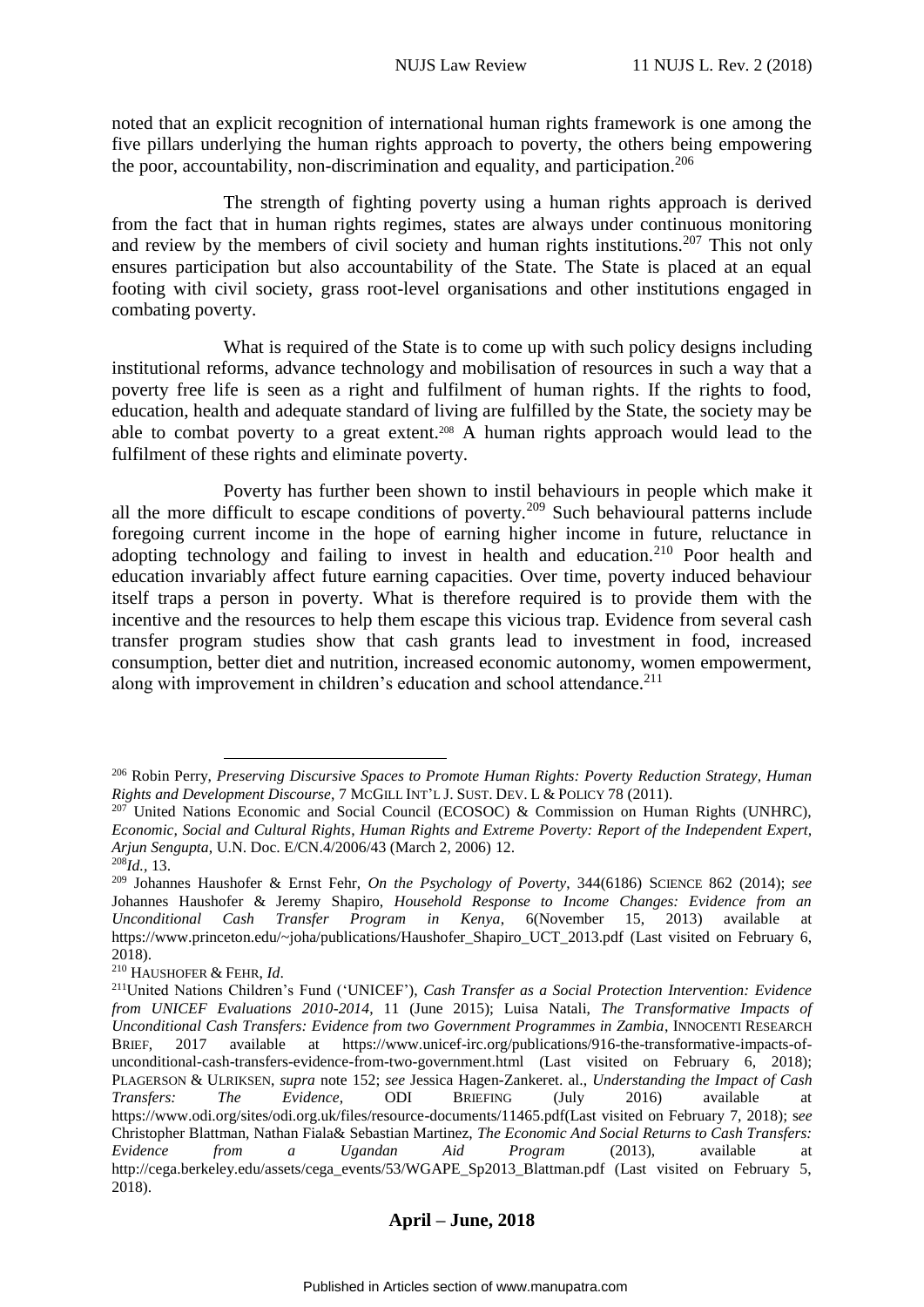Needless to say, a right to basic income and concomitant UBI grants by the State as policy intervention can be adopted by the human rights-poverty approach as a solution for eliminating poverty. Basic income will help in capability building. Of course, as per the multidimensional perspective of poverty, income deprivation is not the sole factor but it still is a deprivation faced in all poor households. IDM has revealed interesting aspects on individual experience of poverty especially that of women. UBI has a significant role to play in defeating income deprivation generally and improve the conditions of women suffering from poverty particularly.<sup>212</sup> The need to define poverty as deprivation of secure and continuous access to basic necessities including sufficient income to meet these necessities has already been recognised as a first step in the human rights-poverty framework.<sup>213</sup> Lack of these basic conditions of life is a violation of human dignity.<sup>214</sup> As discussed earlier, these basic necessities are subsistence rights of an individual and a subsistence level of basic income as an added policy prescription will help in ensuring dignified life of poor and vulnerable individuals. Thus, basic income complemented by access to necessities, nondiscrimination, participation and accountability will enable actualisation of human rights. Moreover, since litigation is among the tools used under the human rights approach, added advantage of right to basic income is its justiciability in courts of law in order to seek its effective enforcement. Right to basic income will have a central role to play if co-opted into human rights approach towards poverty alleviation.

#### <span id="page-24-0"></span>*D. MENTAL HEALTH AND BASIC INCOME*

Recent research found a link between poverty (including income poverty) and poor mental health, which in turn led people to make poor financial decisions and spend more money (manic spending) and indulge in addictive spending.<sup>215</sup> Such mental distress affects an individual's ability to secure employment, while also adversely affecting productivity and quality of work delivered.<sup>216</sup> Poverty has been found to act as a causal factor behind depression, worse health and higher tobacco and drug use. $217$ 

To illustrate further the deleterious impact poverty can have on mental health, a recent study found that poverty impedes cognitive function. Poverty was defined here to mean the material gap between the needs of a person and the resources in her hand to fulfill her needs.<sup>218</sup> This definition encompasses poor individuals from across the world and also those facing transitory income shocks.<sup>219</sup> The study concluded that poverty, apart from a lack of money, also involves a deficit of cognitive resources, which in turn makes people less

<u>.</u>

<sup>212</sup>*See* Part III(B) of this paper.

<sup>213</sup>Arjun Sengupta, *Poverty Eradication and Human Rights*in FREEDOM FROM POVERTY AS A HUMAN RIGHT321, 336 (2007).

<sup>214</sup>*Id*.

<sup>215</sup>MONEY AND MENTAL HEALTH POLICY INSTITUTE, *Money on Your Mind: The Money and Mental Health* (June, 2016) available at https://www.moneyandmentalhealth.org/money-on-your-mind-release/ (Last visited on February 6, 2018); A. Kuruvila & K.S. Jacob, *Poverty, Social Stress and Mental Health*, 126 INDIAN J MED RES 273, 274 (October 2007) ("Poverty and socio-economic problems have been cited as one of the most important factors causing emotional distress"); *see also* Iris Elliott, *Poverty and Mental Health: A Review to Inform the Joseph Rowtree Foundation's Anti-Poverty Strategy*, MENTAL HEALTH FOUNDATION (June, 2016). <sup>216</sup>KURUVILA & JACOB, *Id*.

<sup>217</sup>Fiona Imlach et al., *Income and Individual Deprivation as Predictors of HealthOver Time*, 58 INT J PUBLIC HEALTH501, 502 (2013).

<sup>218</sup>Anandi Mani et al., *Poverty Impedes Cognitive Function*, 341SCIENCE 976 (2013). <sup>219</sup>*Id*.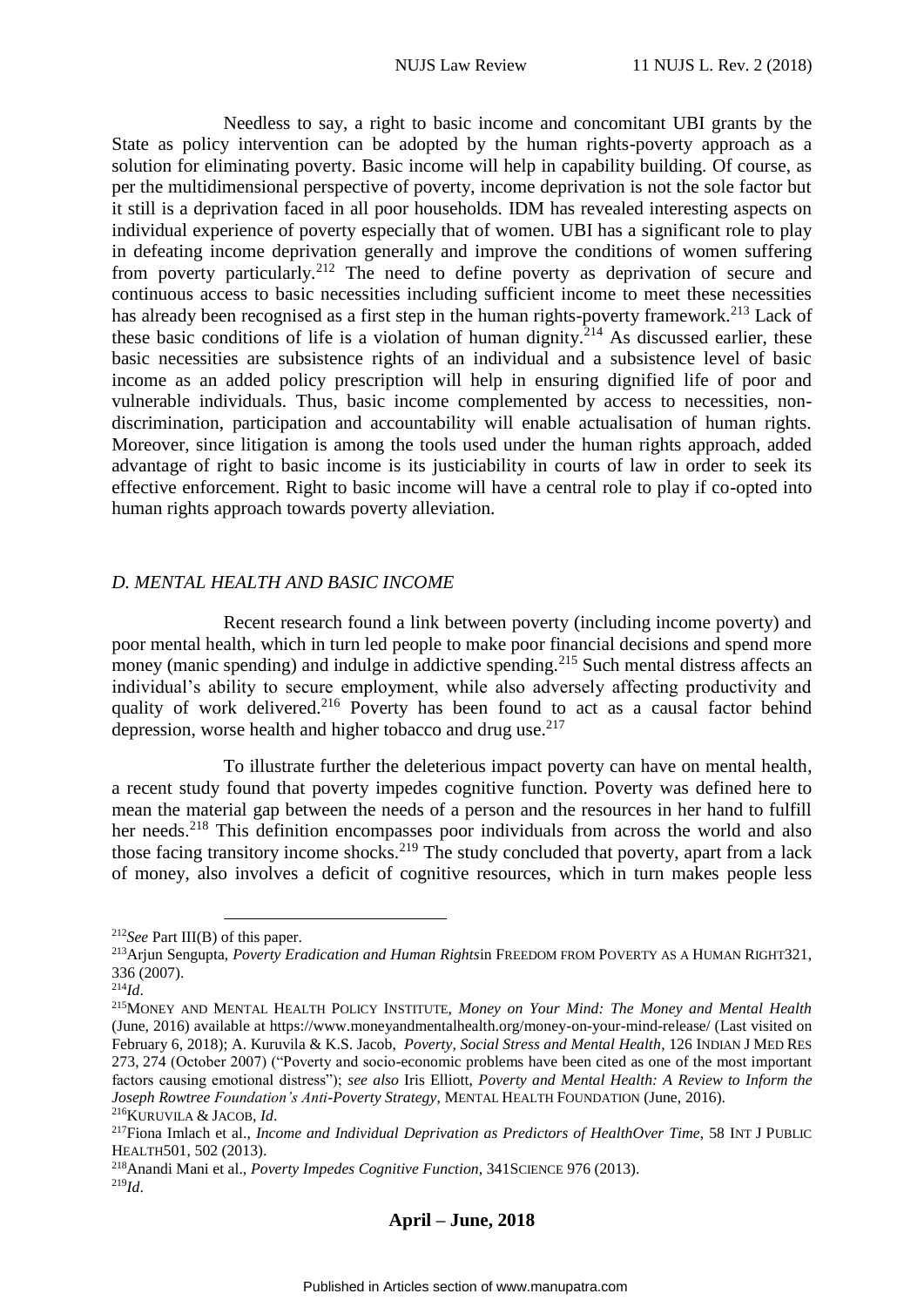capable.<sup>220</sup> It can be implied that lower cognitive functionality could lead to bad decision making, thereby, begetting and perpetuating poverty. Therefore, the poor are less capable not because of inherent traits but because of a lack of money.<sup>221</sup> This entirely novel and breakthrough perspective on the impact of poverty gives us another reason to work decisively towards poverty annihilation.

Further, the link between poverty and emotional well-being of a person has been found to have several implications, including lower levels of family and community support, alcoholic tendencies, greater fear and experience of crime, violence and abuse, along with higher levels of hopelessness, fatalistic beliefs, inability to feel in control over one's own life, lack of long term goals in life and lesser degrees of satisfaction with life.<sup>222</sup> Women who are faced with the burden of managing scarce financial resources also experience higher psychological distress.<sup>223</sup>

These characteristics are further perpetuated and induced within the poverty cycle making it difficult for the poor to improve their socioeconomic conditions.<sup>224</sup> These indicators of poverty are primarily material in nature; including but not limited to low income, lack of employment, economic security and shelter. It was also found that the children in chronically poor families showed lower cognitive performance and a child's mental health was affected by a change in the household income, thus showing a direct link between household income and a child's mental health. $225$ 

Accordingly, the Poverty and Mental Health Report<sup>226</sup> argues for tailored actions to tackle the mental health problems of people living in poverty, especially the elderly, and to secure their independence and well-being.<sup>227</sup> Often social security is the only source of income for people and therefore social security services must help in maximising people's income.<sup>228</sup>

Several studies have been conducted to gauge the impact of cash transfers as part of poverty alleviation strategy affecting mental health of poverty-stricken people. It has been found to have had positive impact on mental health by directly influencing chronic stress, malnutrition, substance abuse, social exclusion, and exposure to trauma and violence among the people studied.<sup>229</sup>A review of twenty five studies on effect of poverty alleviation on psychological well-being showed that out of twenty five, eighteen studies reported positive effects of poverty alleviation on stress and five showed effect on some psychological variables related to stress.<sup>230</sup> Apart from stress, cash transfers have been shown to reduce

- $^{221}Id.$
- <sup>222</sup>KURUVILA & JACOB, *supra* note 215, 275.

1

<sup>225</sup>*Id*., 276.

<sup>220</sup>*Id*., 980.

<sup>223</sup>CANTILLON & MCLEAN, *supra* note 143, 113.

<sup>224</sup>KURUVILA & JACOB, *supra* note 215, 275.

<sup>226</sup>MONEY AND MENTAL HEALTH POLICY INSTITUTE, *supra* note 215.

<sup>227</sup>*Id*.; ELLIOTT, *supra* note 215.

<sup>228</sup>*Id*.

<sup>229</sup> Lisa Hjelm et al., *Poverty and Perceived Stress: Evidence from Two Unconditional Cash Transfer Programs in Zambia*, SOCIAL SCIENCE AND MEDICINE 177 (2017); *See* Johannes Haushofer, Ernst Fehr, *On the psychology of poverty*, 344(6186) SCIENCE 862 (2014), 864.

<sup>230</sup>HAUSHOFER & FEHR, *supra* note 209, 864; also *see* Katherine Eyal & Justine Burns, *Up or Down? Intergenerational Mental Health Transmission and Cash Transfers in South Africa* 5 (Southern Africa Labour and Development Research Unit, Working Paper Series, Paper No. 165, January 5, 2016) (Poverty reduction directly impacts stress level); see HJELM ET AL., *supra* note 229. (A study of two Zambian unconditional cash transfer programs (designed to improve food security and income poverty) concluded that cash transfers help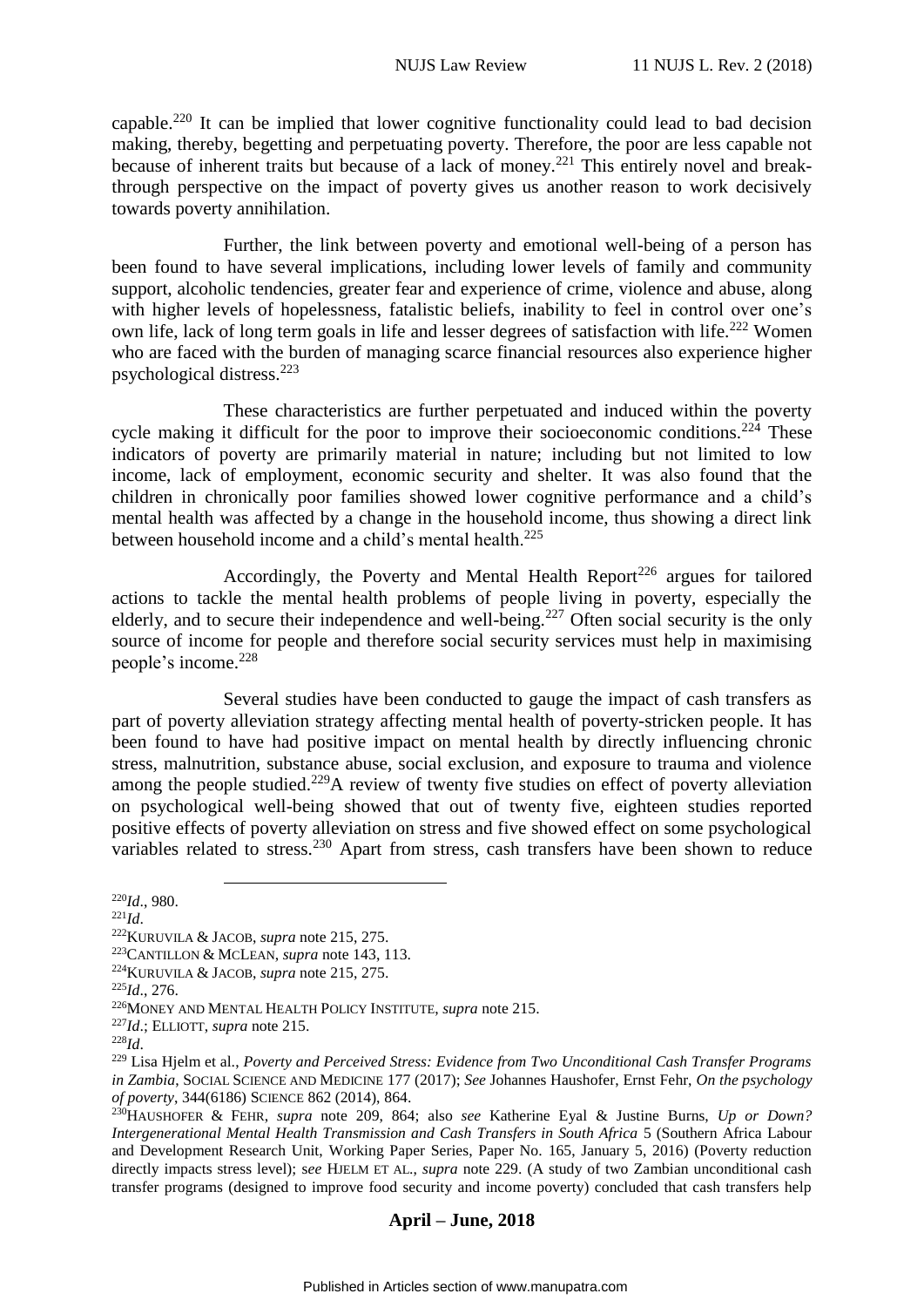symptoms of maternal depression.<sup>231</sup> It has also been shown to reduce depressive symptoms among children and improve their psychological well-being, especially for adolescent girls.<sup>232</sup> Independent income has also shown to have positive impact on the outlook of women in financially-scarce households.<sup>233</sup> Another study on cash transfers noted that the recipients reported a greater sense of dignity and self-worth as they were now able to contribute more to the community, and had a more positive outlook towards the future.<sup>234</sup> Overall, treating mental health is said to result in improved economic outcomes in developing countries.<sup>235</sup>

Basic income would help develop a shift from a "psychology of scarcity" to that of abundance. <sup>236</sup> While the former could be associated with anxiety and distress, the psychology of abundance promotes initiative, faith and solidarity .A basic income could, therefore, help people free themselves of the mental burden and preoccupations and move towards a healthier life.<sup>237</sup> It could allow them to find time for other activities and programmes and be able to expand their horizons through these attempts.The evidence from cash transfer programmes also suggests that unconditional cash grants have improved mental conditions of recipients and helped them fight stress, depression and anxiety. If cash transfers are able to achieve this, undoubtedly UBI will result in the same. In the long-run, better mental health leading to improved cognition, decision making and planning will help in breaking out of poverty cycle. Thus, we posit a right to basic income as a method of not only reducing the daily impact of poverty but also as a long-term plan for improved decision making, better mental health and emotional well-being, and means of breaking out of poverty cycle.

<u>.</u>

improve food security and smoothing consumption leads to reduction in stress levels. Similarlyevidence from Mexican cash transfer programme 'Oportunidades' found that cash transfers led to reduced stress levels and depression among the participants.).

<sup>231</sup> Timothy Powell-Jackson et al., *Cash Transfers, Maternal Depression and Emotional Well Being: Experimental Evidence From India's Janani Suraksha Yojana Programme*, SOCIAL SCIENCE & MEDICINE 162, 210, 218 (2016) (A study conducted of the Indian Janani Suraksha Yojana Scheme (cash grants provided to women who gave birth in a health facility) also concluded that the cash transfers helped reduce maternal depression (by 8.5%) probably because it reduced the financial stress of delivery care.); Crick Lund, *Poverty and Mental Health: a Review of Practice and Policies*, 2(3)NEUROPSYCHIATRY 213, 216 (2012) (Oportunidades program has also been shown to reduce symptoms of maternal depression.).

<sup>232</sup>Audrey Pereira, *Cash Transfers Improve the Mental Health and Well-being of Youth: Evidence from Kenyan Cash Transfer for Orphans and Vulnerable Children*, UNICEF INNOCENTI RESEARCH BRIEF, 2016; Kelly Kilburn et al., *Effects of a Large Scale Unconditional Cash Transfer Program on Mental Health Outcomes of Young People in Kenya*, 58(2) J ADOLESC. HEALTH, 223 (2016);*see* Sylvia Shangani et al., *Unconditional Government Cash Transfers in Support of Orphaned and Vulnerable Adolescents in Western Kenya: Is There an Association with Psychological Well-being?*, (2017) (A study done for the Kenyan unconditional Cash Transfer for Vulnerable Children (CT-OCV) concluded that the recipient youth (aged between 15-24) was twenty-four percent less likely to have depressive symptoms as against non-recipients and led to better mental health outcomes); *se e*Crick Lund et al., *Poverty and Mental Health disorders: Breaking The Cycle in Low-Income and Middle Income Countries*, 378 LANCET1502, 1506 (2011); (In Malawi, unconditional cash transfers caused a 38% decrease in psychological distress for school girls); s*ee*Sarah Baird, Jacobus de Hoop & Berk Ozler, *Income Shocks and Adolescent Mental Health* (The World Bank Policy Research Working Paper, Paper No. 5644, April 2011) (Similar evidence was also found for a cash transfer program in Malawi which was reported to have a positive effect of the cash transfer on the mental health, with reduced levels of psychological distress, among adolescent girls).

<sup>233</sup>CANTILLON & MCLEAN, *supra* note 143, 113.

<sup>234</sup>UNICEF, *supra* note 211, 21.

<sup>235</sup>EYAL & BURNS, *supra* note 230, 4.

<sup>&</sup>lt;sup>236</sup>Erich Fromm, *The Psychological Aspects of the Guaranteed Income* in THE GUARANTEED INCOME 183(1967). <sup>237</sup>*See* DEPARTMENT OF ECONOMIC AFFAIRS, *supra* note 10, 183.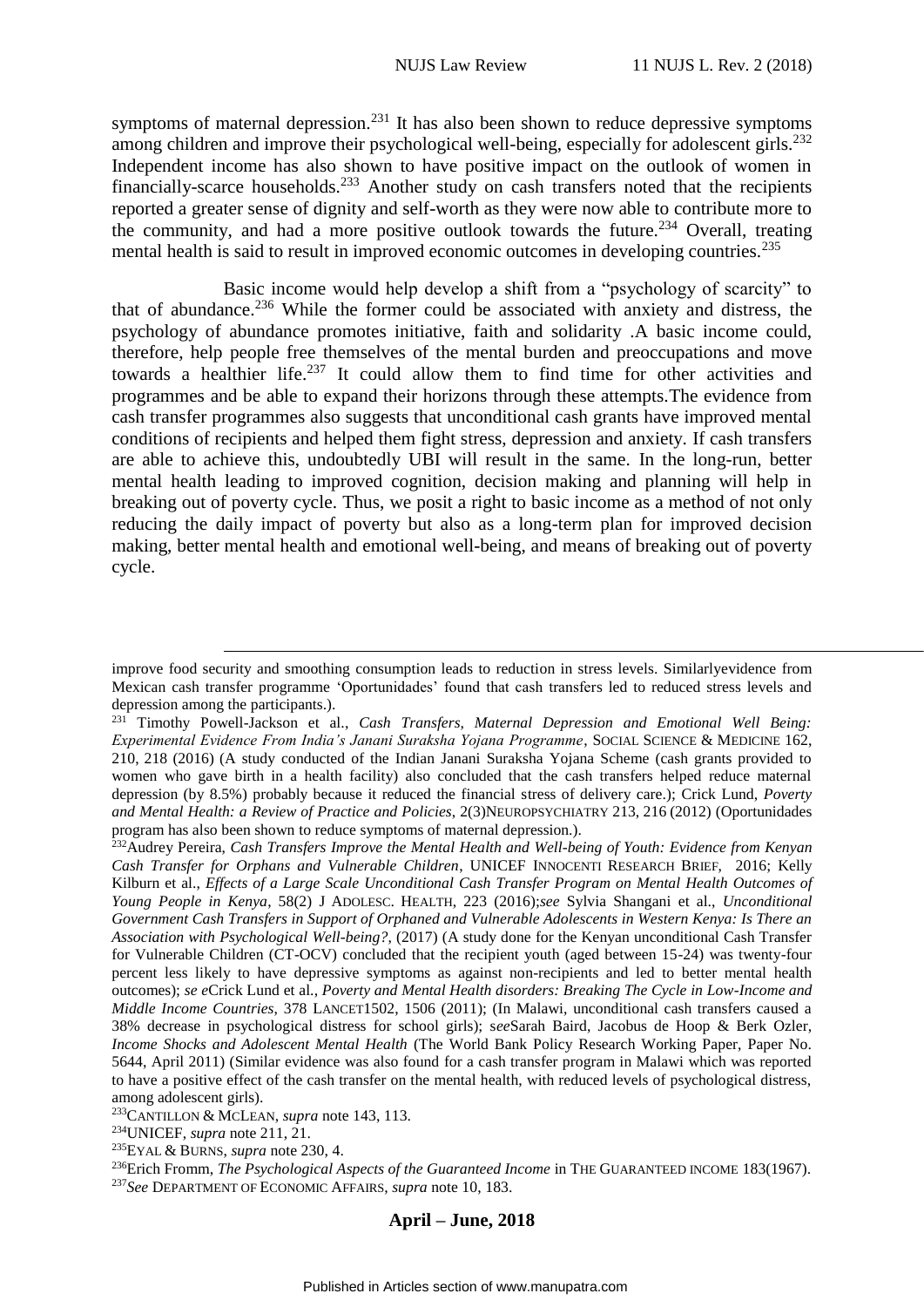### <span id="page-27-0"></span>IV. UNIVERSAL BASIC INCOME ('UBI') FOR INDIA: THE WAY FORWARD

This part of the paper concerns with our objective of outlining the stressing need for and benefits of a UBI system in India and proposing a skeletal model for UBI implementation in India. We begin by outlining the historical character of basic income followed by an in-depth study of the impact of UBI projects conducted around the world, including one in Madhya Pradesh, India. There exists overwhelming empirical evidence depicting the advantages and benefits of UBI, including but not limited to matters of cash transfers in combating poverty, fighting inequality, empowering women, health, food and nutrition, and education of children. India has much to learn in this regard and we try to show why it is imperative that we begin thinking on the lines of an UBI for India.

#### <span id="page-27-1"></span>*A. BACKGROUND ON UBI*

The idea of UBI is not new and finds historical support. One of the very first references to the concept of UBI was made by Thomas More.<sup>238</sup> A contemporary of his, Johannes Ludovicus Vives, also proposed a detailed scheme on the idea of basic income.<sup>239</sup> It was in the year 1797 that the most distinctive model close to that of a UBI was provided by Thomas Paine.<sup>240</sup> The idea of basic income gained popularity and importance in late nineteenth century and earlytwentieth century. A French writer, Charles Fourier argued for right to subsistence to all persons unable to meet their basic needs.<sup>241</sup> However, such delivery of income was not to be universal in his view, but was only supposed to be an unconditional entitlement for the poor.<sup>242</sup> One of the most genuine proposals for basic income was given by Joseph Charlier who disregarded both the work test and the means test (recognised by Fourier).<sup>243</sup> Works of Bertrand Russell also mention the need for a basic income by labelling it as small income for the purpose of meeting necessities.<sup>244</sup>

The later part of twentieth century saw a flurry of proposals relating to the idea of basic income, which was called by several names, including 'social dividend', State bonus, and demogrant. There was also a proposal for Negative Income Tax ('NIT') in United States during the  $1960s$  and the  $1970s$ .<sup>245</sup> Later, when basic income grew in prominence, especially in the North-Western Europe, the state of Alaska in the United States started a fullscale basic income scheme funded through the profits coming out of the newly-discovered oil field.

In modern times, basic income proposals have been said to mature in three waves: during 1980s (when there were arguments for ending the welfare system), 1990s (when basic income entered the realm of policy debates), and post-2000 era (where basic

<u>.</u>

<sup>238</sup> Basic Income Earth Network, *History of Basic Income*, available at http://basicincome.org/basicincome/history/ (Last visited on February 5, 2018).

<sup>239</sup>*Id*.

<sup>240</sup>*Id*.; *see* JURGEN DE WISPELAERE, AN INCOME OF ONE'S OWN?THE POLITICAL ANALYSIS OF UNIVERSAL BASIC INCOME 26 (2015).

<sup>241</sup> BASIC INCOME EARTH NETWORK, *supra* note 238.

<sup>242</sup>*Id*.

<sup>243</sup>*Id*.

<sup>244</sup>Jiyeon Choi, *Basic Income: A Viable Alternative*, 20 Kor. U.L. Rev. 25 (2016).

<sup>245</sup>*See* Jodie T. Allen, *Negative Income Tax* in THE CONCISE ENCYCLOPEDIA OF ECONOMICS (1993), available at http://www.econlib.org/library/Enc1/NegativeIncomeTax.html (Last visited on February 6, 2018).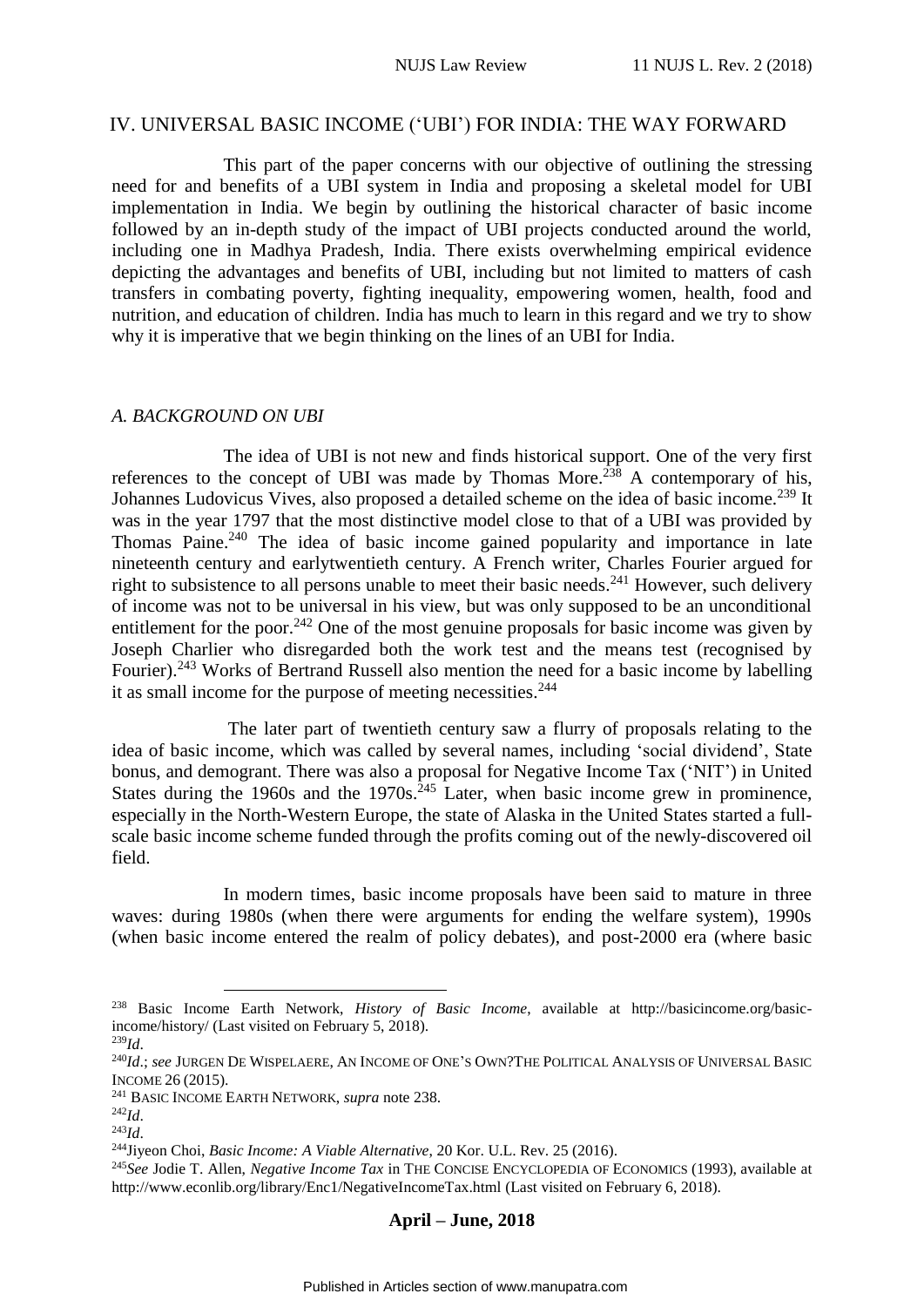income debates entered the realm of politics and gained a wider public discourse).<sup>246</sup> In 1986, supporters of the concept of basic income ("income without conditions") established the Basic Income European Network, whose name was later changed to Basic Income Earth Network ('BIEN') in 2004.<sup>247</sup>

The recent decades have witnessed several UBI 'pilot projects' being executed around the world owing to growing consciousness among governments, activists and the general public about the benefits of such a scheme. The next section, therefore, discusses such UBI projects and their impact.

# <span id="page-28-0"></span>*B. EMPIRICAL EVIDENCE IN SUPPORT OF UBI FROM AROUND THE WORLD*

### <span id="page-28-1"></span>1. Alaska, United States of America

In the year 1976, the state of Alaska formed a fund called Permanent Fund Dividend using profits arising out of the newly discovered oil reserves.<sup>248</sup> The dividend arising out of the Fund was used to grant a form of basic income to families and was provided universally to citizens without any kind of means or work test.<sup>249</sup> Basic income is an annual payment in this case.<sup>250</sup> The dividend amount is calculated as the average of the profits for the past five years and therefore fluctuates each year.<sup>251</sup> The amount provided to each citizen depends on the length of the residence (up to a period of twenty-five years).<sup>252</sup> The criterion for eligibility is that the person should have been a resident of the State and should also intend to be a resident.<sup>253</sup> Although, the dividend is not a large amount, it is still very popular amongst the people and suggesting anything against it is considered to be 'political suicide'.<sup>254</sup> A recent survey on the Permanent Fund Dividend showed immense support for the Fund among people.<sup>255</sup> Although the Alaskan system is significantly different from UBI, it is worth considering some of the impacts the cash transfer has had in the past.

#### *Impact:*

Most economists feel that the amount received by the people is spent in buying consumer goods which circulates back into the economy and produces jobs and income in trade and service sectors.<sup>256</sup> Even though there have not been many concrete studies as to the effect of the income on the labour supply, there is also no evidence of any

1

<sup>246</sup>DE WISPELAERE, *supra* note 240, 29.

<sup>247</sup>*See* Basic Income Earth Network, *About BIEN*, available at http://basicincome.org/about-bien/ (Last visited on February 6, 2018).

<sup>248</sup> Scott Goldsmith, *The Alaska Permanent Fund Dividend: An Experiment in Wealth Distribution*, 2002 available at http://www.ilo.org/public/english/protection/ses/download/docs/gold.pdf (Last visited on February 5, 2018) (Paper presented at BIEN 9<sup>th</sup> International Congress, Geneva, September 2002).

<sup>249</sup>*Id*. <sup>250</sup>*Id*.

<sup>251</sup>*Id*.

<sup>252</sup>*Id*.

<sup>253</sup>*Id*.

<sup>254</sup>*Id*.

<sup>255</sup>Kate McFarland, *Alaska, US: Survey Shows Support for Permanent Fund Dividend amid Continued Legal Controversy*, July 10, 2017,BASIC INCOME EARTH NETWORK, available athttp://basicincome.org/news/2017/07/us-survey-shows-majority-support-for-permanent-fund-dividend-amidcontinued-legal-controversy/ (Last visited on February 5, 2018).

<sup>256</sup> GOLDSMITH, *supra* note 248.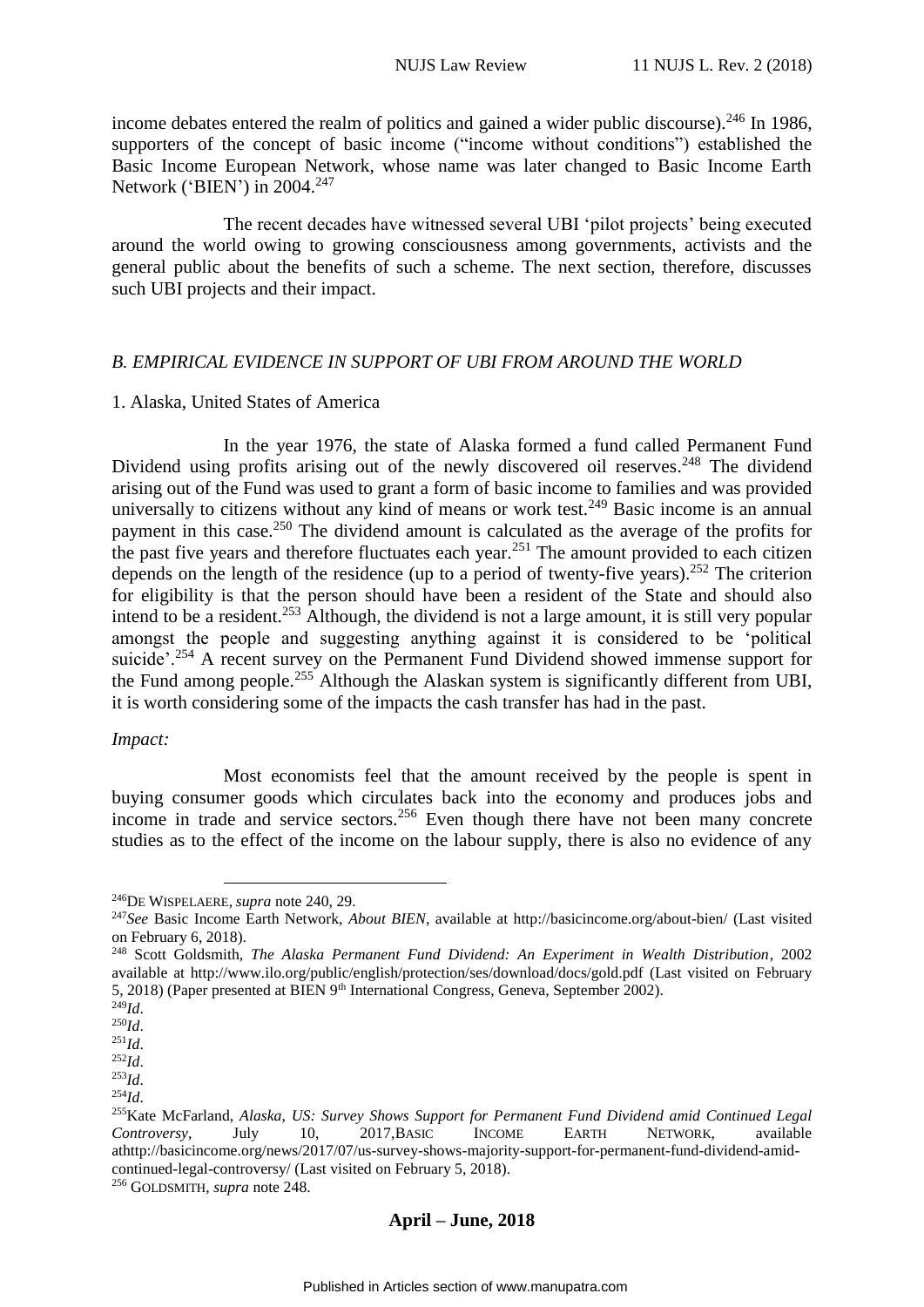substantial impact on current labour force participation.<sup>257</sup> Statistics show that the Gini coefficient<sup>258</sup> (at 0.43) of Alaska is the lowest among all the States of the United States as per the 2016 statistics.<sup>259</sup> Further, the percentage of people living in poverty in Alaska is one of the lowest in USA (at a level below eleven percent along with District of Columbia, Connecticut, Hawaii, Maryland, Massachusetts, Minnesota, New Hampshire, New Jersey, North Dakota and Utah).<sup>260</sup> A World Economic Forum Report<sup>261</sup> reported Alaska to be among the most equal of all the states in United States with highest scores on Well-Being Index. It has also been shown that the income of the poorest fifth of the poor Alaska families increased by twenty eight percent as compared to a mere seven percent increase for the richest fifth in the last ten years (till 2002).<sup>262</sup> In some areas of rural Alaska, the payment amount accounts for more than ten percent of the cash income.<sup>263</sup> This remarkable success of Alaska has been attributed to its Permanent Fund Dividend model. In fact, in a study conducted to determine if people were wasting the amount offered, no evidence as to such wastage of money was found. 264

#### <span id="page-29-0"></span>2. Brazil

Brazil introduced a Bill titled'Citizen's Basic Income' in 2001 which was passed in 2003 and was signed into law by the President in 2004.<sup>265</sup> Article 1 of the Act entitles citizens to a right to basic income from the year 2005 onwards.<sup>266</sup> Each individual is entitled to a guaranteed annual payment regardless of their socio-economic position.<sup>267</sup> However, this law has still not been enforced. The program is supposed to be implemented in a phased manner, with priority being given to the vulnerable and needy.<sup>268</sup> However, Brazil's '*Bolsa Familia*' program launched in November, 2003, and hailed as the largest social security scheme in the world, has been considered as a move towards implementation of a full-fledged UBI scheme.<sup>269</sup>

1

 $^{257}$ *Id*., 10.

 $^{258}$ Gini Coefficient is the measure of income inequality, with values representing ranging from 0 to 1, where zero represents absolute income equality.

<sup>259</sup> America's Health Rankings, *Explore Income Inequity in Alaska:2015 Annual Report*, available at https://www.americashealthrankings.org/explore/2015-annual-report/measure/gini/state/AK (Last visited on February 5, 2018).

<sup>260</sup>AlemayehuBishaw& Craig Benson, *Poverty: 2015 and* 2016, AMERICAN COMMUNITY SURVEY BRIEFS(September 2017), and available at a sample at a sample at a sample at a sample at a sample at a sample at a sample at a sample at a sample at a sample at a sample at a sample at a sample at a sample at a sample at a

https://census.gov/content/dam/Census/library/publications/2017/acs/acsbr16-01.pdf (Last visited on February 5, 2018).

<sup>261</sup>Scott Santens, *Is the Solution to Extreme Wealth Inequality Really – Alaska?*,April 26, 2017 available at https://www.weforum.org/agenda/2017/04/extreme-wealth-inequality-alaska-model/ (Last visited on February 5, 2018).

<sup>262</sup> GOLDSMITh, *supra* note 248, 11.

<sup>263</sup>*Id*., 12.

<sup>264</sup>*Id*., 7.

<sup>265</sup>Eduaro Matarazzo Suplicy, *Citizen's Basic Income*, WOODROW WILSON INTERNATIONAL CENTRE FOR SCHOLARS 2 (March 2007).

<sup>266</sup>Citizen's Basic Income Act, 2000 (Brazil), Art. 1.

<sup>267</sup>SUPLICY, *supra* note 265.

<sup>268</sup>*Id*.

<sup>&</sup>lt;sup>269</sup>Id., 1.The Bolsa Familia is a unification of four income programs: Bolsa Escola (School Scholarship), Bolsa Alimentacao (Food Aid), Auxilio-Gas (Gas Subsidies) and Cartao Alimentacao (Food Cards).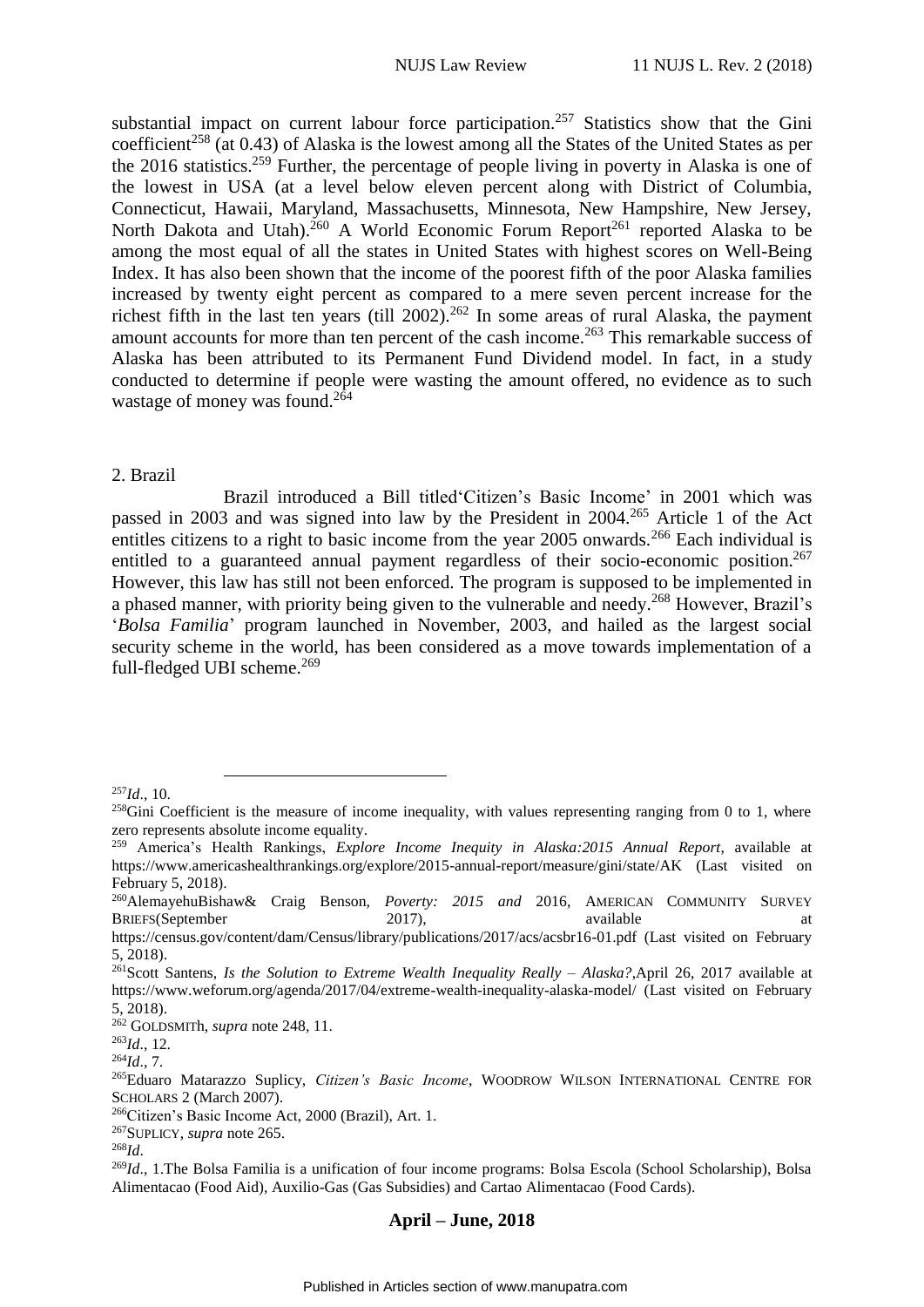*Bolsa Familia* is a conditional cash transfer scheme implemented with the object of eradicating poverty.<sup>270</sup> Its important feature is that instead of using a proxy means test formula for selecting beneficiaries, it is done through self-reported family per capita income and the number of children in the family.<sup>271</sup> Certain conditions are to be met including monthly family income below USD 120, vaccination of children below six years according to healthy ministry guidelines, and minimum eighty-five percent school attendance is required for children between the ages of six and sixteen.<sup>272</sup> The scheme is funded through a 0.38% tax levied on financial transactions.<sup>273</sup>

#### *Impact:*

*Bolsa Familia*, envisioned as a cash transfer, has been hailed for its impact on poverty reduction because of it redistributive effect, along with the other schemes in place.<sup>274</sup> The drop in the rates of extreme poverty has been from 9.7% to 4.3% within a period of ten years after its introduction.<sup>275</sup> Another report published in 2010 states that the poverty and extreme poverty have fallen by sixteen percent and thirty-three percent respectively.<sup>276</sup> There has also been a fall in the level of income inequality by sixteen percent (to a Gini coefficient of 0.527) within a span of ten years from 1999 to 2009.<sup>277</sup> It has been reported that there has been a fall of 4.7% in the Gini Index for Brazil during 1995 to 2004, out of which the *Bolsa Familia* is responsible for a twenty-one percent fall.<sup>278</sup> It has also increased the autonomy of the poor, especially of women (who constitute ninety percent of the beneficiaries).<sup>279</sup> With regard to its impact on education, it has led to a rise in school attendance and grade progression.<sup>280</sup> Also, a higher proportion of the beneficiary children have updated immunisation than the non-beneficiary ones.<sup>281</sup> It has also been reported that there is significantly reduced stunting in children between the ages of six and eleven months and wasting in children up to five months old.<sup>282</sup>

Another pertinent observation was that the labour market participation rate for the beneficiary adults was higher than that of the non-beneficiaries.<sup>283</sup>T here is also evidence that cash transfers have made people more active instead of lazy and irresponsible.<sup>284</sup> The Bolsa Familia program is one of the many successful cash transfer programswhich provides

<sup>271</sup>SOARES, *Id*., 57.

<sup>272</sup>SUPLICY, *supra* note 265.

<u>.</u>

<sup>274</sup>*Id*., 23-24.

<sup>278</sup>SOARES, RIBAS & OSORIO, *supra* note 277, 179.

<sup>279</sup>WETZEL & ECONOMICO, *supra* note 275.

<sup>270</sup>*Id*., 1; Fabio Veras Soares, *Brazil's Bolsa Familia: A Review*, 46(21) ECONOMIC AND POLITICAL WEEKLY 55 (2011).

<sup>273</sup>*Id*.

<sup>275</sup>Deborah Wetzel & Valor Economico, *BolsaFamilia: Brazil's Quiet Revolution*, November 4, 2013, available at http://www.worldbank.org/en/news/opinion/2013/11/04/bolsa-familia-Brazil-quiet-revolution (Last visited on February 5, 2018).

<sup>276</sup>SOARES, *supra* note 270, 59.

<sup>277</sup>*Id*.; Wetzel & Economico, *supra* note 275; Fabio Veras Soares, Rafael Perez Ribas & Rafael Guerreiro Osorio, *Evaluating the Impact of Brazil's Bolsa Familia: Cash Transfer Programs in Comparative Perspective*, 45(2)LATIN AMERICAN RESEARCH REVIEW 173, 178 (2010).

<sup>280</sup>*Id*.; SOARES, *supra* note 270, 59.

<sup>281</sup>SOARES, *Id*.

<sup>282</sup>SOARES, RIBAS & OSORIO, *supra* note 277, 184.

<sup>283</sup>*Id*., 185.

<sup>284</sup>*See* Johanna Pekio, *Universal Basic Income: A New Tool for Development Policy?*, INTERNATIONAL SOLIDARITY WORK 3 (January 31,2014).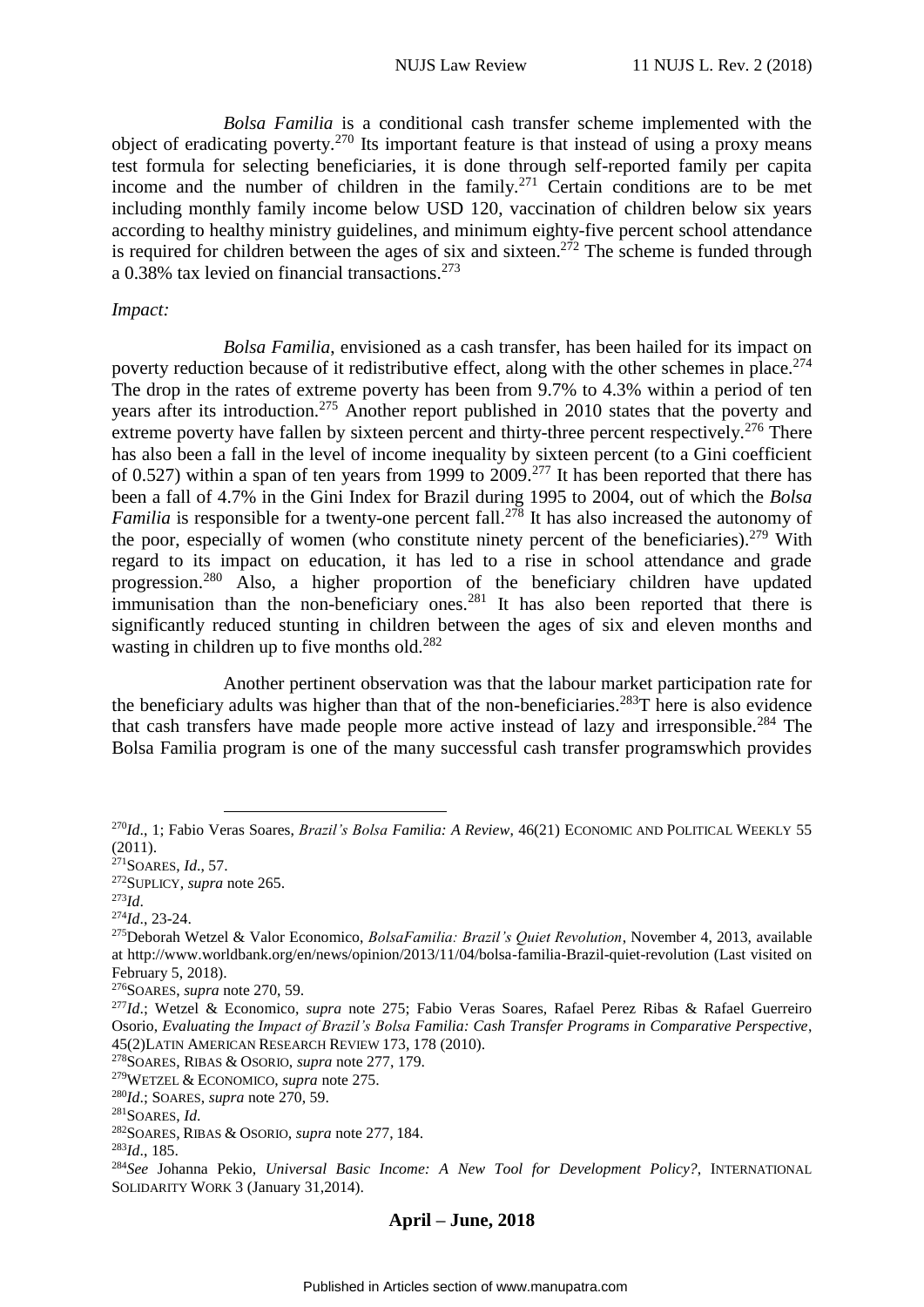evidence of its huge impact on poverty and income inequality, and role in improving health and nutrition in cost effective and efficient ways.

### <span id="page-31-0"></span>3. Namibia

The economy of Namibia has been described as a survival economy in which the poor spend most of their time securing food, water and fuel for daily survival.<sup>285</sup> As a result, a lot of time, labour and resources, which could otherwise be utilised more productively, go to waste.<sup>286</sup>

The Namibian Basic Income Pilot Experiment was the first universal cash transfer project of the world which took place in  $2008-09$ .<sup>287</sup> The project was conducted by the 'Namibia Basic Income Grant Coalition' consisting of civil society members, church unions and AIDS service organisations. The coalition was formed after the Taylor Committee Report<sup>288</sup> which initiated public discourse on basic income in South Africa. The project was implemented in Otjivero settlement and Omitara town in Omitara district of Namibia. The site chosen was infamous for high rates of crime.<sup>289</sup> It was further plagued by hunger, unemployment and poverty.<sup>290</sup>

The project was financed out of private, domestic and worldwide funding support and donations.<sup>291</sup> A payment of Namibian \$100 was paid unconditionally each month to each and every resident of the locality via mobile banking and later the Namibian Post Office.<sup>292</sup> The payment to a minor (below twenty-one years) was made to the primary caregiver (mother, in most cases).<sup>293</sup> Further, those above the age of sixty were ineligible for basic income as they were already receiving Namibian Old Age Pension.<sup>294</sup>

The withdrawal of money was through a smart card containing a micro-chip having data relating to their fingerprint, date of birth and the history of prior basic income withdrawals.<sup>295</sup> There was a designated "pay-out point" as well which had a cash-dispenser and fingerprints authentication system.<sup>296</sup> This sort of payment using formal financial tools also was designed with an objective of financial inclusion of the poor.

An eighteen member committee was formed to mobilise the community and played an advisory role for the residents in guiding them in spending the money.<sup>297</sup> The committee also worked on curbing alcoholism and was also able to convince local *shebeen*

1

<sup>285</sup>Masahiko Suzuki, *Would They be Lazier or Work Harder Given Free Money? The Namibia BIG Pilot Project and the Possibility of Basic Income as a Strategy of Social Cooperation*, 14 JOURNAL OF POLITICAL SCIENCE AND SOCIOLOGY 53, 55 (2011).

<sup>286</sup>*Id*.

<sup>287</sup>BASIC INCOME GRANT COALITION ('BIGC'), *Making the Difference: Basic Income Grant Pilot Project Assessment Report*, 19 (April 2009).

<sup>&</sup>lt;sup>288</sup>COMMITTEE OF INQUIRY INTO A COMPREHENSIVE SYSTEM OF SOCIAL SECURITY FOR SOUTH AFRICA, *Transforming the Present – Protecting the Future (Consolidated Report)* (March 2002) ('Taylor Report').

<sup>289</sup>SUZUKI, *supra* note 285, 56.

<sup>290</sup>BIGC, *supra* note 287, 14. <sup>291</sup>SUZUKI, *supra* note 285, 57.

<sup>292</sup>BIGC, *supra* note 287, 21.

<sup>293</sup>*Id*.

<sup>294</sup>*Id*.

<sup>295</sup>*Id*., 22.

<sup>296</sup>*Id*.

<sup>297</sup>*Id*., 14.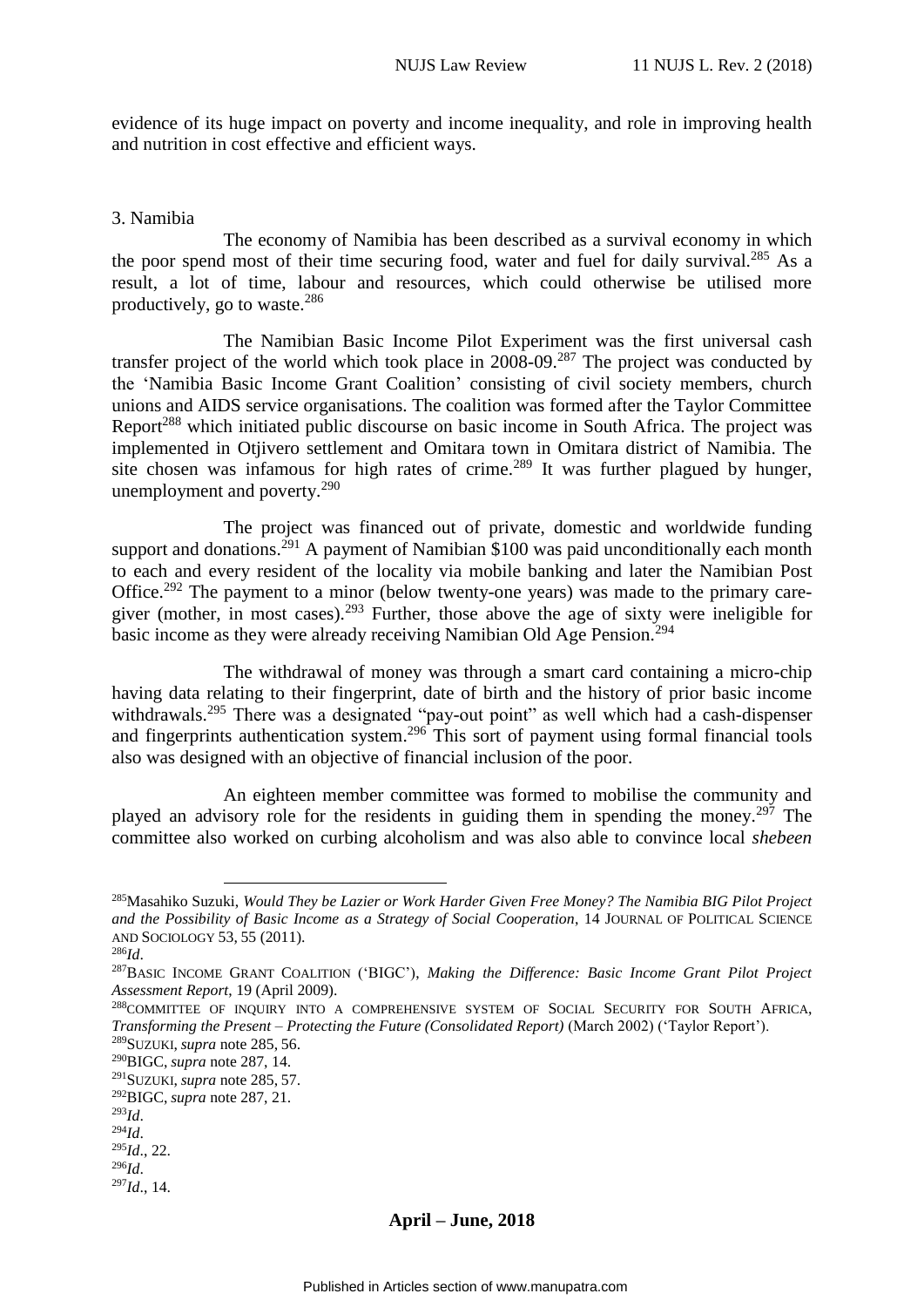owners to not sell alcohol on the days basic income was paid.<sup>298</sup> Two months before the payout, in November 2007, a 'baseline survey' was conducted and later, two 'panel surveys' were conducted in July, 2008 and November, 2008, for the same individuals as previously done.

#### *Impact:*

At the time of the baseline survey, seventy-three percent of the houses had reported that they often did not have sufficient food and forty-two percent of the children (under the age of five) were reported to be malnourished which was below the national average of Namibia.<sup>299</sup> After six months, the panel survey showed only seventeen percent malnourished children and after one year, child malnutrition rates had dropped to ten percent. 300

There was also reduction in the drop-out rates at school which fell from anywhere between thirty to forty percent to a mere five percent by July, 2008 and to zero by November, 2008.<sup>301</sup> The number of parents paying their children's school fees also increased to ninety percent.<sup>302</sup> The rate of non-attendance in schools due to financial reasons fell by forty-two percent.<sup>303</sup>

The basic income grant also helped reduce unemployment rates drastically. The initial unemployment rate was a staggering sixty percent but after a year, it fell to fortyfive percent by November 2008.<sup>304</sup> As a result, the average monthly household income of the people also increased.<sup>305</sup> Another remarkable effect of basic income was a thirty-six percent drop in overall crime rate coupled with a drastic decrease in economic crimes by ninety-five percent. 306

There was also a reduction in household debts of the people.<sup>307</sup> It was also reported that as a result of the prevalence of begging, there used to be a lot of embarrassment amongst the people in maintaining community relations and spirit.<sup>308</sup> After the introduction of basic income grants, the recipients were now able to interact freely with each other.<sup>309</sup>

The poverty rate was at seventy-six percent in November, 2007,but fell to thirty-seven percent after a year.<sup>310</sup> Food poverty also declined from seventy percent to sixteen percent.<sup>311</sup> There was also an increase in the number of people (those above fifteen years of age) engaged in income generating activities from forty-four percent to fifty-five percent.<sup>312</sup> This led to the creation of a local market as well since the spending capacity of the

<u>.</u> <sup>298</sup>*Id*., 16. <sup>299</sup>*Id*., 52-53. <sup>300</sup>SUZUKI, *supra* note 285, 61. <sup>301</sup>*Id*., 63. <sup>302</sup>*Id*. <sup>303</sup>BIGC, *supra* note 287, 15. <sup>304</sup>SUZUKI, *supra* note 285, 64. <sup>305</sup>*Id*., 68. <sup>306</sup>*Id*., 69. <sup>307</sup>BIGC, *supra* note 287, 15. <sup>308</sup>*Id*., 42. <sup>309</sup>*Id*.  $310$ *Id.*, 14.  $^{311}$ *Id*., 51. <sup>312</sup>*Id*., 14.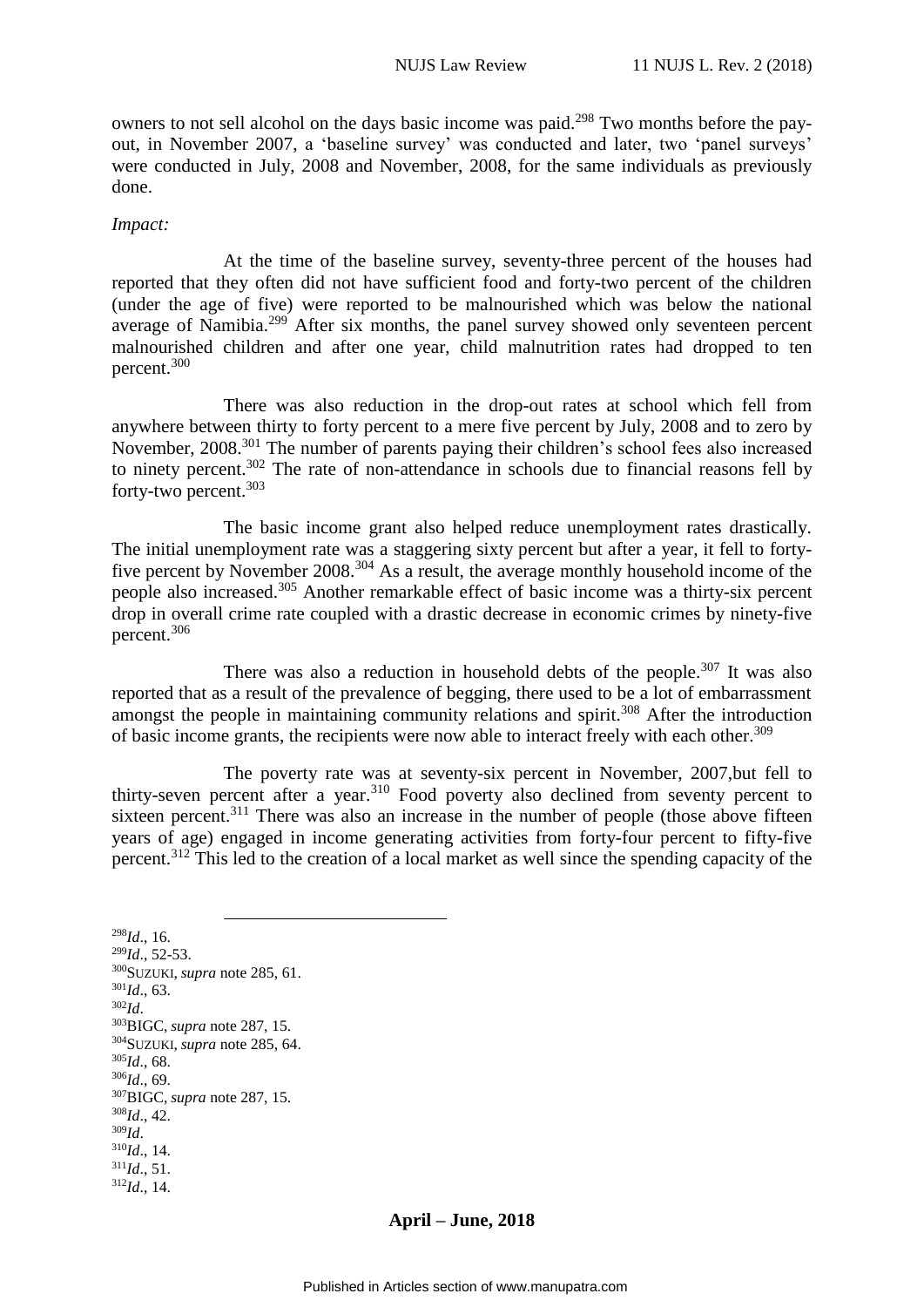people had also increased.<sup>313</sup> Therefore, the basic income grant was enabling and empowering as it allowed the recipients in increasing their profit and income in their own capacity. This refutes the argument that providing basic income would make people lazy and squanderers. Further, there is no evidence of any increase in the consumption of alcohol, partly because of the efforts of the village committee.<sup>314</sup>

The report on the experiment concluded that a basic income would act as buffer against shocks and also enable people to fulfil their long term earning potential.<sup>315</sup> The effect of the basic income was in radically changing the incentive structures available to the poor in a manner that the Namibian survival economy could make progress towards becoming a decent economy.<sup>316</sup>

#### <span id="page-33-0"></span>4. Madhya Pradesh, India

SEWA Bharat-UNICEF Study on Basic Income in India was launched through pilot projects in 2010. The project ran for a total ofeighteen months. There were two pilots to be implemented and the state of Madhya Pradesh, one of the backward States of the country, was chosen. The bigger pilot involved eight villages and the smaller pilot involved a tribal village (a village in Bhil) where SEWA had been working.<sup>317</sup> The smaller pilot had a corresponding group of similar villages as the control group and the tribal village also had another similar tribal village as control (another village in Bhil). $318$  The group of basic income villages included four SEWA and four non-SEWA villages.<sup>319</sup> A total of 5,547 individuals were eligible for a basic income. <sup>320</sup> The process of informing the villagers of the pilot project was called the 'Awareness Day'.<sup>321</sup>

For the larger pilot of eight villages, the cash was to be transferred in bank accounts and this required liaising with banks as most households did not have bank accounts while accounts for women in SEWA villages were opened in SEWA cooperative.<sup>322</sup> From June, 2011, onwards the cash was started to be handed out to people who did not have bank accounts and transferred into accounts of people having bank accounts.<sup>323</sup> In order to establish the identity of the recipients, the team distributed cash in the presence of a government official (*sarpanch*), who signed affidavits certifying the identity of the person receiving the cash.<sup>324</sup> Every man, woman and child was initially given a monthly payment ofINR 200 for an adult and INR 100 for a child which was later increased to INR 300 and INR 150 respectively.<sup>325</sup> Similar amounts were paid to each adult and child in the tribal village. The payment was gradually shifted to transfers made to bank or cooperative accounts.

<sup>1</sup> <sup>313</sup>*Id*., 15. <sup>314</sup>*Id*., 45. <sup>315</sup>*Id*., 92. <sup>316</sup>SUZUKI, *supra* note 285, 68. <sup>317</sup>SARATH DAVAL et al., BASIC INCOME: A TRANSFORMATIVE POLICY FOR INDIA, 31 (2015). <sup>318</sup>*Id*. <sup>319</sup>*Id*., 36. <sup>320</sup>*Id*., 37. <sup>321</sup>*Id*. <sup>322</sup>*Id*. <sup>323</sup>*Id*. <sup>324</sup>*Id*., 38. <sup>325</sup> Guy Standing, *India's Experiment in Basic Income Grants*, available at http://isa-global-dialogue.net/indiasgreat-experiment-the-transformative-potential-of-basic-income-grants/ (Last visited on February 4, 2018).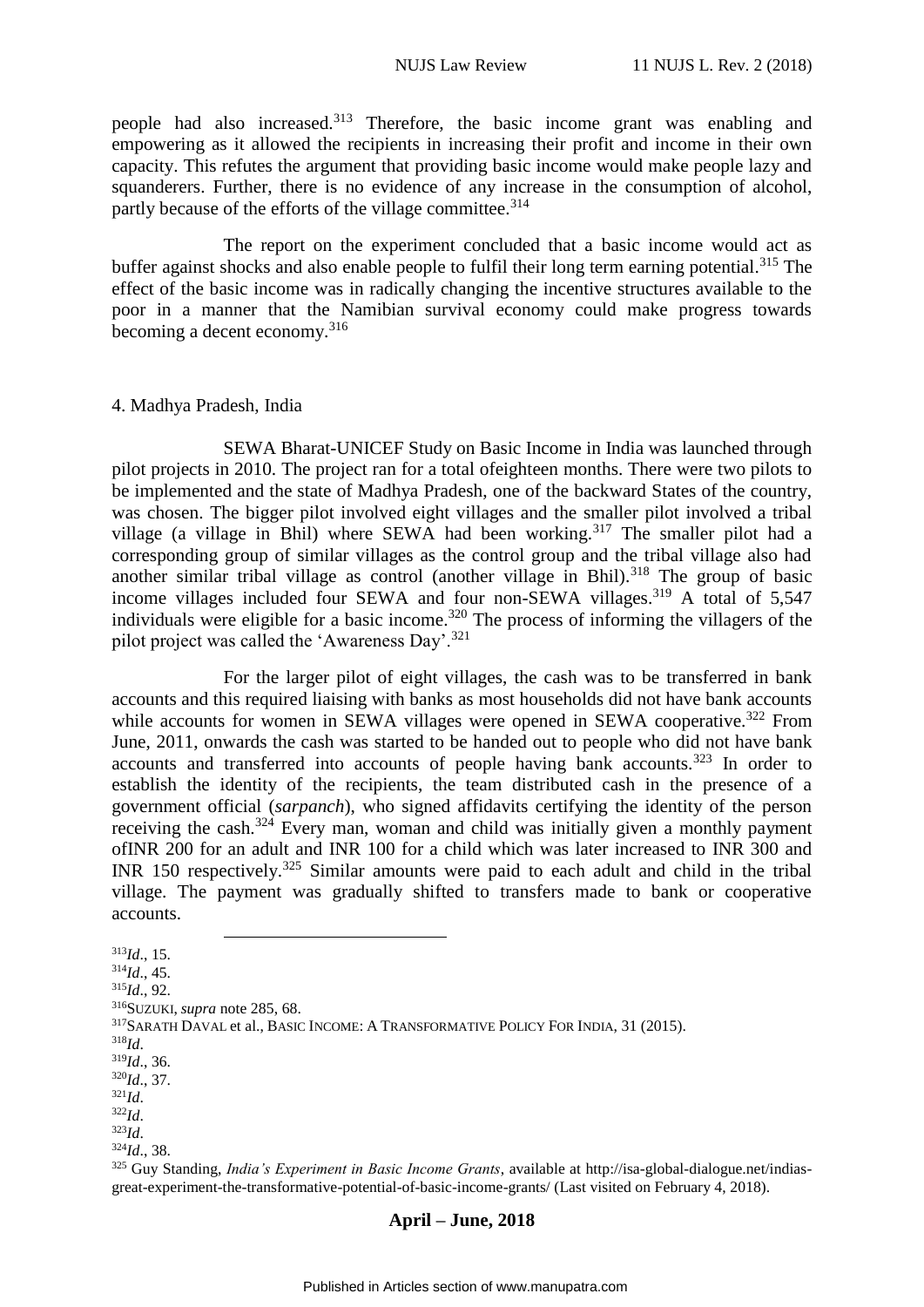The evaluation survey was conducted in three stages: the Interim Evaluation Survey ('IES'), the Final Evaluation Survey ('FES') and the Post-Final Evaluation Survey ('PFES').<sup>326</sup> The IES was conducted eight months after the start of the pilot for four target villages (two SEWA and two non-SEWA villages) and four control villages (two SEWA and two non-SEWA villages). While the FES conducted after a year of operation was more detailed and used as the instrument for primary evaluation, the PFES was conducted in December, 2012, at the end of the pilot in two target villages.<sup>327</sup> The resulting impact of the project is nothing short of extraordinary. The same has been recorded in the book titled 'Basic Income: a Transformative Policy for India' published in 2015 which documents the entire project.

#### *Impact:*

One of the major observations of the study was that on the receipt of basic income the small and marginal farmers shifted from wage labour to investing in their own cultivation.<sup>328</sup> As a result there was an increase in agricultural production. The money grant also led to several small scale investments in seeds, sewing machines, little shops, machinery upgradation etc.<sup>329</sup> Basic income also contributed to increase in the days of labour and work and in the amount of economic work carried out by the people.<sup>330</sup> There was also a net shift from wage labour to own-account work.<sup>331</sup> Further, the number of families owning large livestock also increased.<sup>332</sup> Money was also used in improving housing conditions, building latrines, and taking precautions against diseases like malaria.<sup> $333$ </sup> On the whole, basic income had positive effects on production and income levels and increased earning activities.

Initially, over seventy percent of the households had reported being in a financial debt but the FES conducted at the end of the pilot revealed that twelve-and-a-half percent of basic income villages had reduced their debts whereas only five percent of the control households had done so.<sup>334</sup> Conversely, only five percent of the basic income households had increased debts, whereas over fifty-eight percent of the control houses had done so.<sup>335</sup> In the tribal basic income villages, an astonishing seventy-three percent of the households reported in the FES to have reduced their debts and none of them had increased debts.<sup>336</sup> On the other hand, eighteen percent in the control tribal villages had reduced their debts and fifty percent had their increased debts.<sup>337</sup> There was an overall reduction in indebtedness. It must be noted that money is a scarce commodity in low-income communities usually monopolised by unethical moneylenders who lend at exorbitant interest rates.<sup>338</sup> Basic income gave households much needed liquidity and thwarted indebtedness caused due to financial crises, illness and lack of necessities.

<sup>326</sup>DAVALA et al., *supra* note 317, 42 <sup>327</sup>*Id*. <sup>328</sup>DEPARTMENT OF ECONOMIC AFFAIRS, *supra* note 10, 201. <sup>329</sup>STANDING, *supra* note 325. <sup>330</sup>DAVALA et al., *supra* note 317, 144-145. <sup>331</sup>*Id*. <sup>332</sup>*Id*., 148. <sup>333</sup>STANDING, *supra* note 325. <sup>334</sup>DAVALA et al., *supra* note 317, 54. <sup>335</sup>*Id*. <sup>336</sup>*Id*., 56. <sup>337</sup>*Id*. <sup>338</sup>STANDING, *supra* note 325.

1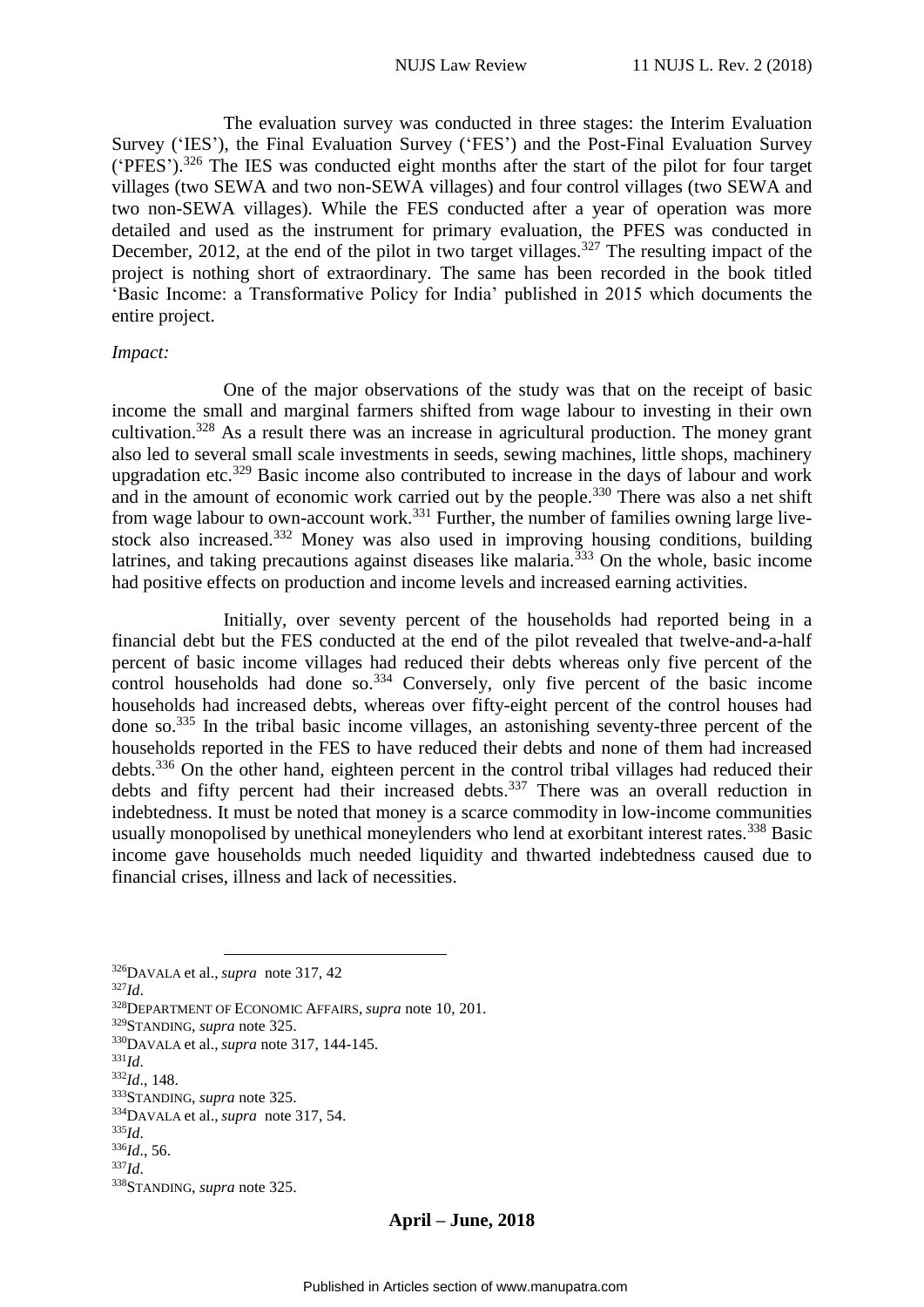At the beginning forty-five percent had reported that their income was insufficient for food needs but later this number fell to nineteen percent.<sup>339</sup> On the other hand, the percentage of people from control villages reporting having insufficient income for food needs remained more or less unchanged. <sup>340</sup> Moreover, there was a huge expansion in the consumption of nutritious items, especially pulses and lentils (increase of 1000 percent) and fresh vegetables (increase of 888 percent), which was far greater than that of the control villages. Similarly, the consumption of fish and meat (in terms of rupee cost) increased by 500 percent.<sup>341</sup> This was due to basic income enabling the households to shift to purchasing from markets instead of ration shops owing to better financial liquidity.<sup>342</sup> It enabled them to replace the usual low-quality grains and pulses distributed in ration shops.

Even though there was improvement in the nutritional status of children in all basic income villages, the nutrition of children in the tribal village and among SC/ST households especially improved.<sup>343</sup> At the outset, no tribal child had the normal weight for their age, but by the end of the pilot, nearly a quarter of those children were able to attain normal weight (the share of severely underweight tribal children fell from thirty-two to fifteen percent).<sup>344</sup> Better diet among children not only improved their health but also prevented seasonal illnesses in them.<sup>345</sup>

The IES showed that basic income families with children were more likely to have increased spending on schooling than the families in control villages.<sup>346</sup>It enabled them to buy things like uniform and shoes and pay for transport. Similar findings were reported in the FES. Further, the expenditure on the schooling of girls was also higher for basic income families.<sup>347</sup> Similar results were seen for the tribal village where basic income was introduced and the spending on the education for girls increased by eighty-eight percent.<sup>348</sup> Basic income also checked the tendency of girls in dropping out of school.<sup>349</sup> There were also increased rates of attendance in schools and improved grades among the children.<sup>350</sup> This was complemented by a decrease in child wage labour in basic income households.<sup>351</sup>

Basic income also had significant repercussions in the matter of equity. Specifically disadvantaged groups including lower caste families, women and persons with disabilities gained bargaining power within household on account of having money in their own names.<sup>352</sup> Women made use of the basic income to improve their own income and production status and of their female family members as well.<sup>353</sup> Income sharing in basic

<u>.</u> <sup>339</sup>DAVALAet al., *supra* note 308, 89. <sup>340</sup>*Id*. <sup>341</sup>*Id*., 90. <sup>342</sup>STANDING, *supra* note 325. <sup>343</sup>*Id*. <sup>344</sup>DAVALA et al., *supra* note 317, 95. <sup>345</sup>STANDING, *supra* note 325. <sup>346</sup>*Id*. <sup>347</sup>DAVALA et al., *supra* note 325, 119. <sup>348</sup>*Id*., 120. <sup>349</sup>*Id*., 123. <sup>350</sup>*Id*., 126-128.  $351$ *Id.*, 141. <sup>352</sup>STANDING, *supra* note 325. <sup>353</sup>DAVALA et al., *supra* note 317, 151.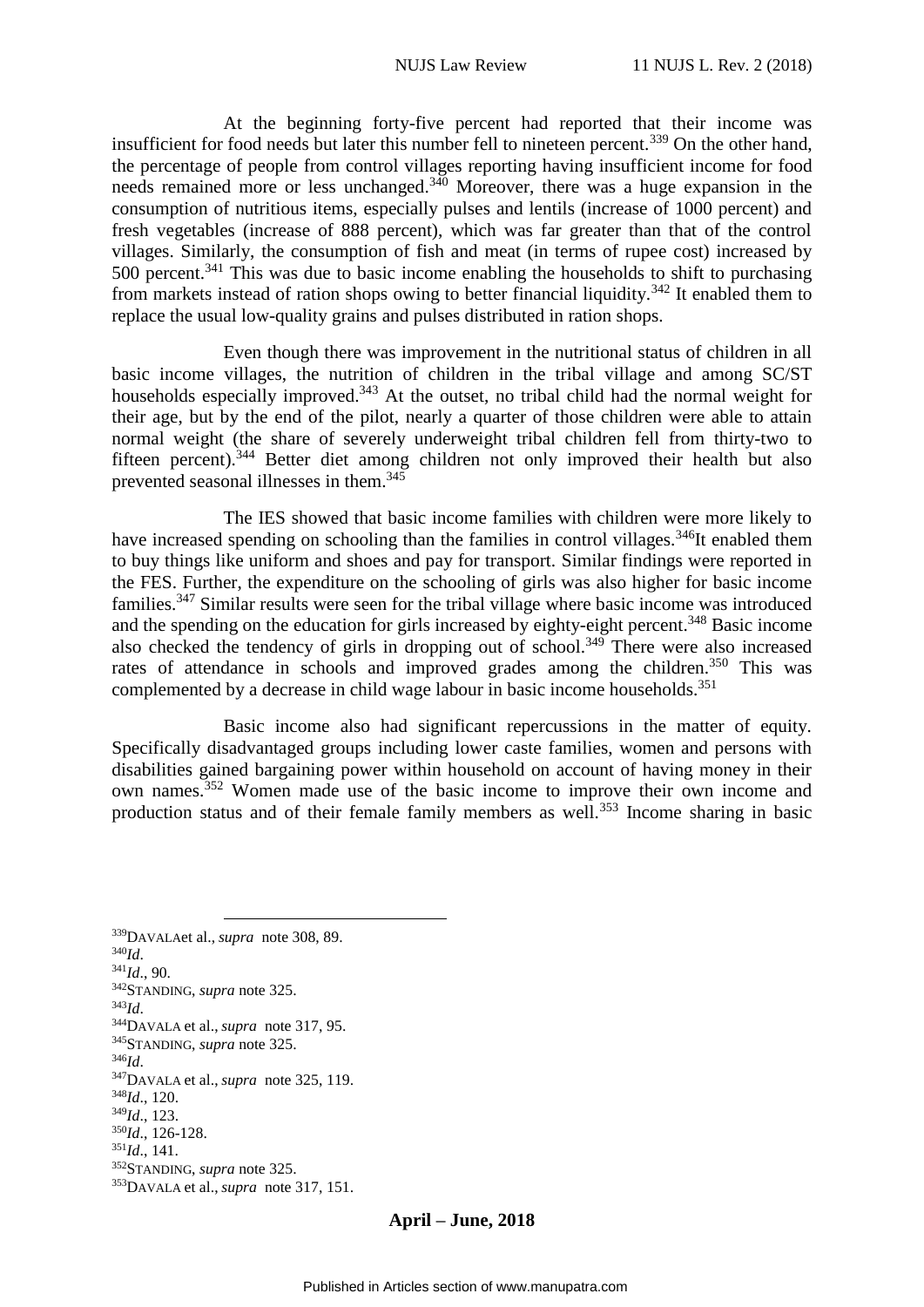income households was greater than usual.<sup>354</sup> Roughly sixty percent of the women reported that basic income had enabled them to have more influence over household spending.<sup>355</sup>

Another highly relevant impact of the pilot was that a lower proportion of basic income households increased the expenditure on alcohol (three percent) than non-basic income households (seven-and-a-half percent).<sup>356</sup> Further, more households in the former category reduced the spending on alcohol (four percent) than the latter households (two-anda-half percent).<sup>357</sup> Similarly, in case of the tribal village, twelve percent of the households reduced their expenditure on alcohol compared with one percent fall in control village.<sup>358</sup> This finding disproves the claim of UBI opponents that a basic income grant shall lead to increased consumption of alcohol.

### <span id="page-36-0"></span>5. Finland

Finland is also conducting a UBI experiment to assess its merits. It was launched in January, 2017, and will continue till the end of 2018.<sup>359</sup> By means of a random sample, 2000 persons between the ages of twenty-five and fifty-eight have been selected.<sup>360</sup> Each one of them will receive a basic income of EUR 560 per month unconditionally for two years.<sup>361</sup> It is intended as a social security which reduces the labour involved in seeking financial assistance, frees up time and resources for engaging in work or seeking better opportunities.<sup>362</sup> The following research questions for the experiment have been outlined: *first*, what changes are needed in social security systems in light of changes in nature of work, *second*, how to reshape social security in a way that it gives people stronger incentive to work, thereby, promoting work participation, and *third*, how to cut down on bureaucracy in order to simplify existing social security systems. 363

It is believed that apart from reducing bureaucratic red tape and costs, the project can indirectly impact people's mental health positively.<sup>364</sup> It is also seen as the government's efforts to tackle unemployment which is proving to be a huge problem in the recent years because many people prefer to stay under benefits of a rather generous social security system leading to what is called as the social security trap.<sup>365</sup> At the same time, initial reports from the experiment suggest that people are reporting reduced stress, and stronger incentive to work or take up entrepreneurship.<sup>366</sup> Since people will continue to

<u>.</u>

<sup>358</sup>*Id*., 97.

<sup>354</sup>*Id*., 172.

<sup>355</sup>*Id*.

<sup>356</sup>*Id*., 96.

<sup>357</sup>*Id*.

<sup>359</sup> KELA, *Basic Income Experiment launched in Finland*, January 1, 2017, available at http://www.kela.fi/web/en/-/basic-income-experiment-launched-in-finland (Last visited on February 4, 2018). <sup>360</sup>*Id.*

<sup>361</sup> KELA, *Objectives and Implementation of the Basic Income Experiment*, January 13, 2017, available at http://www.kela.fi/web/en/basic-income-objectives-and-implementation (Last visited on February 4, 2018). <sup>362</sup> KELA, *supra* note 359.

<sup>363</sup>*Id*.

<sup>364</sup> Ben Chapman, *Finnish Citizens Given Universal Basic Income Report Lower Stress Levels and Greater Incentive to Work*, THE INDEPENDENT, June 21, 2017, available at http://www.independent.co.uk/news/business/news/finland-universal-basic-income-lower-stress-bettermotivation-work-wages-salary-a7800741.html (Last visited on February 4, 2018). <sup>365</sup>*Id*.

<sup>366</sup>*Id*.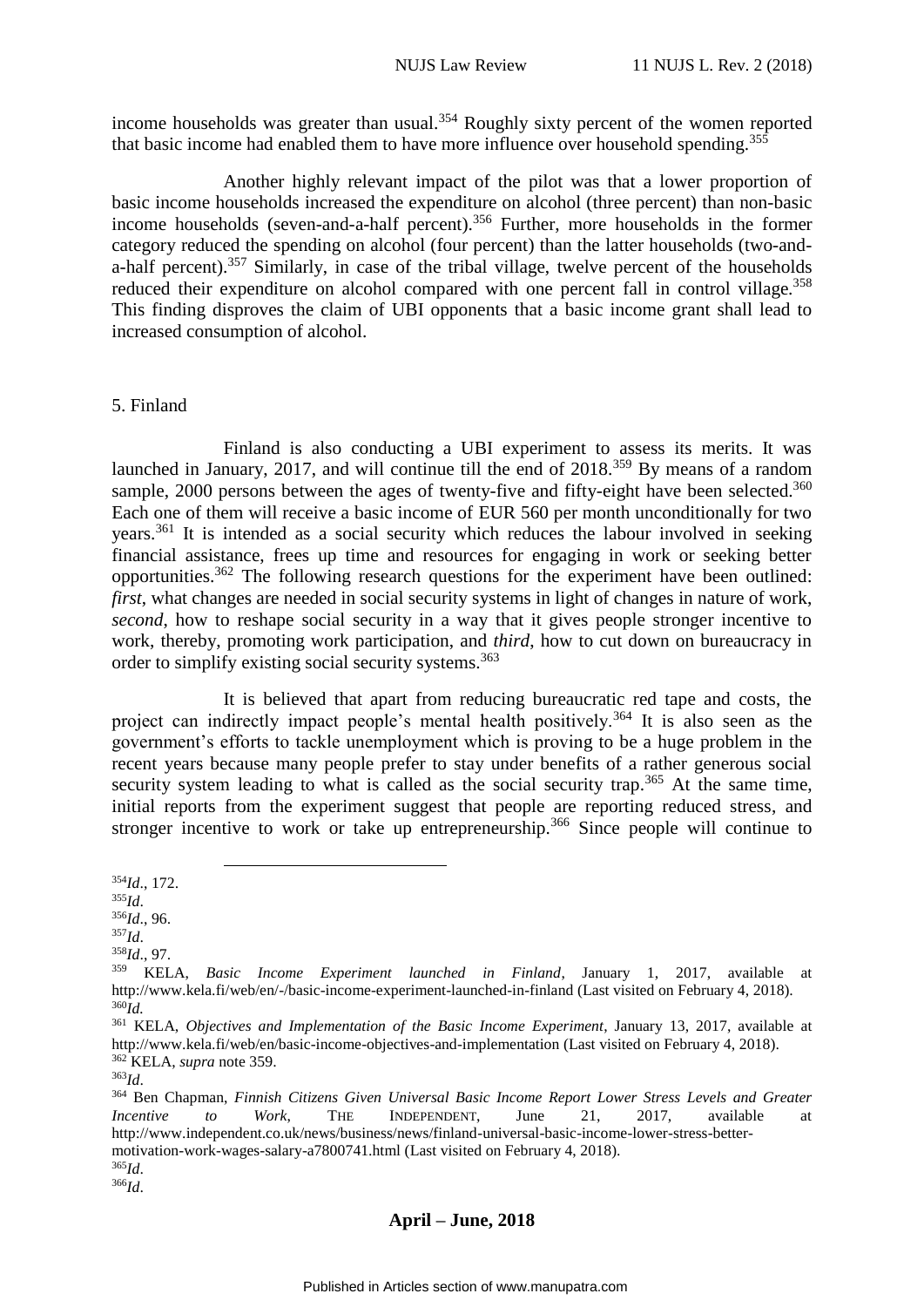receive the benefit even if they choose to work, UBI is acting as a disincentive to remaining unemployed.

However, some have criticized the Finnish experiment as incorrectly designed. The original sample size of the experiment was reduced by eighty percent to just 2000 individuals and findings of such an experiment could be scientifically unviable.<sup>367</sup> Earlier, reasons like combating poverty and bringing down inequality used to motivate any talk about giving unconditional income to all citizens.<sup>368</sup> It was also a means of freeing people and allowing them to contribute to society in other ways like charity or artistic ventures, however, the current design is nothing but unconditional unemployment benefit targeted to promote employment.<sup>369</sup> UBI instead must seek to liberate the poor and fight inequality. Despite such objections relating to motivations behind UBI experiment, the research team responsible for it has recommended its expansion beyond 2018.<sup>370</sup>

### <span id="page-37-0"></span>6. Kenya

A randomized control trial ('RCT') of unconditional cash transfers in Kenya was conducted between 2011 and 2012, implemented by the NGO GiveDirectly in Western Kenya.<sup>371</sup> The transfers were made through mobile money system called m-Pesa and the only eligibility criterion for receiving the transfer was a house with a thatched roof.<sup>372</sup> The selected households were randomly picked from the eligible households. The recipients were told that they could spend the transfer amount in any way that they wished.

### *Impact:*

The transfers were found to have significant impact on consumption, hunger, food security, asset accumulation and psychological well-being of the recipient household members.<sup>373</sup> The effect on asset holdings was primarily driven by increase in investments in livestock, furniture and metal roofs.<sup> $374$ </sup> The cash transfers increased the likelihood of households having an iron roof by twenty-three percent as compared to the control group (at sixteen percent). $375$  Increase in investment was noticed for food, medicine, home improvement, education, durables and social events.<sup>376</sup> Cash transfers were also found to increase investment in and revenue from income generating activities, which primarily included non-agricultural businesses and livestock-rearing. 377

<u>.</u>

<sup>367</sup>Antti Jauhiainen & Joona-Hermannni Makinen, *Why Finland's Basic Income Experiment Isn't Working*, THE NEW YORK TIMES, July 20, 2017, available at https://www.nytimes.com/2017/07/20/opinion/finland-universalbasic-income.html (Last visited on February 4, 2018).

<sup>368</sup>*Id*. <sup>369</sup>*Id*.

<sup>370</sup> KELA, *Research Team Recommends Expansion of Basic Income Experiment in 2018*, December 19, 2016, available at http://www.kela.fi/web/en/-/research-team-recommends-expansion-of-basic-income-experiment-in-2018 (Last visited on February 4, 2018).

<sup>371</sup> Johannes Haushofer & Jeremy Shapiro, *Policy Brief: Impacts of Unconditional Cash Transfers*, (October 24, 2013), available at https://www.princeton.edu/~joha/publications/Haushofer\_Shapiro\_Policy\_Brief\_2013.pdf (Last visited on February 6, 2018).

<sup>372</sup>*Id*., 6.

<sup>373</sup> Johannes Haushofer & Jeremy Shapiro, *The Short Term Impact of Unconditional Cash Transfers to the Poor: Experimental Evidence from Kenya*, 131(4) THE QUARTERLY JOURNAL OF ECONOMICS 1973 (2016). <sup>374</sup>HAUSHOFER & SHAPIRO, *supra* 371, 16.

<sup>375</sup>*Id*.

 $376*Id*$ , 17.

<sup>377</sup>*Id*.,19.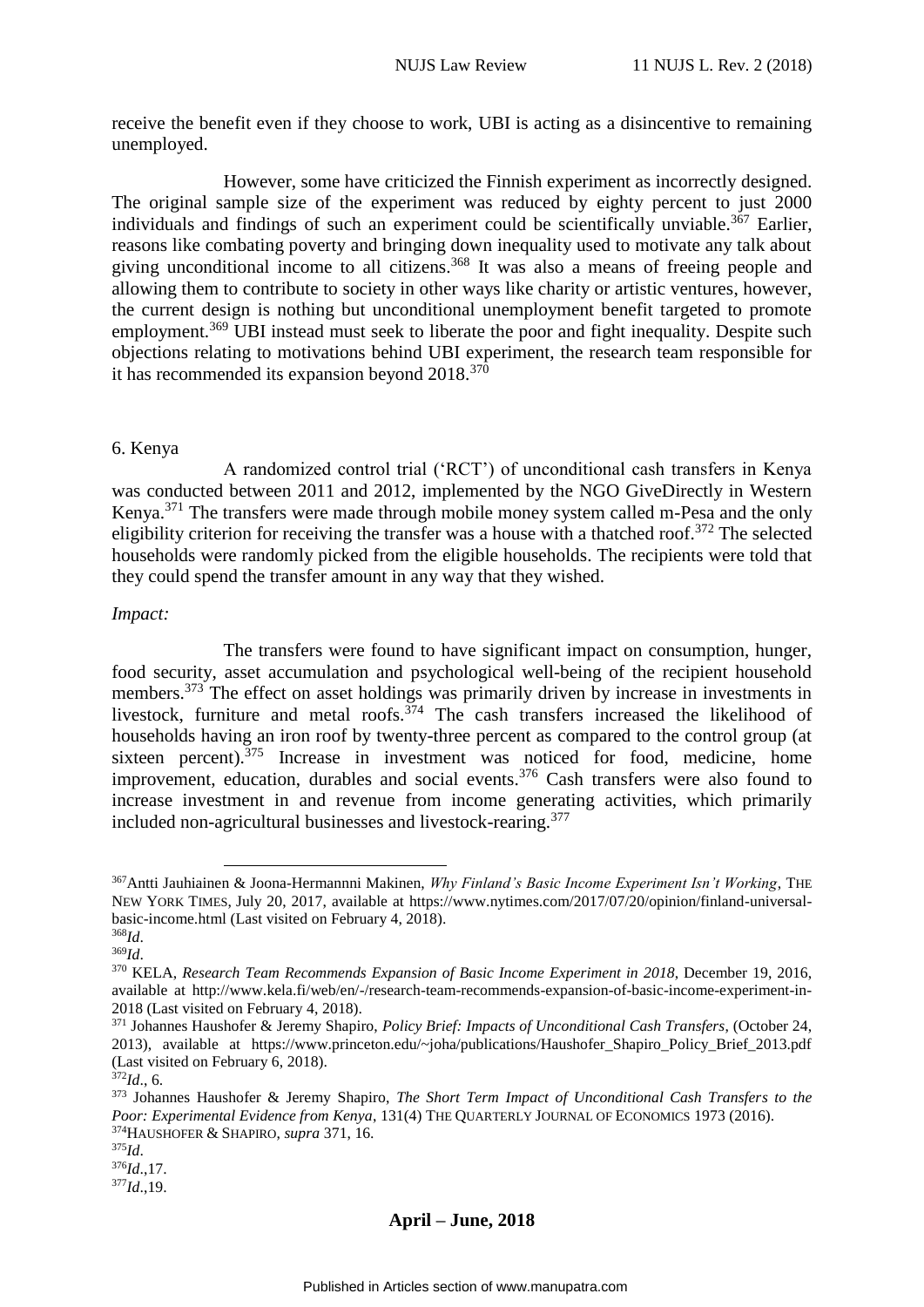There was no evidence of increased consumption of tobacco or alcohol and no reduction in labour supply.<sup>378</sup> There was a reduction in domestic violence and an increase in female empowerment. $379$  There was a large increase in psychological well-being and reductions in the levels of stress hormone cortisol among the people.<sup>380</sup>

Recently, in November 2017, GiveDirectly announced its UBI experiment in rural Kenya.<sup>381</sup> This shall be the largest ever UBI experiment.<sup>382</sup> The experiment shall be conducted for three groups of villages: forty villages (more than 6000 people) have been selected for long-term monthly UBI transfers for duration of twelve years;eighty villages will receive monthly UBI transfers for two years; and a control group of 100 villages will be receiving no cash transfers.<sup>383</sup> A total of 16000 people shall be receiving some type of cash transfer.<sup>384</sup> A comparison between the first and the second group will help understand the importance of a guarantee of future transfers in terms of the outcomes for today.<sup>385</sup> The impact assessment shall be made against a set of metrics including economic status, time use, risk taking, gender relations and aspirations and outlook on life.<sup>386</sup>

UBI experiments have also been announced to take place in Utrecht (Netherlands),<sup>387</sup> Ontario (Canada),<sup>388</sup> and Oakland (California, USA).<sup>389</sup>

### <span id="page-38-0"></span>*C. LESSONS FOR INDIA FROM THE SUCCESS OF UBI EXPERIMENTS*

The poverty rate in India (as per data from 2012) is more than twenty percent.<sup>390</sup> Though India has been able to halve its poverty rate from 1990 to 2011, it still is home to nearly one-third of the world's extremely poor (as per data from 2011).<sup>391</sup> This means that India accounts for one in every three poor persons worldwide, with the total number of poor in the country being 200 million.<sup>392</sup> Further, India accounts for more than

<u>.</u>

<sup>378</sup>*Id*.,2.

<sup>379</sup> HAUSHOFER & SHAPIRO, *supra* note 373.

<sup>380</sup> HAUSHOFER & SHAPIRO, *supra* note 209.

<sup>381</sup> Joe Huston, *We're Officially Launching UBI*, GIVEDIRECTLY, November 13, 2017, available at https://www.givedirectly.org/blog-post?id=7285958994145750939 (Last visited on February 6, 2018).

<sup>382</sup>GIVEDIRECTLY, *We're Running the Largest Experiment in History*, available athttps://www.givedirectly.org/basic-income (Last visited on February 6, 2018).

<sup>383</sup>*Id*.

<sup>384</sup>*Id*.

<sup>385</sup>*Id*.

<sup>386</sup>*Id*.

<sup>&</sup>lt;sup>387</sup> Tracy Brown Hamilton, *The Netherland's Upcoming Money-for-Nothing Experiment*, THE ATLANTIC, June 21, 2016, available at https://www.theatlantic.com/business/archive/2016/06/netherlands-utrecht-universalbasic-income-experiment/487883/ (Last visited on February 6, 2018).

<sup>388</sup> Kate McFarland, *Current Basic Income Experiments (And Those So Called): An Overview*, BIEN, May 23, 2017, available at http://basicincome.org/news/2017/05/basic-income-experiments-and-those-so-called-early-2017-updates/ (Last visited on February 6, 2018); Olivia Goldhill, Ontario, *Canada Announced a Plan to Test Universal Basic Income*, QZ, March 8, 2016, available at https://qz.com/633974/ontario-canada-announced-aplan-to-test-universal-basic-income-for-all-citizens/ (Last visited on February 6, 2018).

<sup>389</sup> Sam Altman, *Moving Forward on Basic Income*, Y COMBINATOR, May 31, 2016, available athttps://blog.ycombinator.com/moving-forward-on-basic-income/ (Last visited on February 6, 2018).

<sup>390</sup>THE WORLD BANK& INTERNATIONAL MONETARY FUND, GLOBAL MONITORING REPORT 2015/2016: DEVELOPMENT GOALS IN AN ERA OF DEMOGRAPHIC CHANGE, 33 (2016) available at https://openknowledge.worldbank.org/handle/10986/22547 (Last visited on February 6, 2018).  $391\bar{I}d$ <sub>.</sub>, 230.

<sup>392</sup>THE WORLD BANK, POVERTY AND SHARED PROSPERITY 2016: TAKING ON INEQUALITY40-41 (2016) available at https://openknowledge.worldbank.org/handle/10986/25078 (Last visited on February 6, 2018).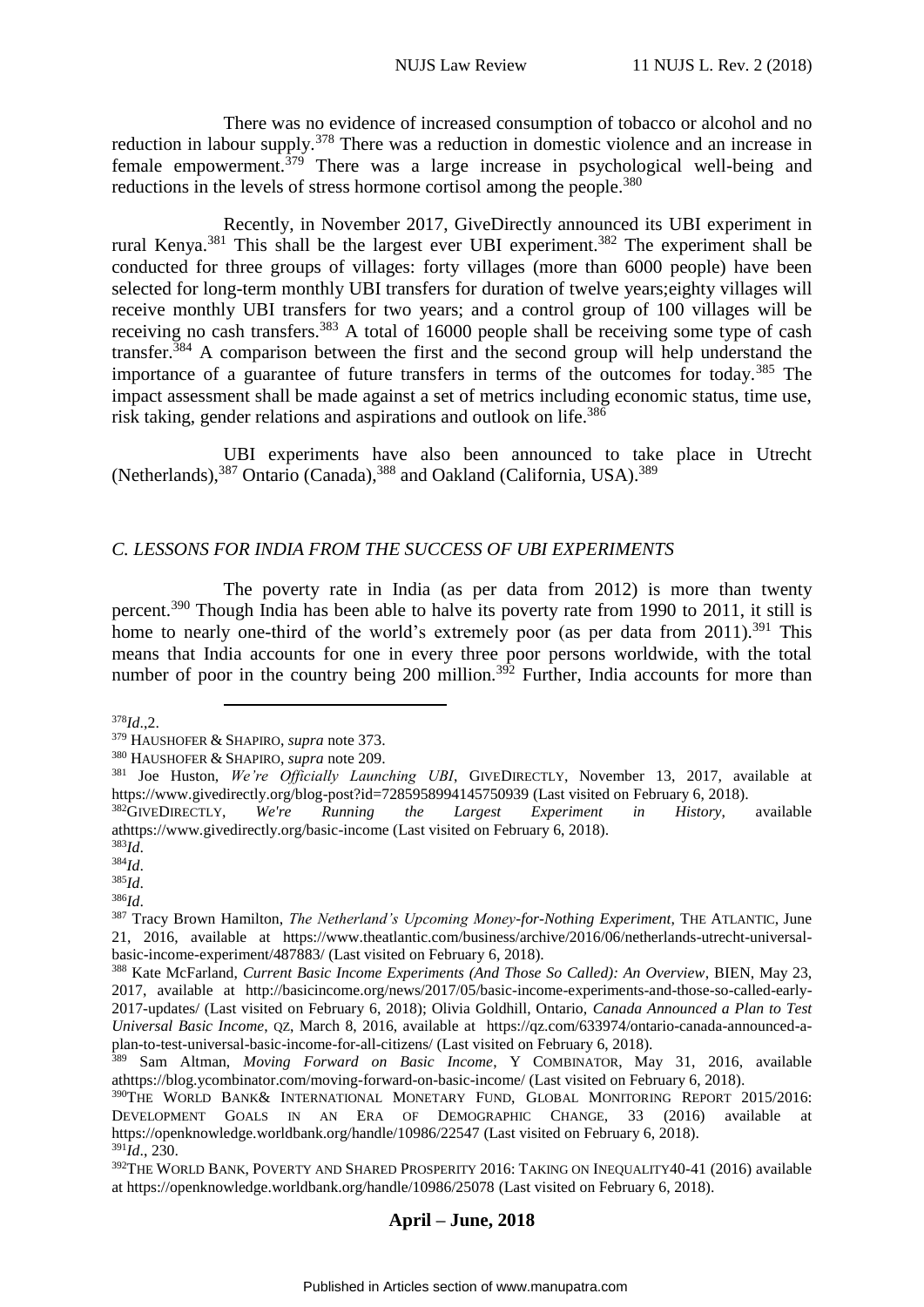thirty percent of the world's poor children, which makes it the largest contributor towards child poverty worldwide.<sup>393</sup>

The unemployment rate in India stood at 3.4% in 2017 and has dropped by only 0.1% in the last ten years.<sup>394</sup> This means that 17.6 million people in India are unemployed as of  $2017<sup>395</sup>$  There is an increase in the number of unemployed people by 0.1 million from 2016.<sup>396</sup> Further the annual income of the bottom forty percent in India is about thirteen times less than the bottom forty percent in the United States.<sup>397</sup>

According to the Oxford Poverty and Human Development Initiative ('OPHI') report<sup>398</sup> which measures global poverty from a multi-dimensional perspective, the percentage of poor people in India is more than forty percent.<sup>399</sup> This report uses ten indicators<sup>400</sup> to measure poverty in three dimensions of education, health and living standards.<sup>401</sup> Some of these statistics go to show the dismal state of the poor in the country with nearly ten percent of the people being deprived of schooling, child mortality rate being over ten percent, around thirty-five percent of the people being deprived of proper nutrition, nearly forty percent people being deprived of proper sanitation and more than five percent of the people being deprived of drinking water. $402$  The persons identified as 'severely poor' in this report stands at sixteen percent. $403$  Nearly twenty-three percent of the population remains vulnerable to poverty.<sup>404</sup> Another problem facing India is income inequality. The Gini Index for India is more than 0.25.<sup>405</sup> The richest ten percent of Indians own eighty percent of the country's wealth.<sup>406</sup>

In face of this staggering data depicting the state of poverty, unemployment and inequality in India, UBI presents itself as a potentially unique and effective policy measure to fight the damnation brought about by these conditions. As previously discussed,<sup>407</sup> a rights-based UBI could prove handy in the human rights approach to fight

1

<sup>393</sup>*Id*., 44.

<sup>394</sup>INTERNATIONAL LABOUR ORGANIZATION, WORLD EMPLOYMENT AND SOCIAL OUTLOOK: TRENDS 13 (2016) available at http://www.ilo.org/wcmsp5/groups/public/---dgreports/---dcomm/---

publ/documents/publication/wcms\_443480.pdf (Last visited on February 6, 2018).

<sup>395</sup>*Id*. <sup>396</sup>*Id*.

<sup>397</sup>THE WORLD BANK, *supra* note 392, 58.

<sup>398</sup>OXFORD POVERTY AND HUMAN DEVELOPMENT INITIATIVE ('OPHI'), *Country Briefing 2017: India*, June, 2017 available at http://www.dataforall.org/dashboard/ophi/index.php/mpi/download\_brief\_files/IND (Last visited on February 6, 2018).

<sup>399</sup>*Id*., 2.

<sup>&</sup>lt;sup>400</sup> These 10 indicators are years of schooling and school attendance under the dimension of education, child mortality and nutrition under the dimension of health and electricity, sanitation, drinking water, floor, cooking fuel and assets under the dimension of living standards.

<sup>401</sup>OPHI, *supra* note 398, 3.

<sup>402</sup>*Id*.

<sup>403</sup>*Id*., 4.

<sup>404</sup>*Id*., 5.

<sup>405</sup> OECD, *Economic Survey of India, 2017*, 2 (February, 2017) available at https://www.oecd.org/eco/surveys/INDIA-2017-OECD-economic-survey-overview.pdf (Last visited on February 6, 2018) (The extent of income inequality in India is evident from the fact that the CEO of the top firm in India earns 416 times the salary of a typical employee); *See*Deborah Hardoon, *An Economy for the 99%*, OXFAM Briefing Paper, 13 (January 2017) available at https://www.oxfam.org/sites/www.oxfam.org/files/file\_attachments/bp-economy-for-99-percent-160117-en.pdf (Last visited on February 6, 2018).

<sup>406</sup>Riaz Hassan, *Growing Inequality Dulls India's Sheen*,YALE GLOBAL ONLINE December 21, 2017, available athttps://yaleglobal.yale.edu/content/growing-inequality-dulls-indias-sheen (Last visited on February 4, 2018). <sup>407</sup>*See* Part III(C) of this paper.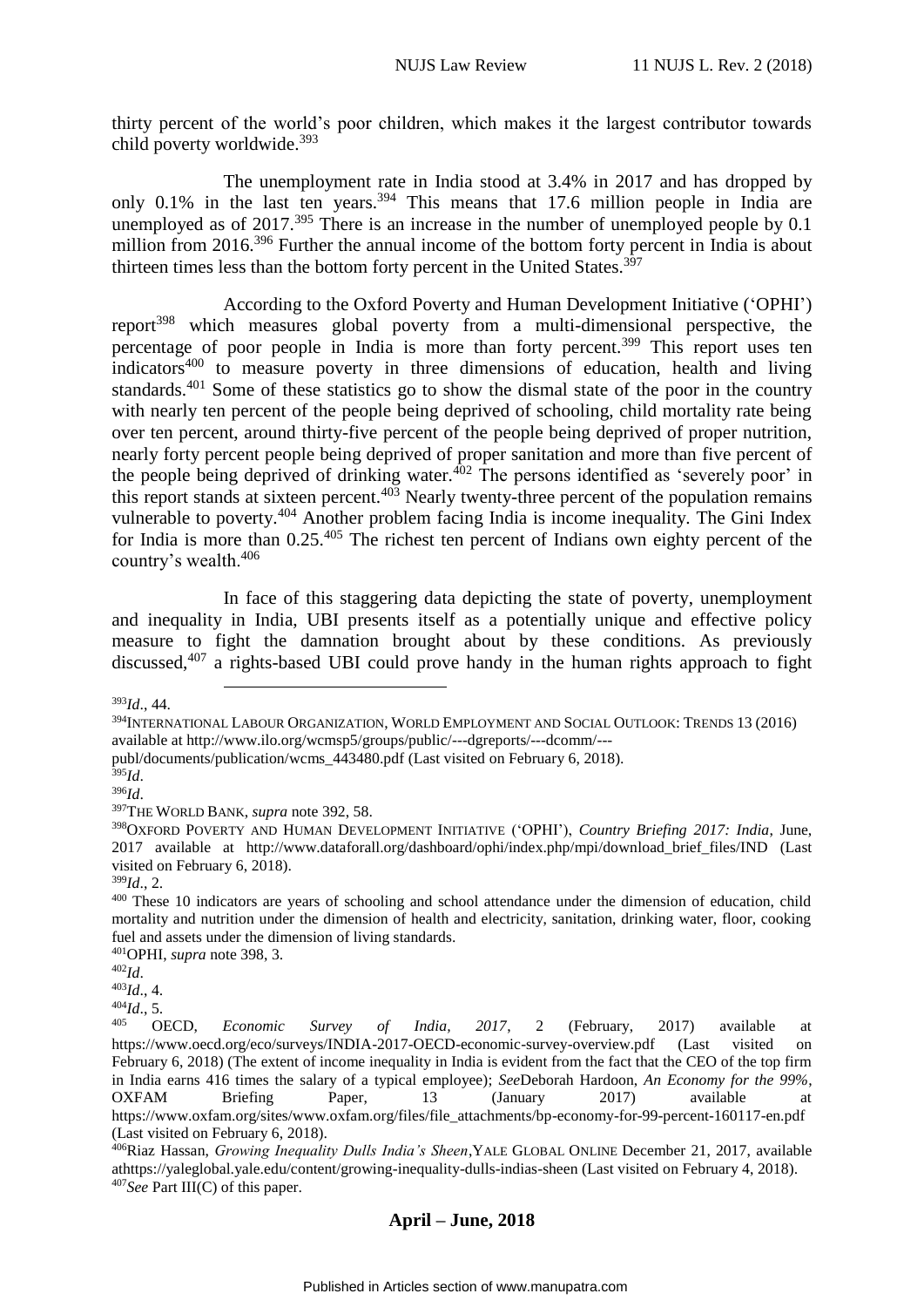poverty especially when millions of Indians are facing utter violation of their human rights each day of their life.

Social security of citizens is connected to human dignity, freedom and equality<sup>408</sup> and any modern welfare State must vigorously work towards securing right to access of social security and providing assistance to all people. In a society which values human life, this right is entrenched and the State must work towards providing basic necessities of life to persons unable to support themselves and their dependents. $409$  The Taylor Report in South Africa suggested that in order to meet these needs, social policy must focus on self-reliant development in face of inequality, social exclusion and vulnerability.<sup>410</sup> Basic income fits the portfolio because it encourages self-reliance as means for empowerment.<sup>411</sup> Later, the discourse initiated by this Report led to the basic income pilot project in Namibia. The Economic Survey 2016-17 also identifies the basis of UBI to be support for access to basic goods as a foundation for a life of dignity. $412$  Accordingly, the effect of granting a basic income to people has been called 'cash empowerment'.<sup>413</sup> This is due to the potential of UBI in enhancing the dignity of the poor and providing them with the capability to pursue various earning activities of their choice.<sup>414</sup>

The data from pilot projects of UBI gives us a sense of direction towards what could be the result of adopting a right to basic income as a social security policy. There is a clear indication that UBI programmes experimented so far have yielded overwhelmingly positive results. Cash transfer under UBI or other schemes like the one in Brazil, are primarily successful because they shift the agency to the individual who then decides how to allocate the income in her hands. This has been described as "people treated as adults learn to be adults".<sup>415</sup> By shifting agency in this manner unlike other material benefit schemes that dole out goods which may or may not be particularly useful, UBI has achieved remarkable success in different spheres.

The most prominent takeaway from these pilots is that UBI significantly impacts poverty rates in the community. It not only acts as a sort of income security but also enables people to find better employment or become self-sufficient by taking up selfemployment. Contrary to popular, albeit misinformed, expectations UBI did not adversely affect labour markets but in fact improved employment rates. Rise in productivity coupled with increased purchasing power owing to better income not only has a direct impact on the physical and mental well-being of individuals and families but also reduces the gap of income inequality in the society.

Life of poverty is accompanied by vulnerability to health risks owing to scanty nutrition, lack of water and sanitation, settlements in areas unfit for human habitation and a host of other problems. This especially has deleterious impact on child development. UBI schemes have demonstrated that a direct result of cash grants is improvement in food intake leading to higher nutrition levels, especially among children and particularly among girl children. Healthier children and families mean lesser health risks and infrequency of sickness which is not only an important cost-saving factor but also increases productivity.

<sup>409</sup>*Id*.

1

<sup>408</sup>*See* Khosa v. Minister of Social Development, 2004 6 SA 505 (CC) (South Africa) ¶52.

<sup>410</sup> TAYLOR REPORT, *supra* note 288.

<sup>411</sup>*Id*.

<sup>412</sup>DEPARTMENT OF ECONOMIC AFFAIRS, *supra* note 10, 173.

<sup>413</sup>SUZUKI, *supra* note 285, 60.

<sup>414</sup>*Id*.

<sup>415</sup>STANDING, *supra* note 325.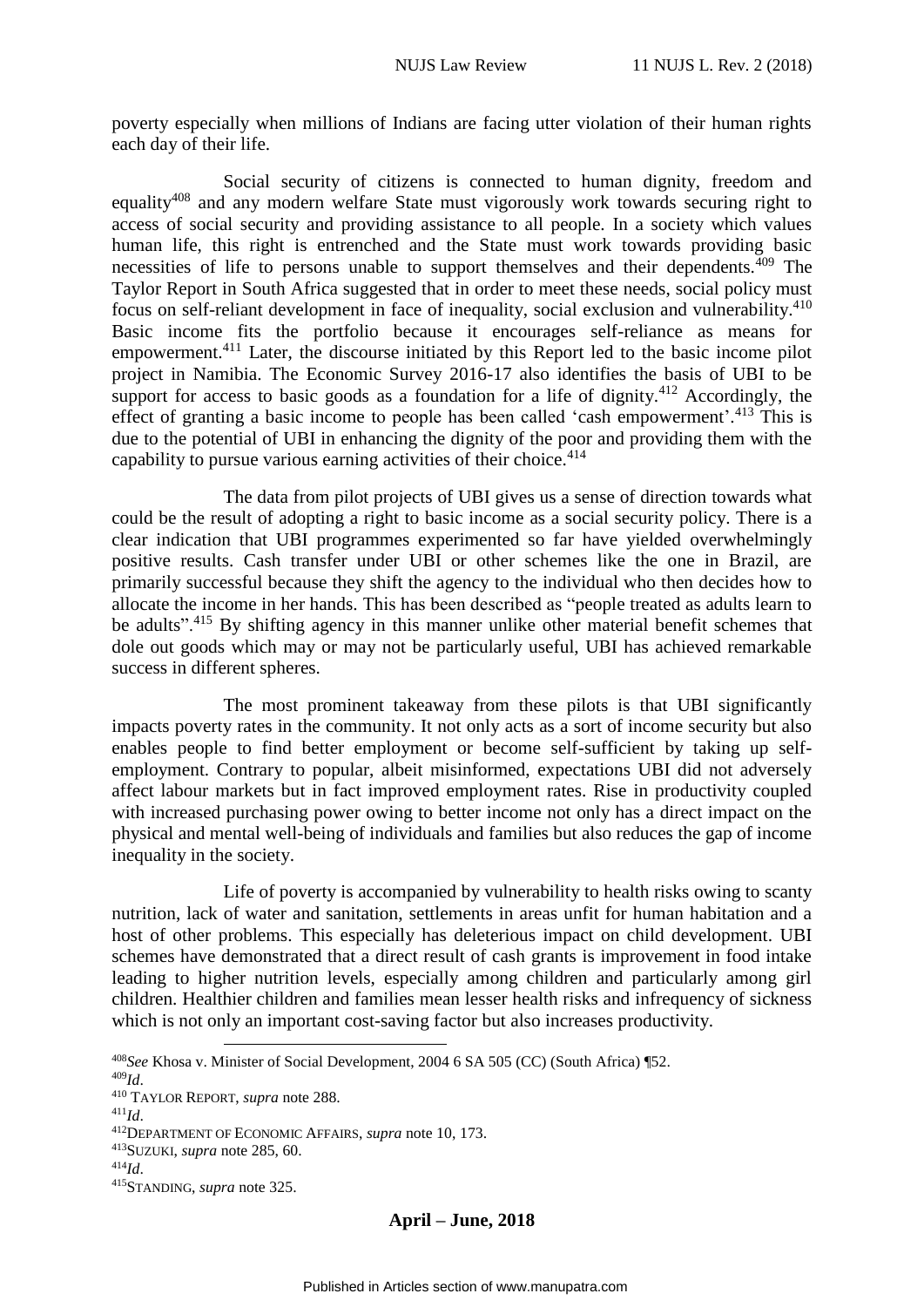Perhaps the greatest impact UBI has shown is in relation to education, especially of girls. Be it in villages of Namibia or Madhya Pradesh, UBI enabled more parents to send their children to schools. Attendance rates improved while drop-out rates fell. It has also been shown to improve the performance of children in school. Moreover, reduction of child labour has also been a direct consequence. Thus, UBI will prove instrumental in welfare of children and realising the goal of education for all young minds.

An oft-repeated theme has been of UBI's role in empowering women. Evidence suggests that greater financial autonomy in the hands of the women owing to UBI has enabled them to try out alternative ventures in some cases while also helping them secure greater bargaining power within households. UBI recognises the unpaid labour traditional gender roles extract out of a woman while at the same time allowing her a greater say in determining the course of her life.

Another key takeaway from UBI is that money itself is a scarce commodity.<sup>416</sup> The scarcity is further driven up due to costs of loans and debts.<sup>417</sup> Therefore, basic income is said to have an emancipatory role for the poor for two reasons, because it reduces the scarcity of money, and also because it gives one the freedom to spend according to one's wishes.<sup>418</sup> The effect of a 'scarcity mindset'<sup>419</sup> is that the individual reacts differently under a sense of scarcity. Such a mentality affects long-term planning and causes deep-seated anxiety.<sup>420</sup> Such mentality constrains the persons from taking initiatives and entrepreneurial risks. $421$ Accordingly, providing the poor with cash will free them of scarcity mentality and its consequences.<sup>422</sup>

Basic income has profound consequences for inequality of various types.<sup>423</sup> It leads to elimination of poverty, labour contracts can be entered into voluntarily and there is less inequality between employers and workers in terms of their power relations since the workers now have the option to exit.<sup> $424$ </sup> There is a greater possibility of people forming associations outside of traditional market-based labour for producing goods and services on their own.<sup>425</sup> The evidence from the pilots also points towards less reliance on wage labour and a movement towards self-ownership. It has also been argued that basic income increases efficiency<sup>426</sup> of a country by enhancing participation and social inclusion.<sup>427</sup>

Thus, if income deprivation leading to poverty is a multidimensional problem, UBI offers itself as a multidimensional solution. It is acknowledged here that UBI may not solve all crises and has its limitations (for example, fighting for women's rights within households requires other separate and concurrent strategies) but the advantages of UBI are

<sup>1</sup> <sup>416</sup>DAVALA et al., *supra* note 317, 48.

<sup>417</sup>*Id*.

<sup>418</sup>*Id*.

<sup>419</sup>*See* Anandi Mani et. al., *Poverty Impedes Cognitive Function*, SCIENCE, August 30, 2013, 976.

<sup>420</sup>DAVALA et al., *supra* note 317, 48.

<sup>421</sup>*Id*, 49.

<sup>422</sup>*Id*.

<sup>423</sup> Erik Olin Wright, *Unconditional Basic Income*, in WORLD SOCIAL SCIENCE REPORT 2016: CHALLENGING INEQUALITIES: PATHWAYS TO A JUST WORLD 237 (2016).

<sup>424</sup>*Id*.

<sup>425</sup>*Id*.

<sup>426</sup>Pavlina R. Tsherneva & L. Randall Wray, *Common Goals – Different Solutions: Can Basic Income and Job Guarantee Deliver their Own Problems?*, 2 RUTGERS J.L. &URB. POL'Y 125, 130 (2005).

<sup>427</sup> *Id*.; *see* June Sinclair, *Poverty: Giving Meaning to the Right to Social Assistance*, 23 STELLENBOSCH L. REV. 191, 204 (2012) ("An absence of a basic subsistence need, such as cash, impedes the ability to fulfil life plans and to participate effectively in political, economic and social life.").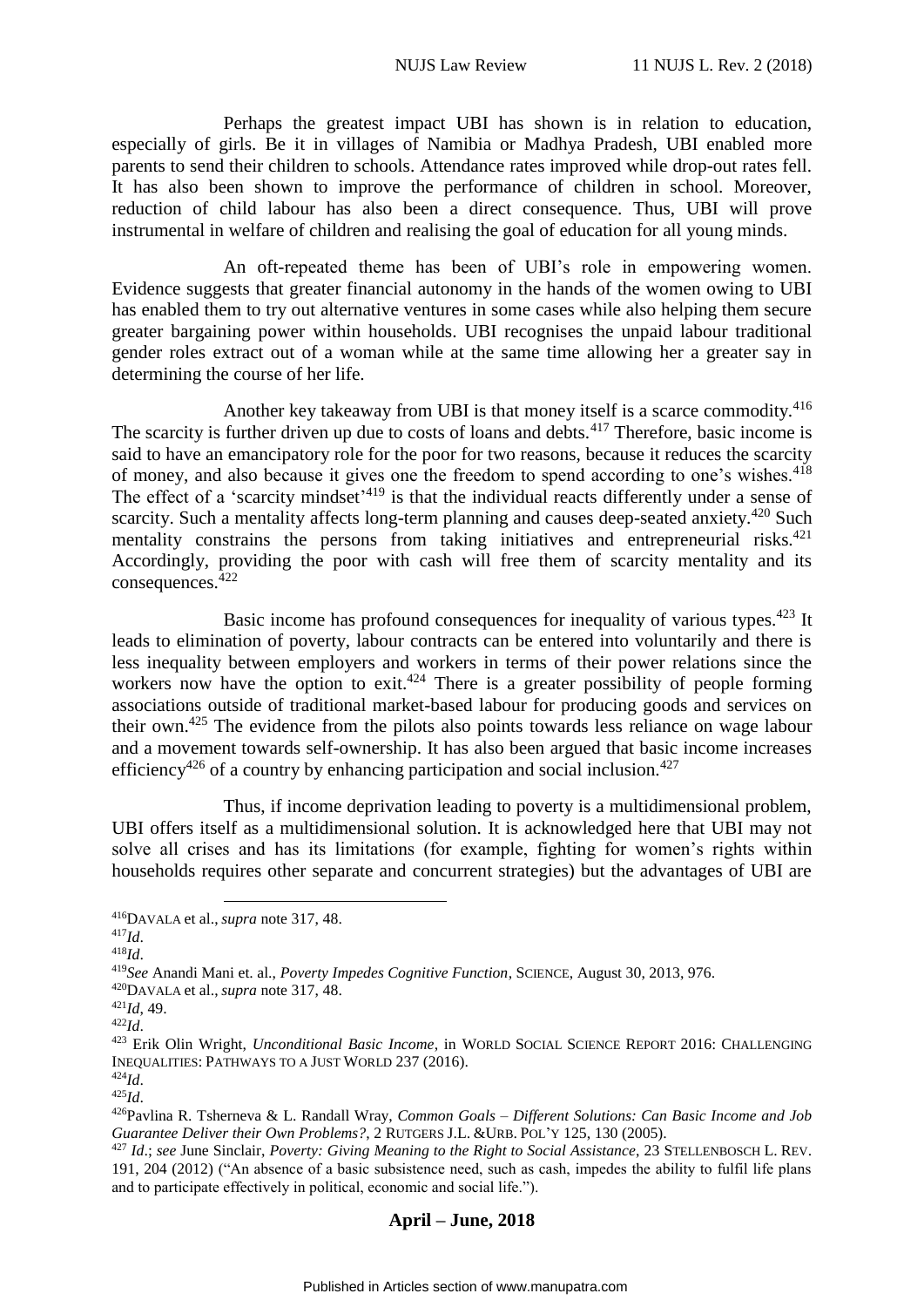too obvious to be ignored. It enables gradual actualisation of subsistence rights of people – by improving their standard of life. UBI also acts as social security, an obligation States owe towards its citizens. It gives individuals autonomy and control over their lives and eliminates the scarcity mindset driven by poverty and enables participation in community life. It provides real term answers to shortages brought about by poverty and also has a serious role to play in long-term emancipation from poverty owing to its material and psychological benefits. A right to basic income, thus, acts as a harbinger of 'real freedom' in lives of individuals in the truest sense by ensuring dignified lives for all. It takes us closer to reducing inequalities and achieving social and economic justice. Therein must lay India's motivation of granting its citizens a right to basic income and implementing a robust UBI mechanism.

#### <span id="page-42-0"></span>*D. COMMON MYTHS ABOUT UBI*

There are two common myths about UBI, which although are ordinarily appealingly true to many, are just as the name suggests – myths, and hence, deserve to be exposed. They are that UBI will make people lazy and will lead to increased spending on temptation goods.<sup>428</sup> The first criticism says that UBI violates the 'principle of reciprocity' by allowing people not to work and in the process making them lazy. The second critique asserts that it will lead people to squander the 'free money' provided to them on temptation goods like alcohol and tobacco.

#### <span id="page-42-1"></span>1. UBI's Impact on Work

As regards the first objection, it needs to be noticed that the amount of a UBI is not meant to be (and cannot be) high enough to be the sole source of survival for people. It is only meant to be a monetary support sufficient to help people pull out of poverty or subsist in extreme situations. Therefore, withdrawal from workforce with a sole subsistence source of basic income would not be possible for most people. A basic income is thus meant to act only as a 'top-up' to the other sources of income and benefits received by the people.<sup> $429$ </sup> By covering one's subsistence needs basic income allows a person to pursue other valuable ends in her life. In that sense, basic income is supplementary in nature. Thus, this minimal guarantee acting as a disincentive for work is a vastly exaggerated claim and not based in facts.<sup>430</sup> Further, it is not true that money alone is an incentive for work<sup>431</sup> and in fact such a supposition is demeaning to human dignity.<sup>432</sup> Also, it can be said that conditional welfare benefits which requires beneficiaries to comply with certain conditions of scarcity might act as disincentive to work while in case of an unconditional UBI it may not be so.<sup>433</sup>

UBI goes a step ahead from recognising only productive labour captured by employment relationship to compensating for unpaid work which is socially and economically equally important, if not less, and worthy of recognition.<sup>434</sup> It recognises certain

1

<sup>428</sup>*See* Matthew Dimick, *Better than Basic Income: Liberty, Equality, and the Regulation of Working Time*, 50 Ind. L. Rev. 473, 493-494 (2017).

<sup>429</sup>*See* DEPARTMENT OF ECONOMIC AFFAIRS, *supra* note 10, 201.

<sup>430</sup>*Id*., 174.

<sup>431</sup>*Id*.

<sup>432</sup>*Id*.

<sup>433</sup>CHAPMAN, *supra* note 364.

<sup>434</sup>*See* Part III(B) of this paper.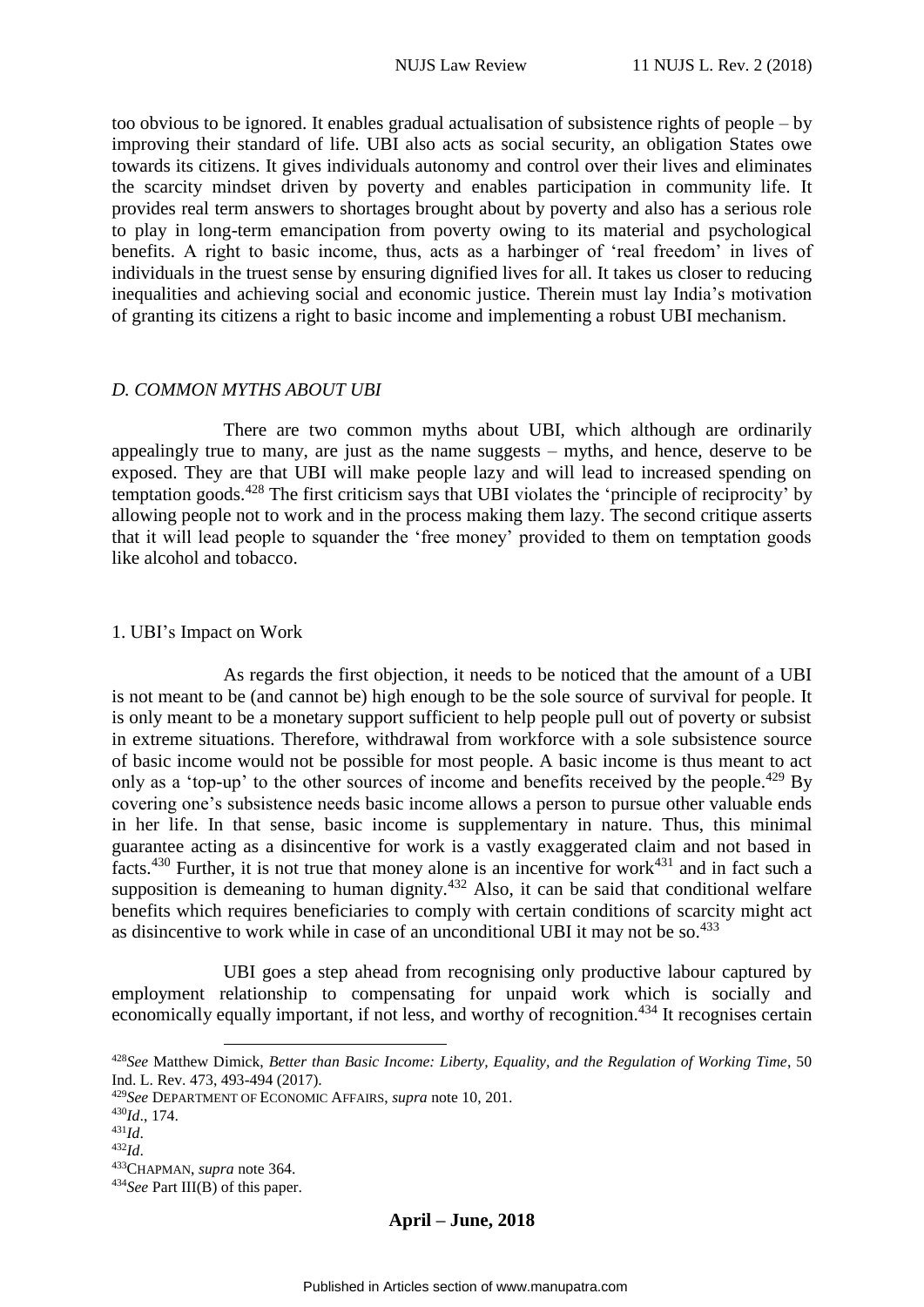work, such as care labour which traditionally women perform in households and goes unpaid, and helps in elevating the status of such persons.<sup>435</sup>

Another counter to this criticism is that leisure (due to increase in overall income owing to UBI) is not necessarily idleness but "time away from toil" and it must be considered as a tool designed to help workers take breaks between jobs, reduce their working hours, seek training and skill development and explore options of self-employment.<sup>436</sup> Basic income here not only boosts an individual's autonomy but also increases the worker's bargaining power.<sup>437</sup> This is mainly because the worker is able to negotiate better terms of employment as she has a degree of income security as well as option not to work and option to work independently. An important aspect of being able to take a break is that it facilitates an even distribution and fair access to paid jobs.<sup>438</sup> Options of temporary breaks from jobs would greatly benefit women in terms of better career planning as well as access to paid work.<sup>439</sup> Further, importance of temporary exits has been shown in the context of times of heavy unemployment, where, regulators can impose mandatory exit periods in order to fairly distribute limited jobs.<sup>440</sup>

Thus, basic income can let people take more voluntary exits.<sup>441</sup> It also helps the unemployed in finding jobs as basic income gives them an income security so that they are able to entail transport costs or seek educational or other training programs, bear costs of medical expenditures or buy necessities for survival during this time.<sup>442</sup> An all-weather support system offered by UBI could have serious positive consequences in agricultural sector of India, which being the largest employer (more than half of India's workforce) suffers from a high magnitude of underemployment causing unproductivity. Not only the unemployed but basic income also allows those afflicted with income poverty to be able to achieve a certain level of income security and be able to live a dignified life. Therefore, an assertion that UBI makes people lazy which itself is not based in facts cannot hold ground against the advantages UBI creates.

#### <span id="page-43-0"></span>2. UBI's Impact on Temptation Goods

1

With respect to the second objection against UBI, recent research has provided evidence against the popular argument that UBI will lead to a rise in expenditure on temptation goods.<sup>443</sup> Even among the pilot programmes we discussed, it was observed that there was no increase in consumption of alcohol or tobacco in Namibia and Madhya Pradesh. Instead, the tribal village of Bhil recorded a drop in the consumption of alcohol since UBI gave them liquidity leading to its use for agricultural inputs, and resulted in a consequent rise

<sup>435</sup>DEPARTMENT OF ECONOMIC AFFAIRS, *supra* note 10,175; PATEMAN, *supra* note 145; MCKAY & VANEVERY, *supra* note 154.

<sup>436</sup> Steven Wall, An Intriguing Tangent: Capitalism, Leisure, and the Good Life, 13 GEO. J.L. & PUB.POL'Y 385 (2015).

<sup>437</sup>TSHERNEVA & WRAY, *supra* note 426, 130; *see* Dimick, *supra* note 428, 502.

<sup>438</sup>Alfredo Alfageme, Begona Garcia Pastor & Celia Vinado, *Temporary Exit from Employment Throughout the Life Course: An Alternative to Retirement to Challenge Ageism And Sexism*, 32 CRITICAL SOC. PO'Y 696, 701 (2012).

<sup>439</sup>*Id*.

<sup>440</sup>*Id*., 703.

<sup>441</sup>*See* DIMICK, *supra* note 428, 502; *see* Part V(A) of this paper (discussion on unconditional feature of UBI). <sup>442</sup>SINCLAIR, *supra* note 427, 204.

<sup>443</sup>David K. Evans & Anna Popova, *Cash Transfers and Temptation Goods: A Review of Global Evidence* (The World Bank Policy Research Working Paper, Paper No. 6886, 2014).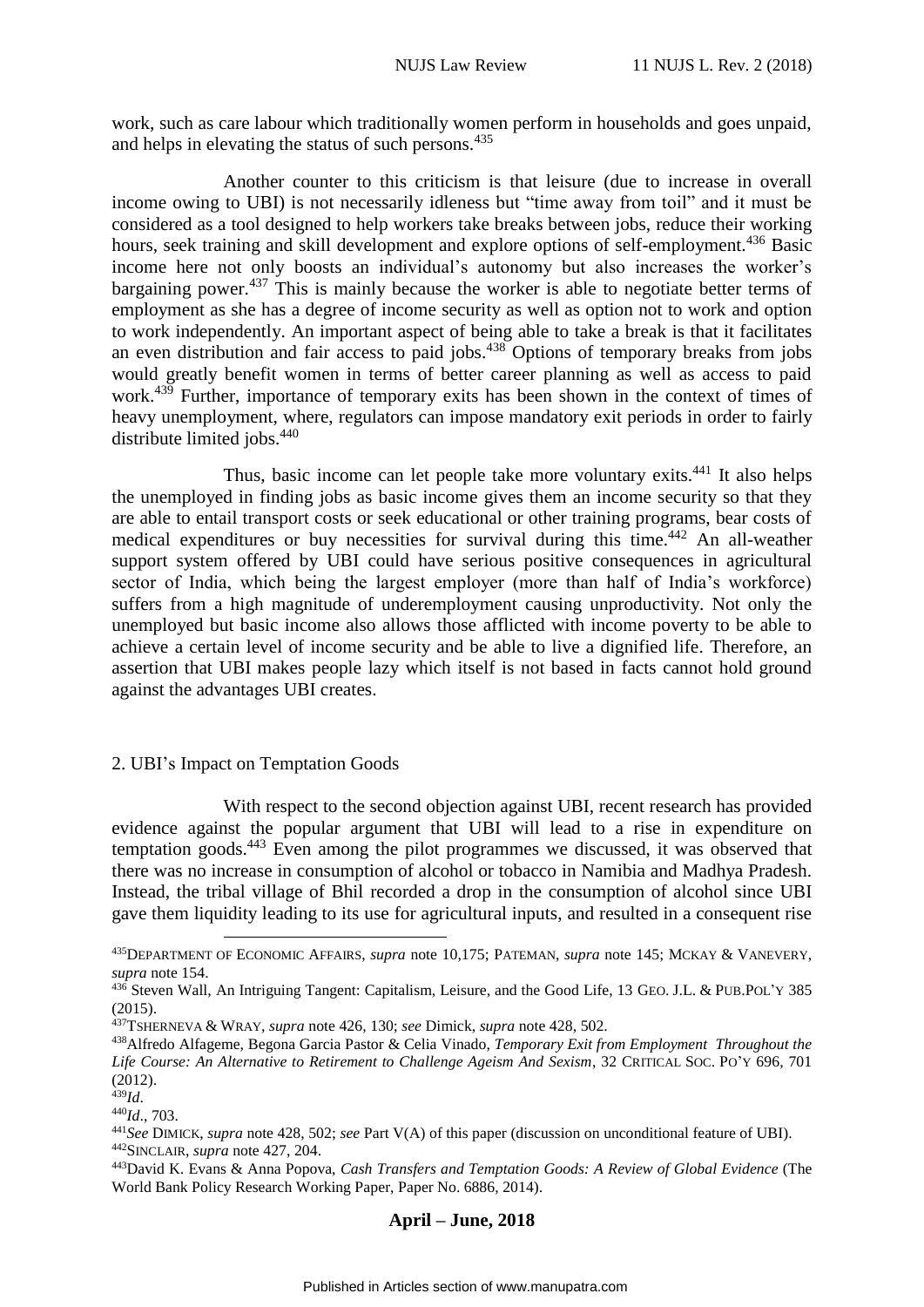in agricultural productivity and own cultivation efforts.<sup>444</sup> The assumption that money will be squandered on alcohol or tobacco is not really the case.

A study of forty-four estimates from nineteen studies conducted in America, Africa and Asia found no evidence of increased expenditure on alcohol and tobacco as an impact of transfer of cash benefits.<sup>445</sup> The report in its analysis concluded that the conventional fears surrounding alcohol and tobacco are largely unfounded.<sup>446</sup> Another study found no evidence of the effect of transfer programs on the work behaviour of both men and women.<sup>447</sup>

There is also evidence that when the poor are given a small amount of cash, they are willing to take more entrepreneurial risks and often tend to start small businesses and pull themselves out of poverty trap.<sup>448</sup>Also, an assessment of NSS 2011-12 data on cash transfers revealed that temptation goods are a small component of overall budget for consumption and as overall consumption increases due to cash transfers,the former does not increase at the same scale.<sup>449</sup> It is implied that rise in income due to UBI will not necessarily lead to greater expenditure on temptation goods.

Basic income, by investing in the freedom of individuals, presents itself as a strong precursor of better conditions of life, social equality and welfare. It enables social participation and inclusion and is an effective tool of empowerment. These two objections to UBI are merely unfounded fears to a large extent with little basis in reality and there exist strong arguments and statistical evidence to counter these myths.

### V. IMPLEMENTING UBI IN INDIA

<span id="page-44-0"></span>In the Indian context, we have seen discussions on basic income which were limited to policy experimentation in the form of small projects. <sup>450</sup> UBI remained confined to specific initiatives and did not really find much public engagement or State/ institutional support. However, Economic Survey 2016-17 included an entire chapter dedicated to UBI titled 'Universal Basic Income: A Conversation With and Within the Mahatma' <sup>451</sup> which drew UBI public attention and propelled UBI into public discourse on policy. In this part we examine and critique the tentative UBI scheme proposed in the Survey.

The Economic Survey 2016-17 reports that existing social security programmes of the government suffer from poor targeting.<sup>452</sup> Targeting involves the process of identifying the beneficiaries of a particular welfare scheme, continuously updating the list and ensuring that targeting does not exclude names of any worthy beneficiary. Targeting is a burdensome process and increases administrative costs. The report also cites the problem of misallocation of funds in light of the nearly 950 schemes run by the central government

<u>.</u>

<sup>451</sup>DEPARTMENT OF ECONOMIC AFFAIRS, *supra* note 10, 173.

<sup>452</sup>*Id*., 22.

<sup>444</sup>DEPARTMENT OF ECONOMIC AFFAIRS, *supra* note 10, 201.

<sup>445</sup> EVANS & POPOVA, *supra* note 443, 3.

<sup>446</sup>*Id*.,14.

<sup>447</sup>Abhijit Banerjee et. al., *Debunking the Stereotype of the Lazy Welfare Recipient: Evidence from Cash Transfer Programs Worldwide*, 32(2) WORLD BANK RESEARCH OBSERVER 155 (2017).

<sup>448</sup>SUZUKI, *supra* note 285, 68.

<sup>449</sup>DEPARTMENT OF ECONOMIC AFFAIRS, *supra* note 10, 187.

<sup>450</sup> See Part IV(B)(4) of this paper; *see also* Basic Income India, available at https://basicincomeindia.weebly.com/ (Last visited on February 6, 2018).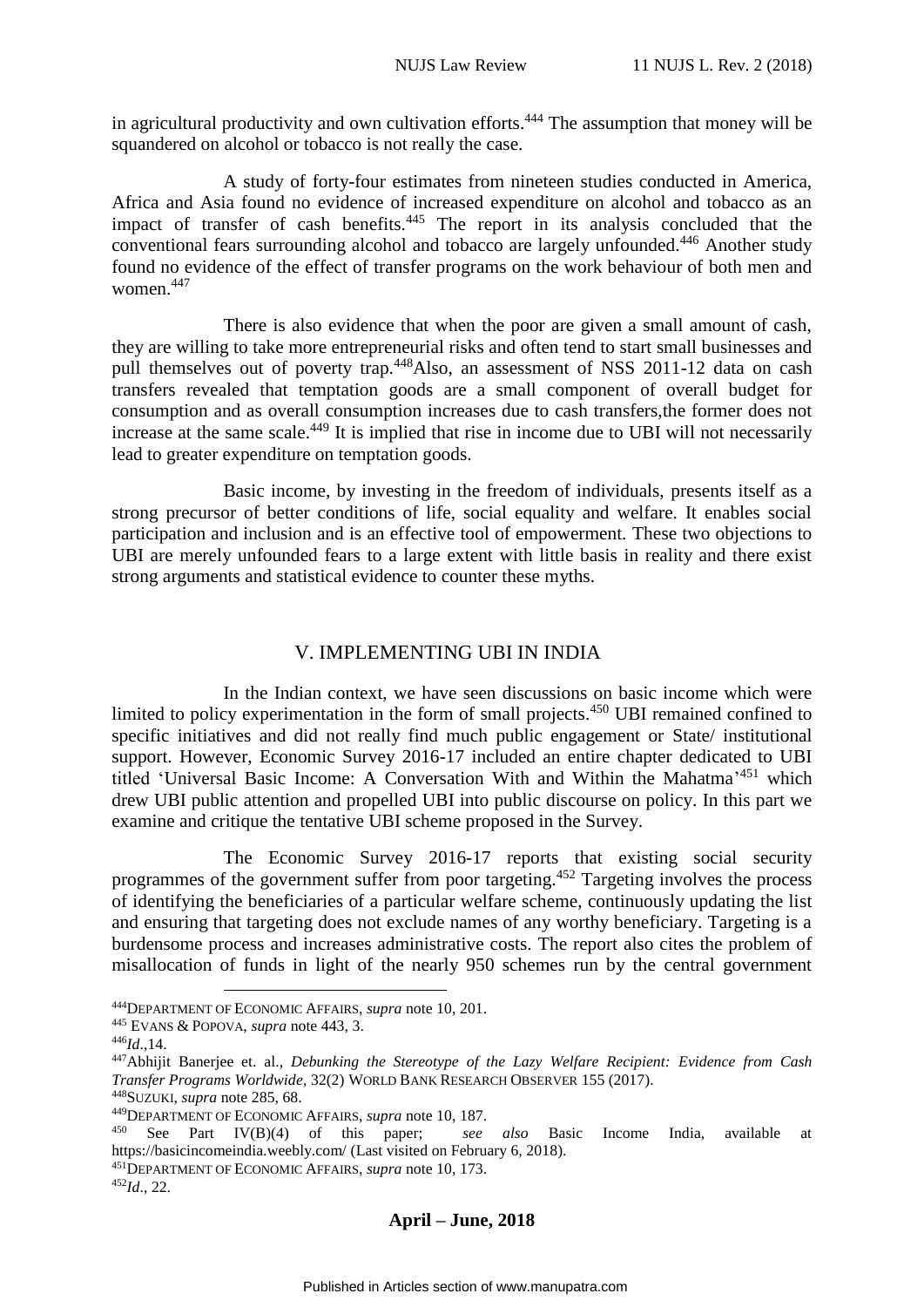presently as a result of which the take-up rate and the targeting of these programmes are adversely affected.<sup>453</sup> This also leads to the problem of leakages to the non-poor and largescale corruption (primarily because of the immense bureaucratic intervention involved in the implementation of such schemes).<sup>454</sup> As a result of this the Survey suggests the adoption of a radical idea of UBI.<sup>455</sup> The Survey identifies UBI as the solution to the problem of poverty, inequality and waste in the government transfers.<sup>456</sup>

As we have discussed so far, UBI is income paid to all individuals by the State at regular intervals without the requirement of fulfilling any conditions. Thus, the core features of UBI are universality and un-conditionality. Any sort of means test or work test for providing basic income is antithetical to the idea itself.<sup>457</sup> The right to basic income is integral to dignified existence of all individuals and is a precondition for real freedom and actualisation of several other rights.<sup>458</sup> Although the value of basic income depends upon the particular social, cultural and economic context, owing to the limited capacity of the State we assume a subsistence level of income as a minimum condition without going into nittygritties of its exact economic value. Along with formal freedoms, a right to basic income is meaningful for all individuals especially certain categories of people such as women, children, disabled persons and those trapped in poverty, in whose case UBI assumes greater significance.<sup>459</sup> There are sufficient arguments and empirical data to support these stipulations.<sup>460</sup> Therefore, UBI payment is envisaged as a direct and regular cash transfer made to each individual personally without requiring any sort of reciprocation from them. In this part of the paper, we study the aspects of implementation of UBI in India and begin with the relevance of its core features.

# <span id="page-45-0"></span>*A. WHY UNIVERSAL AND UNCONDITIONAL FEATURES OF UBI ARE IMPORTANT FROM THE PERSPECTIVE OF IMPLEMENTATION*

The universal and unconditional nature of UBI, theoretically important as a right which secures real freedom for all, also has certain useful practical implications. The universal nature of UBI not only eliminates leakages witnessed in traditional targeted welfare schemes, but also increases the take-up rate as the beneficiaries have to undergo hardly any trouble in availing the benefit.<sup>461</sup> In addition to this, UBI is a cost saving measure for the government as it need not expend as much resources on targeting and monitoring as compared to other welfare schemes.<sup>462</sup> The universal nature also means that no legitimate beneficiary is excluded from the system, a chronic problem witnessed in other governmental schemes, thereby eliminating exclusion errors.<sup>463</sup> Moreover, the effects of exclusion is

<u>.</u>

<sup>453</sup>*Id*., 22-23.

<sup>454</sup>*Id*., 23.

<sup>455</sup>*Id*., 22.

<sup>456</sup>*Id*, 173.

<sup>457</sup>*See* Philippe Van Parijs, *Basic Income: A Simple and Powerful Idea for the 21st Century*, 32(1) POLITICS & SOCIETY 7 (2004); *see generally* BRUCE ACKERMAN, ANNE ALSOTT& PHILLIPE VAN PARIJS, REDESIGNING DISTRIBUTION: BASIC INCOME AND STAKEHOLDER GRANTS AS ALTERNATIVE CORNERSTONES FOR A MORE EGALITARIAN CAPITALISM 4 (2006).

<sup>458</sup>*See* Part II(C) of this paper.

<sup>459</sup>*See* Part III & IV(C) of this paper.

<sup>460</sup>*See* Parts III &IV(B) of this paper.

<sup>461</sup> VAN PARIJS, *supra* note 457, 14; DEPARTMENT OF ECONOMIC AFFAIRS, *supra* note 10; DIMICK, *supra* note 428, 480-481.

<sup>462</sup>*Id*.

<sup>463</sup>DEPARTMENT OF ECONOMIC AFFAIRS, *supra* note 10, 23.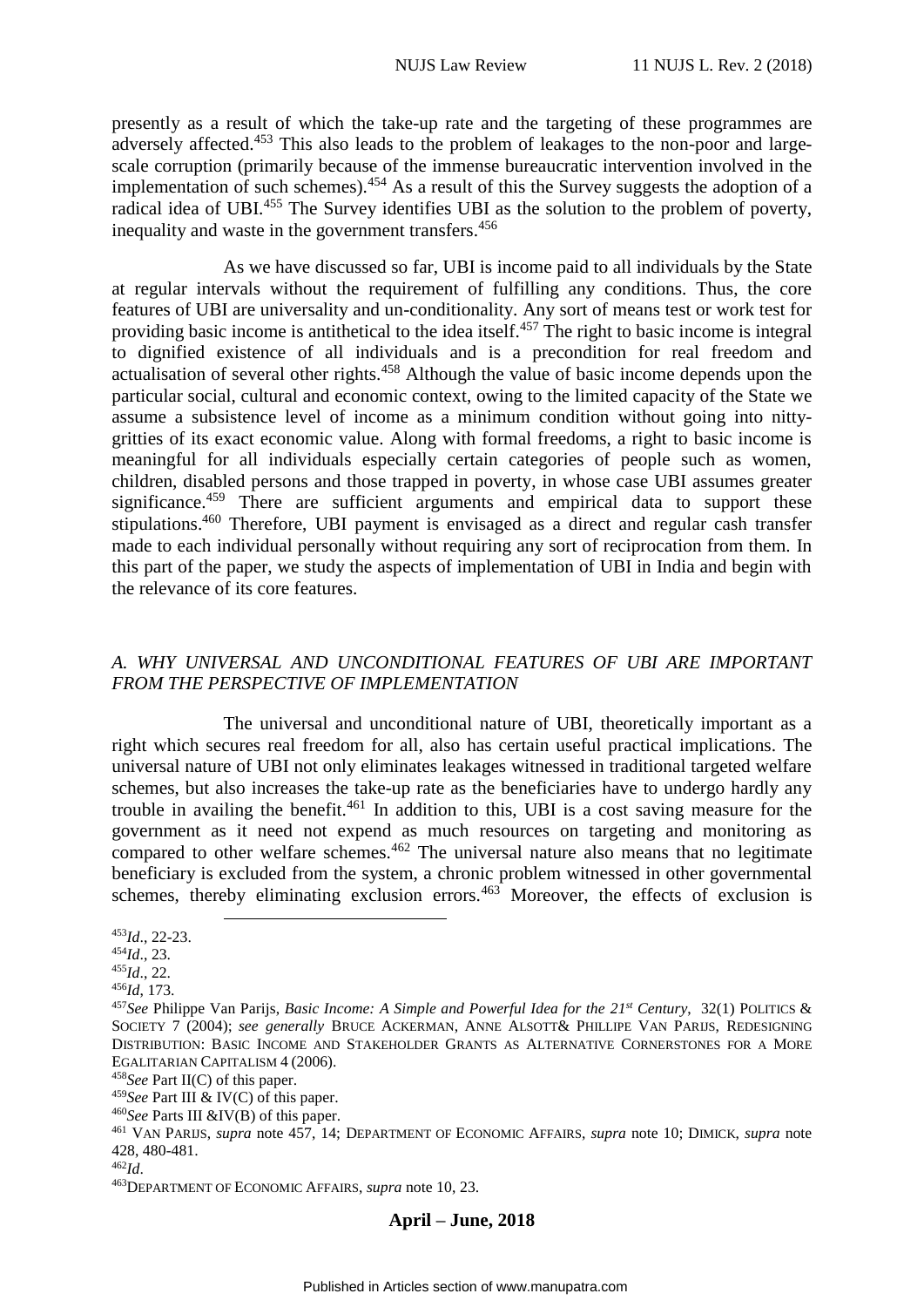generally felt by those who are worse off than the rest including lower caste persons, homeless, extremely poor persons and those living at the margins of the society. UBI provides a guarantee against such exclusion. Finally, by circumventing a bureaucratic process of good distribution and replacing it with a system of direct cash transfer, the scope for corruption and leakages is vastly reduced.<sup>464</sup>

The unconditional nature of UBI, requiring no means-test for availing the benefit is a feature having immense practical value to those who seek to benefit from a right to basic income. The fact that the discretional autonomy now vests with the individual to spend the money in a way she likes improves choice efficiency. Usually, workers find themselves in a trap where they cannot change jobs owing to fear of financial interruption.<sup>465</sup> UBI can help workers evade this trap by promising regular benefits. Also it allows people to shift employment once their skills and prospects improve while working on a part-time basis or for low rates, without having to get trapped in a job.<sup>466</sup> If social justice seeks to enable realisation of each person's own conception of a good life by handing her the real freedom (means) to achieve it through a basic income, UBI is liberating to say the least. $467$  In that sense, UBI is the means of achieving a good life due to widening one's opportunity base owing to the resource at hand, especially for those with the fewest opportunities. Here real freedom is thus being viewed as a matter of means (and not just as a matter of right).<sup>468</sup> For example, if one seeks to further empower a worker, the unconditional nature of UBI is attractive because it gives her greater bargaining power and helps her secure fairer terms and a better job.<sup>469</sup>

On the same lines, it is also argued that a basic income would help serve each individual's interest and help each person fulfil those interests in their own time as per their commitments. <sup>470</sup> Basic income throws open the door for a variety of non-hierarchical conceptions of the good life without imposing upon the poor another's perception of how to live a life, thus, giving them the opportunity to bring a difference in their lives on their own. All that is required is to trust the people with the money provided to them and considering them capable enough to be able to bring a difference in their lives according to their needs and valued conceptions.

Thus, perhaps UBI is economically valuable not just because it eliminates the poverty trap but it directly promotes "flourishing of human capital."<sup>471</sup> Allowing youngsters or students to access internships and apprenticeships, allowing overburdened low-wage earners some leisure and simply enabling parents to spend more time with children are means of building a happier, productive and proactive workforce.<sup>472</sup> Economic advantages of low poverty, and better equipped and more skilful workforce could be tremendous for any country.

Another advantage of UBI is implicit in the nature of the distributive good itself – cash. Governments worldwide are shifting to cash transfer in lieu of subsidies due to the advantages a cash transfer mechanism provides, namely, efficient and targeted delivery of

<sup>464</sup>*Id*.

<u>.</u>

<sup>465</sup>*See* VAN PARIJS, *supra* note 121, 177.

<sup>466</sup> VAN PARIJS, *supra* note 457, 14.

<sup>467</sup>*Id*., 15-16.

<sup>468</sup>TSHERNEVA & WRAY, *supra* note 426, 128.

<sup>469</sup> VAN PARIJS, *supra* note 457, 15.

<sup>470</sup>*See* Bill Jordan, *Basic Income and Common Good* in ARGUING FOR BASIC INCOME (1992).

<sup>471</sup> VAN PARIJS, *supra* note 121, 178.

<sup>472</sup>*Id*.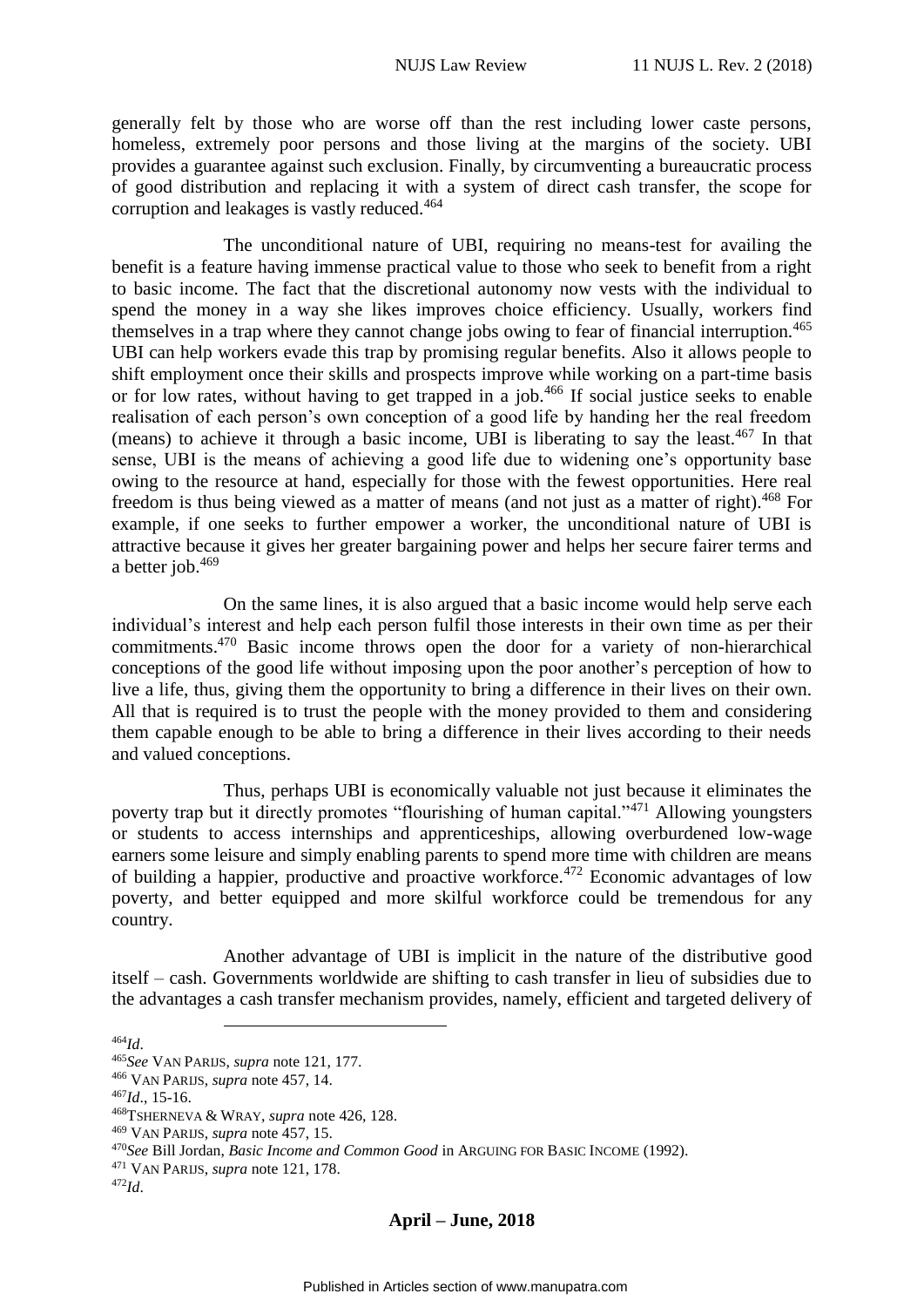the good, cutting down on leakages by doing away with middle-men, avoiding exclusion errors and savings on administrative costs. This mechanism is termed 'Direct Benefit Transfer' ('DBT'). DBT scheme was launched by the Government of India in January, 2013 for making direct cash transfers of benefits, wage payments, and subsidies into the bank accounts of the beneficiaries through electronic methods.<sup>473</sup> The objective of the scheme was to minimise delays in transfers and circumvent the problem of targeting the beneficiaries. It is pertinent to mention here that UBI can be envisaged under a DBT system for efficient disbursal of benefits. This aspect is also dealt with in greater detail in subsequent sections.

# <span id="page-47-0"></span>*B. UBI VIS-À-VIS OTHER EXISTING WELFARE SCHEMES*

UBI has been mooted as a welfare measure that will solve the shortcomings of existing social welfare schemes of the government which range from poor targeting to misallocation of funds to leakages. However, it is to be noted that UBI cannot be a full replacement of existing welfare schemes. The Economic Survey 2016-17 ('Survey') itself notes that UBI is not an option of substitution of State welfare machinery but is a supplement to the existing State welfare mechanism.

According to the Survey, the reason for considering UBI not as substitute but as supplement is because on a substitution of the major public programs (like PDS and MNREGA), the effect of abolition of most such subsidies on those who were benefitted by it will have to be taken into account while measuring UBI (as a replacement program).<sup>474</sup> This will require one to consider a number of other general equilibrium effects.<sup>475</sup> For instance, if the PDS is replaced, it will lead to increase in the market prices of cereals and if the MNREGA is done away with it might lead to a fall in the market wages for rural casual labour.<sup>476</sup> Therefore, a UBI which shall supplement and support the existing public policy of the government is what should be given a preference over a UBI supplanting the existing welfare machinery of the State.

Likewise, having a UBI system in place does not mean the need to build state capacity is diminished. State is still bound to build state capacity to provide a number of public goods, be it health or education.<sup>477</sup> Thus, UBI is not a substitute for state capacity in these matters but only an efficient benefits transfer mechanism.

However, it has been argued at some places that using UBI as the sole antipoverty programme of the government will ensure minimum leakages unlike current range of subsidies.<sup>478</sup> Removing food items, petroleum, fertilisers and rural employment schemes is said to "free up resources" which instead can be used for UBI payment.<sup>479</sup> In fact, replacing

<u>.</u>

<sup>473</sup>Vikram Srinivas & Avani Kapur, *Direct Benefit Transfer (DBT), Jan Dhan, Aadhaar and Mobile (JAM) GOI, 2017-18*, 9(6) BUDGET BRIEFS 1, 2 (2017).

<sup>474</sup>DEPARTMENT OF ECONOMIC AFFAIRS, *supra* note 10, 189.

<sup>475</sup>*Id*.

<sup>476</sup>*Id*.

<sup>477</sup>*Id*., 174.

<sup>478</sup> Sunny Verma, *Universal Basic Income: Scheme Should be for all Indians, Not Just for BPL Population, says Guy Standing*, THE INDIAN EXPRESS, January 29, 2017, available at http://indianexpress.com/article/business/business-others/universal-basic-income-scheme-should-be-for-allindians-not-just-for-bpl-population-says-guy-standing-4496537/ (Last visited on February 6, 2018). <sup>479</sup>*Id*.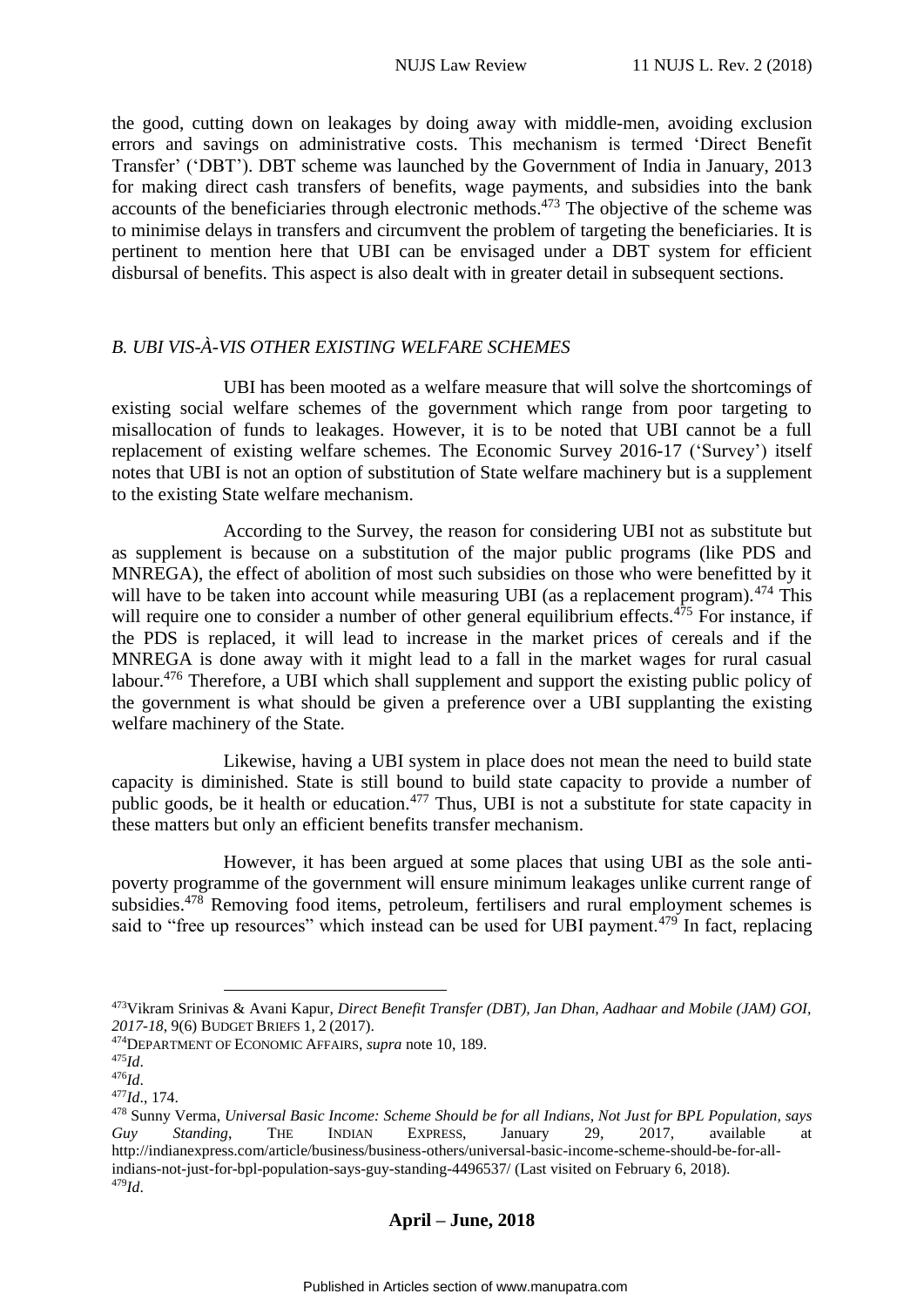the numerous existing welfare payments with a single UBI has been considered desirable.<sup>480</sup> Existing plethora of schemes are said to further the indignity of the poor by rendering them to the mercy of corrupt bureaucrats and inefficient institutions.<sup>481</sup>

Such arguments in favour of blanket substitution of welfare schemes with a single UBI are fraught with difficulties. The moot question is whether the existing heterogeneous schemes can be substituted by a homogeneous UBI.<sup>482</sup> The answer is that they are not perfect substitutes. For instance, Integrated Child Development Services ('ICDS') programme under which special ration is provided to children below five years as well as nursing and expectant mothers, there is a system of monitoring the child's growth and education, and the woman's nutrition and health.<sup>483</sup> If ICDS is done away with, this effective system which took years to build is simply lost. This is perhaps why the Survey suggests that women and child welfare schemes may not need a replacement and UBI should be considered as a top up to the already existent benefits.<sup>484</sup>Similarly, MNREGA not only plays a role in determining rural minimum wages but also delivers additional benefits to the society. Productive work carried out under the programme like constructing roads, de-silting water bodies, clearing lands or building check dams help in community asset building, improving agriculture and rural development.<sup>485</sup> If a UBI were to replace it, all these material benefits of rural employment scheme would have to be foregone.

It must be noted that there also exist welfare schemes currently which are typically constructed around models of employee contributions. A report states that even a high level of basic income would not be capable of replacing the existing social security systems because, most of the benefits from these schemes are insurance or income based and thus, the monetary coverage is substantial.<sup>486</sup> On the other hand, subsistence level basic incomes paid to citizens will be less compared to the benefits from such schemes.<sup>487</sup>However, a significantly high basic income having a greater effect on income inequality and distribution might make things different.<sup>488</sup>

The suggestion of UBI acting as a replacement for existing welfare scheme has been described as "an attack on welfare schemes".<sup>489</sup> It has been argued that it is ethically wrong to compare benefits of UBI to existing in-kind and cash subsidies.<sup>490</sup> Therefore, the government in the guise of introducing UBI must not drop the axe on other equally vital welfare schemes. More importantly, as mentioned earlier the State must not shed its responsibility of capacity building especially in education and health sectors.

<sup>485</sup> MAHENDRAN & INDRAKANT, *supra* note 482.

<u>.</u>

<sup>480</sup> The Economist, *India Debates the Case for a Universal Basic Income*, February 2, 2017, available athttps://www.economist.com/news/leaders/21716027-india-should-replace-its-thicket-welfare-paymentssingle-payment-india-debates-case (Last visited on February 6, 2018).

<sup>481</sup>*Id*.

<sup>482</sup> A. Mahendran & S. Indrakant, *Why Universal Basic Income Is Not a Perfect Substitute for Existing Subsidy Schemes*, THE WIRE, October 23, 2017, available athttps://thewire.in/189870/universal-basic-income-india/ (Last visited on February 6, 2018).

<sup>483</sup>*Id*.

<sup>484</sup>DEPARTMENT OF ECONOMIC AFFAIRS, *supra* note 10, 189-190.

<sup>486</sup>KELA-FPA, From Idea to Experiment: Report on UBI experiment in Finland 5 (Working Papers Series, Paper No.106, 2016).

<sup>487</sup>*Id*., 23.

<sup>488</sup>*Id*.

<sup>489</sup>Madhura Swaminathan, *Getting the Basics Wrong*, THE HINDU, March 1, 2017, available at http://www.thehindu.com/opinion/lead/getting-the-basics-wrong/article17383649.ece (Last visited on February 6, 2018).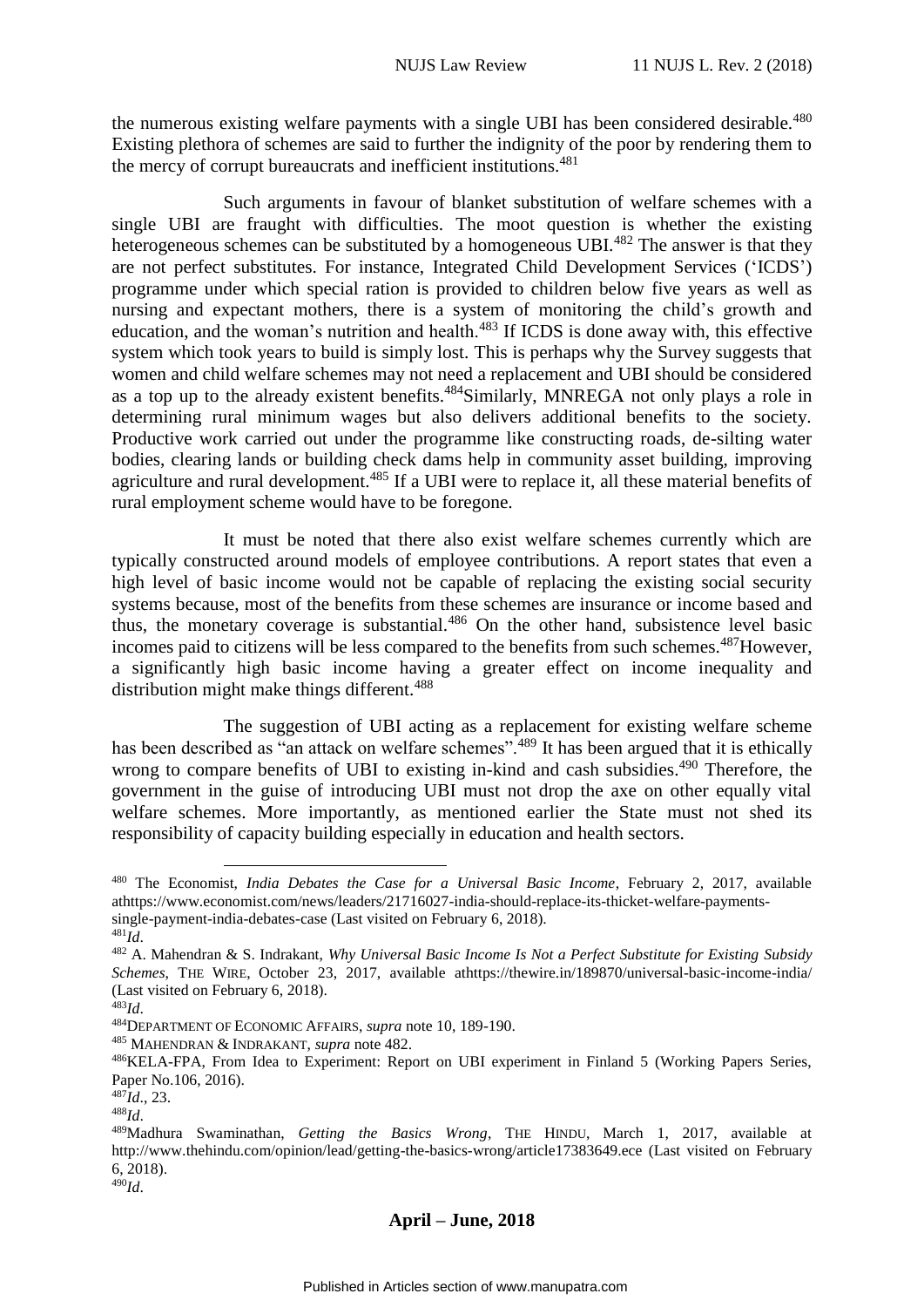If the issue is of affordability that demands withdrawal of existing beneficial schemes, then there are alternatives available to the government. India has one of the lowest tax-GDP ratios and is poorly ranked in terms of tax compliance.<sup>491</sup> Less than two percent of earning Indians pay income tax.<sup>492</sup> Raising tax collections will not only boost revenues but also UBI may operate efficiently if the influential middle class in India had an interest in its functioning as potential taxpayers who are also entitled to its benefits.<sup>493</sup> So far, there has been no concrete resource mobilisation plan for funding UBI which only strengthens the fears of cost cutting by replacing existing schemes.<sup>494</sup> If that were true, UBI might prove counterproductive.

Therefore, it has been suggested that it is prudent to have a mix of UBI supported by other important subsidy and welfare schemes.<sup> $495$ </sup> Since many subsidy schemes are operated by respective state governments, successful State schemes might also be allowed to remain and function.<sup>496</sup> However, a UBI may allow for withdrawing certain policies of the government considering the fact that there are more than 950 central government schemes in place along with a public welfare machinery existent in each State as well. With fifty percent of the schemes being over twenty-five years old and the humungous number of schemes in place, there could be significant amount of savings to the government (in terms of bureaucratic costs and time) by replacing many of these schemes with UBI.<sup>497</sup>On the other hand, the Economic Survey provides a list of certain schemes whose replacement should be avoided.<sup>498</sup>

A careful call has to be taken on identifying the schemes that could be replaced. Apart from the social necessity and economic utility, administrative efficiency could be a determining factor.<sup>499</sup> In order to reduce administrative costs, firstly, more administration-heavy programmes could be chosen for replacement and secondly, only those programmes that cover a smaller and concise target population could be retained.<sup>500</sup> Furthermore, where the introduction of a basic income is accompanied by the abolition of certain other programs it may generate spill-over effects such as pushing some claimants of the discontinued programmes into other programmes.<sup>501</sup> This may in turn have an impact on the effectiveness and cost of those programs which would now face an increased administrative burden. In such cases, careful administrative analysis would be required to establish whether the administration of a targeted support program would be better integrated with more general selective programs than with a basic income.<sup>502</sup>

Hence, an associated objective of introducing UBI must be streamlining of existing welfare programmes and not substituting them in totality.

<sup>491</sup>*Id*.

<u>.</u>

<sup>492</sup> The Economic Times, *Why Income Tax Payers In India are a Small and Shrinking Breed*, February 2, 2017, available at https://economictimes.indiatimes.com/news/economy/policy/why-income-tax-payers-in-india-are-asmall-and-shrinking-breed/articleshow/56929550.cms (Last visited on February 6, 2018).

<sup>493</sup> THE ECONOMIST, *supra* note 480.

<sup>494</sup>SWAMINATHAN, *supra* note 489.

<sup>495</sup> MAHENDRAN & INDRAKANT, *supra* note 482.

<sup>496</sup>*Id*.

<sup>497</sup>DEPARTMENT OF ECONOMIC AFFAIRS, *supra* note 10, 177.

<sup>498</sup>*Id*.,189-90.

<sup>499</sup>Jurgen De Wispelaere & Lindsey Stirton, *The Administrative Efficiency of Basic Income*, 39(1) POLICY & POLITICS 115, 125-127 (2011).

<sup>500</sup>*Id*.

<sup>501</sup>*Id*.

<sup>502</sup>*Id*.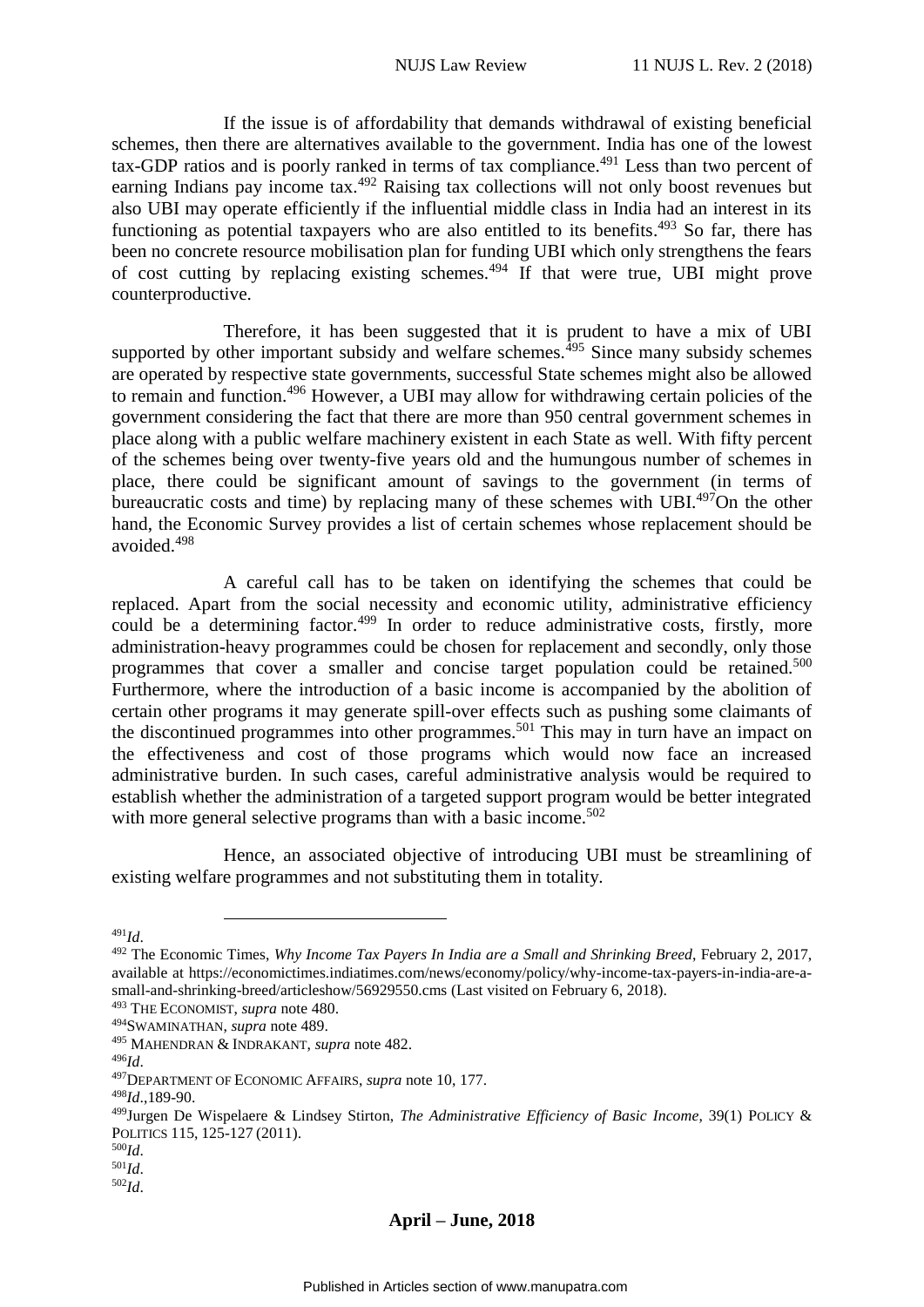### <span id="page-50-0"></span>*C. HURDLES IN IMPLEMENTATION*

Social institutions are to be designed in a way that they offer secure and reliable access to basic distributive goods, especially to those whose access is constrained due to various limitations.<sup>503</sup> UBI, by virtue of being universal and unconditional helps fulfil this objective. Although there has been a great deal of discussion on basic income, the issue of implementation has been neglected.<sup>504</sup> This could be due to a comparative finding that basic income is a far more optimal policy than selective social assistance schemes leading to the assumption that basic income is efficient and does not suffer from deficiencies found in other programmes.<sup>505</sup> Even if these findings are true it does not mean that UBI is not inhibited by any other practical difficulty.

Unlike other selective schemes, UBI owing to its nature bypasses most problems faced by the former. This has also been attributed to the fact that basic income presumes less about people it is intending to aid as opposed to other in-kind or cash transfer schemes and in that regard, it is less demeaning.<sup>506</sup> Despite this it is not sufficient to have universal UBI in a "nominal" sense which is only removing barriers of access.<sup>507</sup> It is to be ensured that in line with the philosophical justifications for UBI, it must be truly universal and every single person must be able to effectively access it. This is "substantive" universalism of UBI.<sup>508</sup> Therefore, the State must guarantee that basic income reaches the most vulnerable and marginal social groups like homeless, persons with disabilities and immigrants.<sup>509</sup>All of this demands that the following three 'bottlenecks' need to be successfully overcome:

"…maintaining a population-wide list, or "cadaster", of eligible claimants ensuring full takeup; instituting robust modalities of payment that reach all intended beneficiaries; [and] designing an effective oversight mechanism in a policy context that explicitly opposes client monitoring."<sup>510</sup>

The first task is related to listing of all entitled beneficiaries of UBI which is usually the list of all citizens.<sup>511</sup> Just the fact that UBI is not targeted does not mean all beneficiaries are automatically identified and hence,a database needs to be created and maintained. Afterwards, a system for transferring cash to all beneficiaries needs to be created and technical modalities of payment mechanisms need to be worked out.<sup>512</sup> Any system that transfers money to one particular individual in a family must be avoided as it is antithetical to individual empowerment under UBI and may also negate the fight for just intra-household distribution which is a facet of gender equality.<sup>513</sup> The problem with individual disbursement is of financial inclusion of a large number of people. Access to banking mechanisms must be

<u>.</u>

<sup>503</sup>POGGE, *supra* note 180, 52.

<sup>504</sup>Jurgen De Wispelaere & Lindsay Stirton, *A Disarmingly Simple Idea? Practical Bottlenecks in the Implementation of a Universal Basic Income*, 65(2) INTERNATIONAL SOCIAL SECURITY REVIEW 103 (2012). <sup>505</sup>*Id*.,104.

<sup>506</sup>*Id*., 106.

<sup>507</sup>*Id*., 107.

<sup>508</sup>*Id*.

<sup>509</sup>*Id*. <sup>510</sup>*Id*., 105.

 $511$ *Id.*, 108.

<sup>512</sup>*Id*., 111.

<sup>513</sup>*Id*., 112.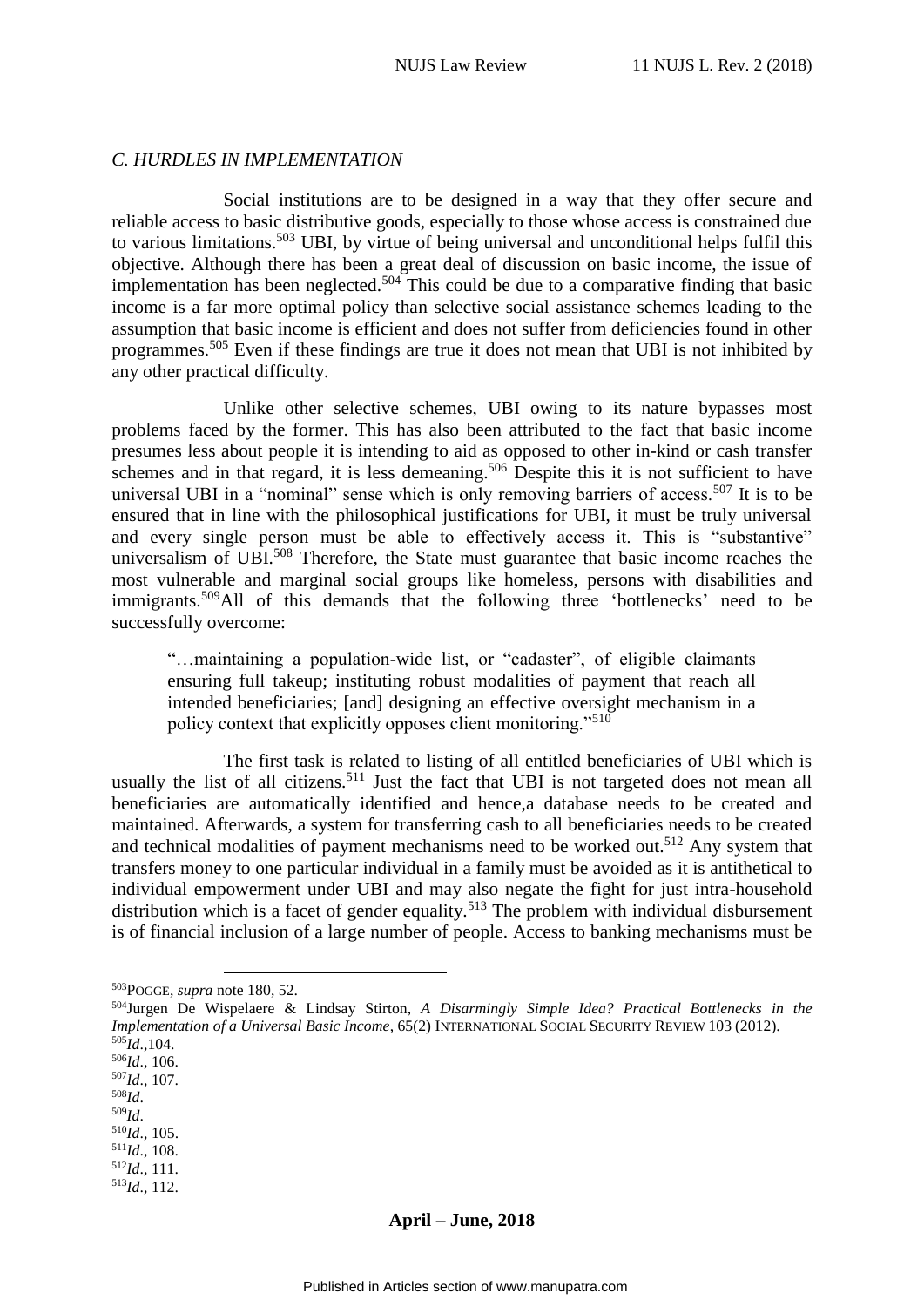developed to facilitate UBI payment. Finally, there is a need for an oversight system particularly focused towards ensuring take-up of basic income by marginalised sections of the society.<sup>514</sup> It requires regular identification of non-take-up, rectification and feedback for ensuring non-recurrence of exclusion.<sup>515</sup> Therefore, the elements of identification/ listing of beneficiaries, method of payment disbursement that has universal reach, and effective monitoring and rectification of errors are relevant for us.

One other contentious aspect of implementing UBI is the question of whether the rich and relatively well-off should be given basic income at all. It is contentious because in a country like India characterised by entrenched income inequality, deviating public money to the rich instead of using it for the welfare of the poor might invoke public criticism and resistance.<sup>516</sup> It can also become politically challenging. As to the question of whether those already having enough money deserve basic income, the answer is clear from the rights perspective. A right to basic income is universal and unconditional and is rooted in dignity of all individuals. It does not discriminate among class divides.

However, there can be other practical ways of looking at it. First, it might be the case that the rich may not be desirous of claiming basic income which could be paltry compared to their income from other sources. Secondly, many altruistic individuals might prefer not to receive such basic income. Finally, the scarce financial resources of the government must be allocated in a manner that maximises the welfare of the least well-off. A way of resolving this apparent conflict is by invoking, as suggested by the Economic Survey 2016-17 itself, a distinction between *de jure* universality and *de facto* universality.<sup>517</sup> This essentially means that the right to basic income is available universally but certain persons or classes or persons can be excluded from the payment of UBI. This is purely owing to practical considerations mentioned above.

This distinction rests on the premise that like other rights, a person can give up her right to basic income or choose not to exercise it. Hence, those considered undeserving of the benefits, like those who belong to the financially well off classes of the society, can be urged, conditioned or nudged to not claim it. However, this cannot be done via denial of the right by the State or other forms of coercion. It must be voluntary in nature and the concerned individual's own decision. This is a marked shift away from the usual approach to targeting by including the deserving to an approach of excluding the non-deserving. Some of the ways of doing this could be adopting a 'give it up' scheme to let the non-deserving voluntarily give up basic income.<sup>518</sup> This has been successful in making the rich give up their gas subsidies in India and government is planning to do the same with food subsidies. 519

Not only is blanket exclusion of rich against the spirit of UBI but it also poses certain other difficulties. There could be persons whose earnings are substantial enough to be considered undeserving of basic income. However, it may not be the case that it is always so. For instance, there could be a sudden fall in their incomes due to factors such as job retrenchment or economic recession. They can also face income loss during the intervening

1

<sup>514</sup>*Id*., 115.

<sup>515</sup>*Id*.

<sup>516</sup>DEPARTMENT OF ECONOMIC AFFAIRS, *supra* note 10, 191.

<sup>517</sup>*Id*.

<sup>518</sup>*Id*.

<sup>519</sup>FirstPost, *LPG Subsidy Success: Modi Govt's Give-It-Up Campaign Will Now Ask People to Forego Food Subsidies*, April 25, 2017, available at http://www.firstpost.com/business/lpg-subsidy-success-modi-govts-giveit-up-campaign-will-now-ask-people-to-forego-food-subsidies-3402822.html (Last visited on February 7, 2018).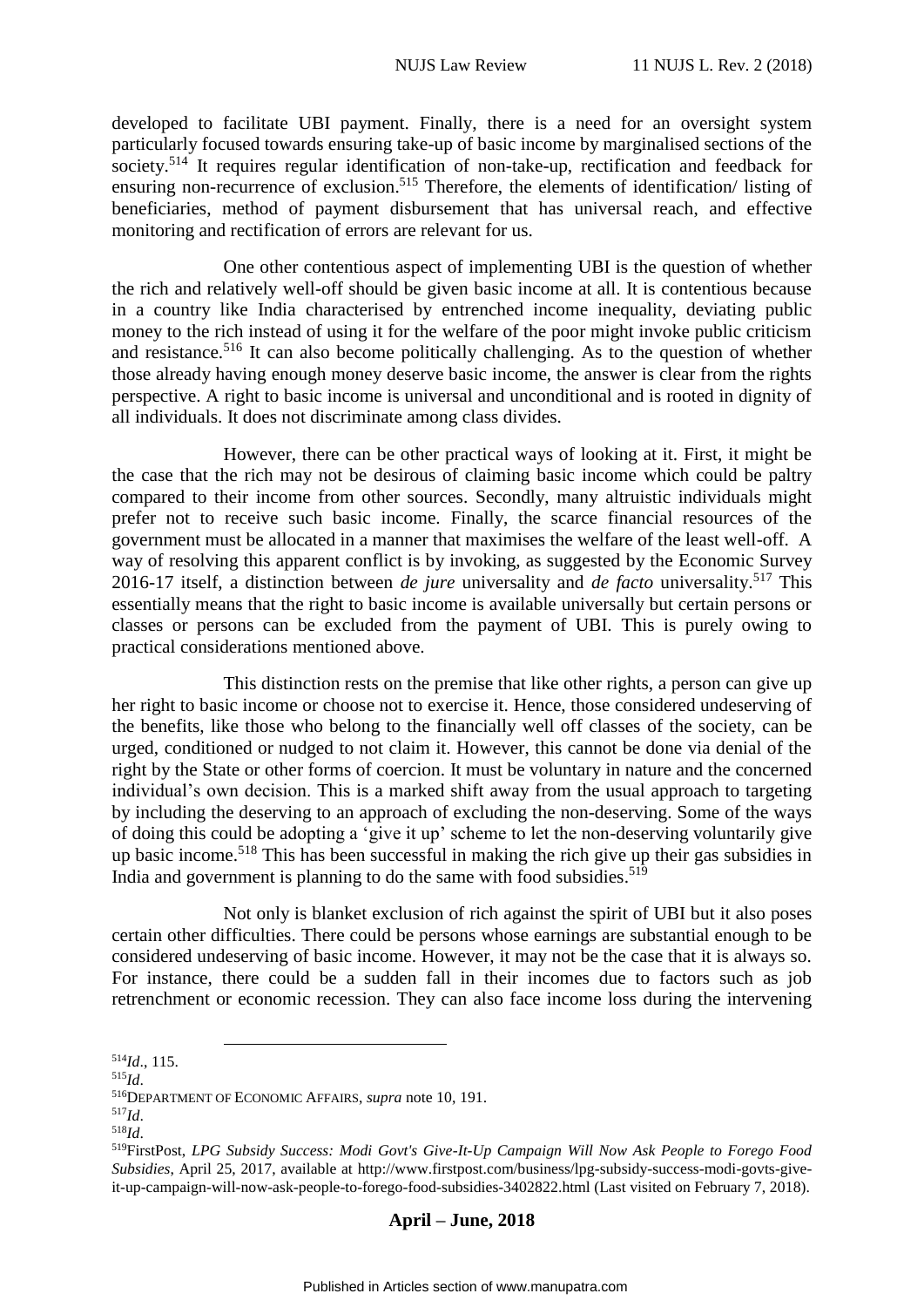period between two jobs. In such scenarios, basic income is necessary to protect people from transitory shocks.

Hence, instead of using income levels to exclude the non-deserving from basic income, more creative methods like voluntary give it up options can be identified and used for tackling this issue without directly violating right to basic income of citizens. Any such surrender of the right should also include an option to revoke it in future and claim basic income as per the present day needs of the individual.

# <span id="page-52-0"></span>*D. IS JAN DHAN – AADHAR – MOBILE ('JAM') TRINITY A POSSIBLE SOLUTION?*

The Economic Survey 2016-17 proposes the Jan Dhan– Aadhar – Mobile ('JAM') platform for implementing UBI in India.<sup>520</sup> JAM trinity, as it has been called, is the government's flagship programme for DBT. It was initially created for effective cash transfers because government subsidy schemes were proving vulnerable to leakage, poor targeting and exclusion errors, causing huge losses to the public exchequer.<sup>521</sup> JAM enables the State to offer support to poor households with much better targeting and lesser distortions.<sup>522</sup>

The system is designed in the following manner. The government undertook a large-scale financial inclusion scheme called *Pradhan Mantri Jan Dhan Yojana* wherein new accounts were opened for previously unaccounted persons, debit cards were issued against such accounts and steps were undertaken to improve last-mile connectivity. <sup>523</sup> *Aadhar* cards using a biometric identification system were issued to citizens of India and bank accounts were seeded with *Aadhar* numbers.<sup>524</sup> Owing to large scale penetration of mobile network in India and the potential of mobile banking (m-banking), mobile numbers of recipients was also seeded into the system, thus forming the JAM trinity.<sup>525</sup> The apparent benefit of using *Aadhar* comes from its potential in eliminating "ghost beneficiaries" and at the same time reducing wastage.<sup>526</sup> The *Jan Dhan* programme introduced by the government with the intention of ensuring financial inclusion has brought in a significant number of people into formal banking mechanism, and linking these accounts with *Aadhar* numbers helps make DBT payments to a citizen's *Jan Dhan* account.<sup>527</sup> Further the biometric authentication involved in *Aadhar* allows for a mechanism of withdrawal through micro-ATMs with the person's thumbprint alone.<sup>528</sup> The idea of linking mobile numbers with *Aadhar* in order to utilise high mobile coverage and overcome poor banking infrastructure has enabled an alternative payment mechanism.<sup>529</sup> JAM is being used for transferring cooking gas subsidies directly into the bank accounts, among other subsidies, and has proven effective and

1

<sup>520</sup>DEPARTMENT OF ECONOMIC AFFAIRS, *supra* note 10, 194.

<sup>521</sup>Department of Economic Affairs, Ministry of Finance, *Economic Survey 2014-15*, 52 (February 2015).

<sup>522</sup>*Id*.

<sup>523</sup>*Id*.

<sup>524</sup>*Id*.

<sup>525</sup>*Id*., 64-65.

<sup>526</sup>Isvary Sivalingam & Lokesh Kumar, Feeding India's Poor: Plugging the Leakage Without Doing Any Harm, MICROSAVE, 4 (May 2016), available at

http://www.microsave.net/files/pdf/1464672534\_PB\_14\_Feeding\_India\_s\_Poor\_Plugging\_Leakages\_Without Doing Any Harm.pdf (Last visited on February 7, 2017).

<sup>527</sup> SRINIVAS & KAPUR, *supra* note 473, 3; *see* Pradhan Mantri Jan Dhan Yojana, *Progress Report*, available at https://www.pmjdy.gov.in/account (Last visited on February 7, 2017).

 $528 \tilde{I}$ *d*., 5.

<sup>529</sup>*Id*., 3.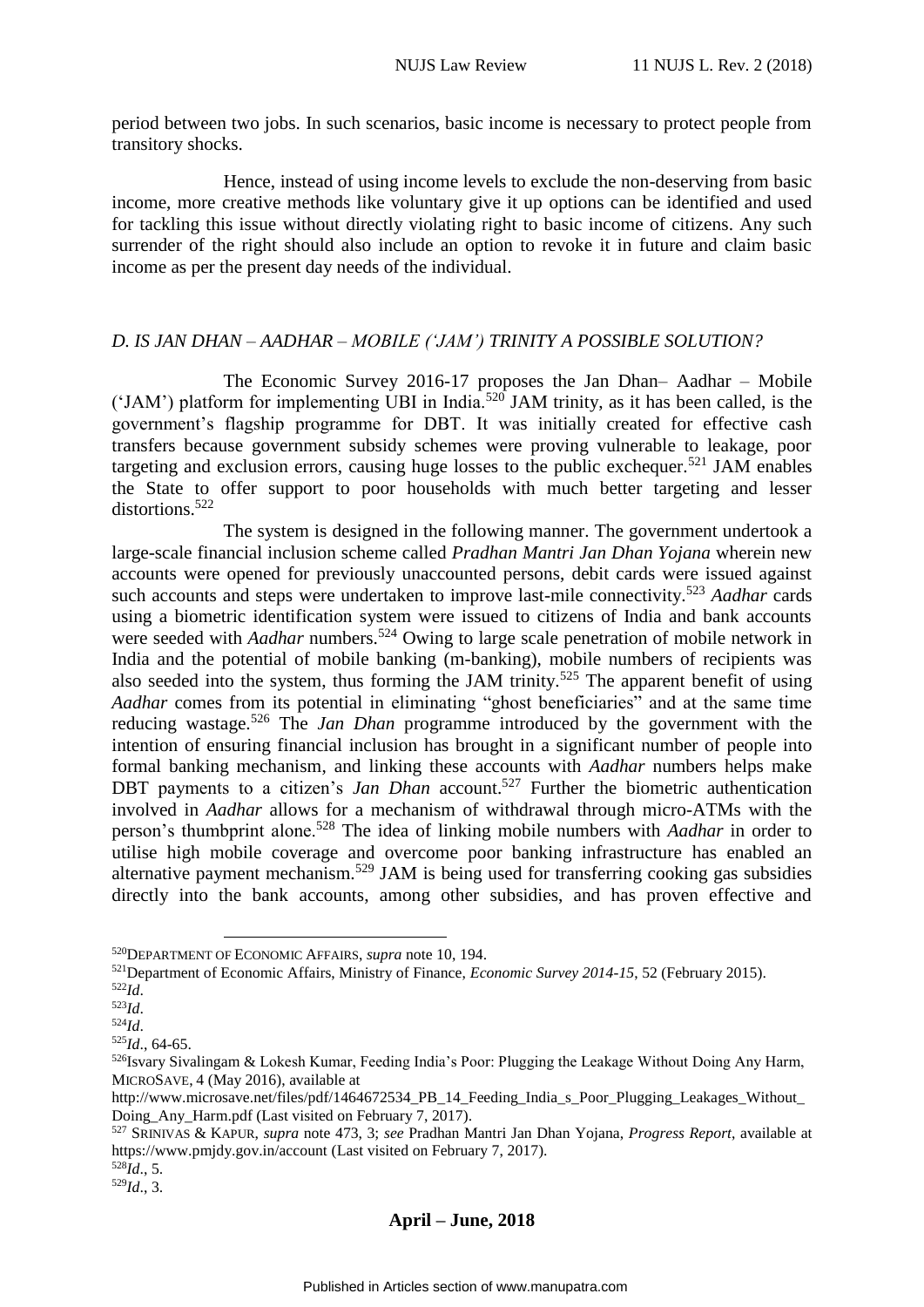economic form of payment disbursal for the government. The government has extended DBT using JAM to other schemes such as PDS, wage payments, pension programmes etc.

With regard to UBI, in order for it to be possible for the government to send money to each and every individual's account, the government will need to have a record of all the citizens of the country. Since the efforts to bring *Aadhar* identification cards for the entire population of India are already being undertaken, by using the JAM model, the government shall essentially not be incurring any extra costs with the implementation of a UBI as to the identification of the beneficiaries. Thus, the first bottleneck of listing all the beneficiaries of UBI without any exclusion error can be overcome.

The additional costs and efforts, however, shall have to be put in by the government towards ensuring a robust mode of transfer of money. In this respect, there are three options available, namely, using *Jan Dhan* accounts of the beneficiaries, using other bank accounts linked to *Aadhar* and using Post Office accounts of the recipients. The issue of accessibility of banking services for the poor comes into picture in this regard. In fact, the Economic Survey of 2015-16 reports that the reach of *Jan Dhan* accounts being less than that of *Aadhar* suggests that the progress of JAM is hindered by the unbanked.<sup>530</sup> For instance, in case of the DBT transfers made through JAM in the gas subsidy scheme of the government, the Survey observed that the decreased sale of domestic cylinders was evidence of exclusion errors for the unbanked persons who were unable to access the subsidy under the program.<sup>531</sup> Therefore, in terms of accessibility, use of Post-Office accounts in order to make the payment should be made viable. Another option available with the government in regard to accessibility, which has also been suggested in the Survey, is to use Banking Correspondents ('BCs') who personally work to extend the reach of financial systems. <sup>532</sup> However, it has been reported that there is a dearth of BCs due to low salaries and little incentives.<sup>533</sup> Therefore, JAM model is yet to become fully functional and robust enough to overcome the second bottleneck of payment reach and accessibility barriers that we discussed earlier.

As far as the third barrier to the effective implementation of UBI is concerned, the Economic Survey 2016-17 which proposed UBI is largely silent upon it. It is not enough to have universal list of citizens and thorough payment mechanisms but it is imperative that a strong monitoring mechanism is in place to oversee UBI functioning. This monitoring agency should ideally be tasked with the following functions. It must ensure that the listing mechanism is error-free and continuously updated, with special focus on vulnerable groups of the society who are more likely to be missed out. Apart from focusing on extending the reach of payment accessibility, it should also ensure its flawless functioning. It should be sufficiently equipped to handle grievances that beneficiaries might wish for redressal. The idea of UBI is to eliminate the current agony a person goes through in order to seek her rightful payments from the government, and thus, any potential grievance against UBI payment must be immediately resolved. Further, it can also be tasked with conducting studies on the working of UBI, suggest improvements and record its usefulness in lives of

<u>.</u>

<sup>530</sup>Department of Economic Affairs, Ministry of Finance, *Economic Survey 2015-16*, 64 (February 2016). <sup>531</sup>*Id*., 57.

<sup>532</sup>DEPARTMENT OF ECONOMIC AFFAIRS, *supra* note 10, 182.

<sup>533</sup>*See* THE CENTRE FOR INTERNET AND SOCIETY, *Report on Understanding Aadhar and its New Challenges*, 10 (August 31, 2016), available at https://cis-india.org/internet-governance/blog/report-on-understanding-aadhaarand-its-new-challenges (Last visited on February 7, 2017); THE HINDU, *Direct Benefit Transfer "Jammed" by Last-Mile Challenge: Economic Survey*, February 26, 2016, available at

http://www.thehindu.com/business/budget/economic-survey-says-direct-benefit-transfer-jammed-by-lastmilechallenge/article8286008.ece (Last visited on February 7, 2017).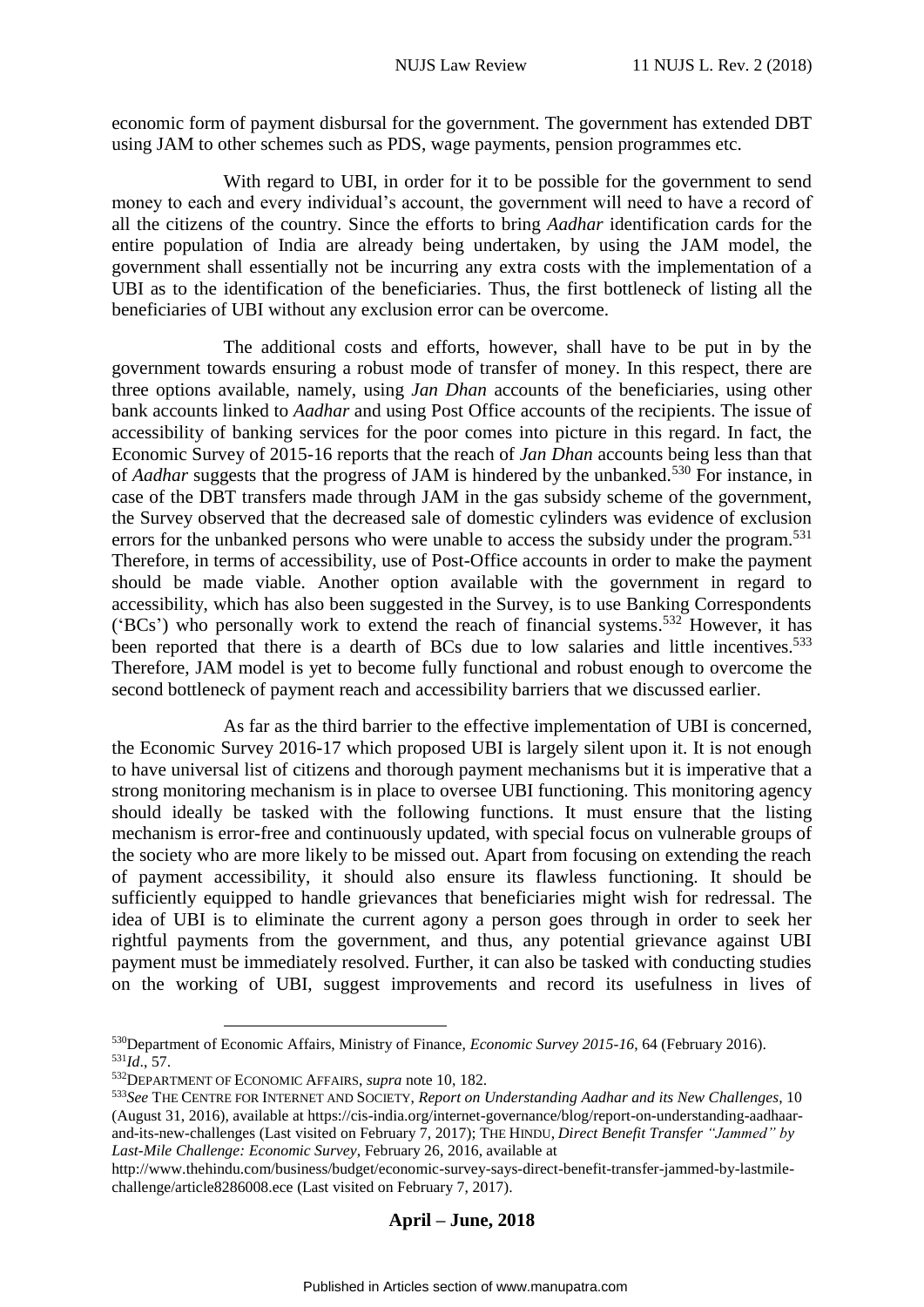individuals. Awareness programmes, especially among the likes of the sensitisation against alcohol conducted in Namibian experiment, could be under its range of functions.

Thus, by far the biggest challenge to UBI in India is the lack of infrastructure that could effectively handle social welfare system of such magnitude. An option could be gradually introducing UBI among the most disadvantaged and backward districts of India as pilot programmes until a full-fledged mechanism is in place which gives scope for expansion.<sup>534</sup>

JAM model seems attractive for launching UBI payment but its core component, *Aadhar* biometric identification system has itself been a matter of great contention and has constantly run into legal troubles. As of the date of writing this paper, *Aadhar* is under constitutional challenge before the Supreme Court of India on several grounds including arbitrary State transgression and violation of the fundamental right to privacy of Indian citizens.<sup>535</sup> A five-judge Constitutional bench of the Supreme Court is hearing the matter.<sup>536</sup>

Under the Unique Identification Project, *Aadhar* numbers and biometric information including fingerprint and iris scans of all enrolled citizens is stored in the Central Identification Data Repository ('CIDR').<sup>537</sup> Accordingly, *Aadhar* number acts as a common index of citizen's data and helps in correlation across government databases.<sup>538</sup> This feature of the system raises privacy concerns due to grave potential of abuse including mass surveillance. <sup>539</sup> Further, it is dangerous that *Aadhar* number is in human readable form which raises the risk of unauthorised identification and profiling, including the risk of identity theft.<sup>540</sup> Problems have also been cited in the security infrastructure of the CIDR, including fundamental flaws in the design of *Aadhar*, absence of procedural safeguards, opacity surrounding data collection and usage and overreliance on private players.<sup>541</sup> A data protection law is still in the pipeline and a committee has been setup for the said purpose.<sup>542</sup>

In light of the above, the use of *Aadhar* in disbursement of UBI does present serious challenges. First, the constitutionality of *Aadhar* is yet to be decided by the Supreme Court which has already begun hearing the matter and the verdict is expected to be pronounced in the next few months. Even if it is not struck down in its entirety, Supreme Court may read in substantive limitations and procedural safeguards into *Aadhar* which limits the purposes for which it could be used. In that case, it will have to be examined if *Aadhar* can be used for UBI or not. Secondly, biometric authentication used by *Aadhar* itself is probabilistic in nature.<sup>543</sup> This means our first bottleneck is not completely solved and

1

<sup>534</sup>DEPARTMENT OF ECONOMIC AFFAIRS, *supra* note 10, 192.

<sup>535</sup> NDTV, *Aadhaar Case In Last Lap, Supreme Court To Start Hearing Today: 10 Points*, January 17, 2018, available at https://www.ndtv.com/india-news/aadhaar-case-in-final-lap-supreme-court-to-start-final-hearing-10-facts-1800962(Last visited on February 7, 2017).

<sup>536</sup>*Id*.

<sup>537</sup>THE CENTRE FOR INTERNET AND SOCIETY, *supra* note 533, 7.

<sup>538</sup>*Id*.

<sup>539</sup>*Id*.

<sup>540</sup>*Id*.

<sup>541</sup>*Id*.,8.

<sup>542</sup>*See* JUSTICE B.N. SRIKRISHNA COMMITTEE OF EXPERTS ON A DATA PROTECTIONFRAMEWORK FOR INDIA, *White Paper of the Committee of Experts on a Data Protection Framework for India*, (November 27, 2017).

<sup>543</sup>*See* Anand Venkatanarayanan, *A Response to Nandan Nilekani on Aadhaar*, MEDIANAMA, April 5, 2017, available at https://www.medianama.com/2017/04/223-nandan-nilekani-aadhaar/(Last visited on February 7, 2017); L. Viswanath, *Aadhaar Opponents Must Move Beyond Surveillance Fears and Focus on the Law's Flaws*, THE WIRE, February 2, 2018, available at https://thewire.in/219874/aadhaar-opponents-must-move-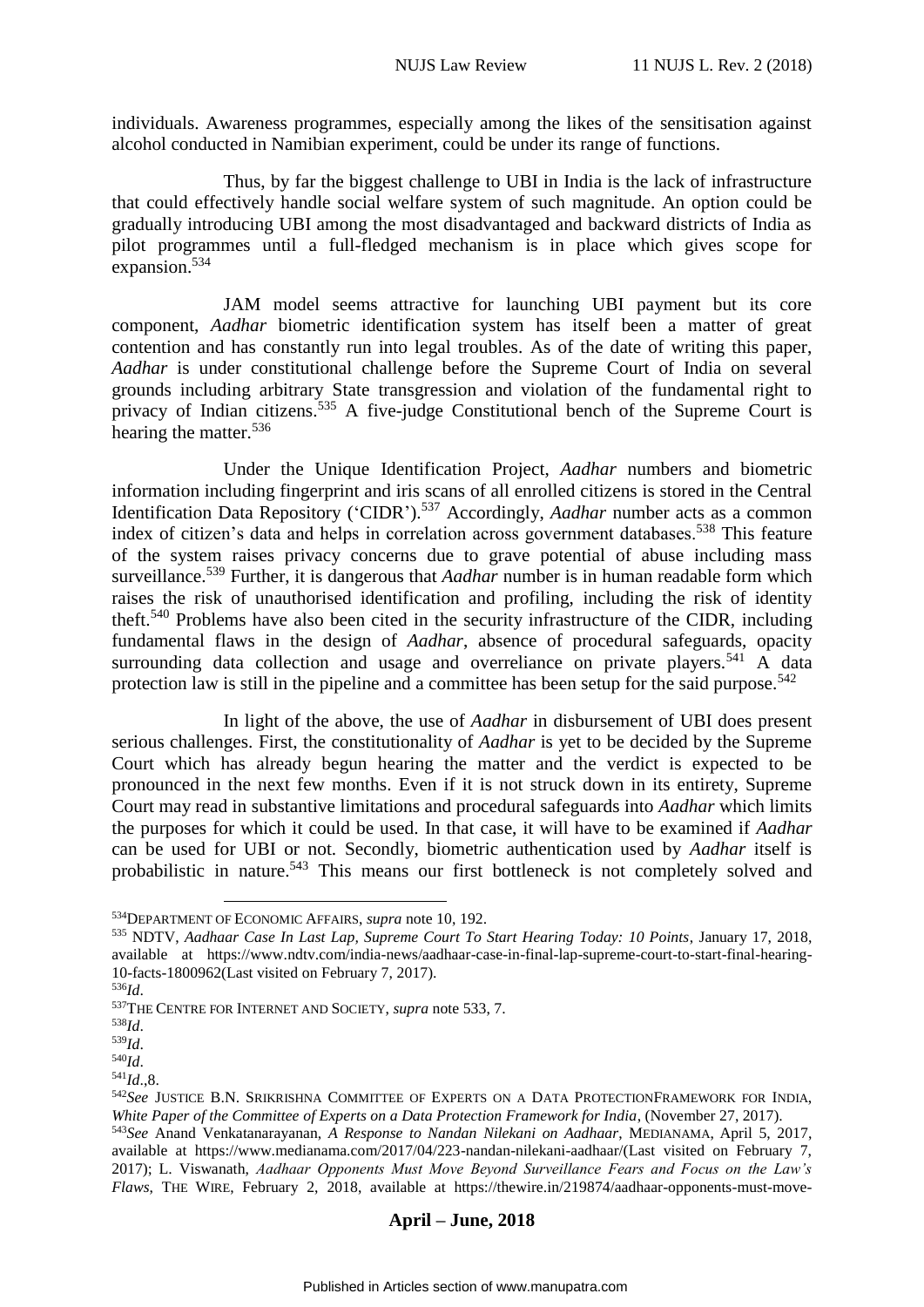potentially people could be excluded despite being eligible for UBI. Thirdly, *Aadhar* is optional in its legislative intent<sup>544</sup> which means that a person can identify herself in ways other than *Aadhar*. This could prove to be a challenge to UBI disbursal because there may not be a singular database of all individuals if people choose to identify themselves using other ways. Fourthly, *Aadhar* is only a mark of identification and not of citizenship.<sup>545</sup> *Aadhar* is issued on the basis of residence and not citizenship. Thus, if UBI were to be paid only to citizens of India it could prove a task to identify citizens within *Aadhar* database. This would necessarily involve targeting to exclude those who are not citizens and could also prove vulnerable to bogus beneficiaries leading to leakages. Fifthly, recently there have been discrepancies in linking bank accounts to *Aadhar*. <sup>546</sup> Such possibilities of interference in smooth functioning of payment mechanisms will only make UBI disbursal through JAM problematic. Steps must be taken to weed out any possibility of disruption.

Nonetheless, considering the already high outreach of the *Aadhar* and its significant success in improved targeting (as evident to some extent from DBT programmes), makes it the ideal medium for the purpose of identification and verification of individuals for the purposes of UBI payment transfer. Therefore, at least until the Supreme Court adjudicates upon the validity of *Aadhar*, the proposal to introduce JAM based UBI will remain in suspension. Only afterwards will a clearer picture of *Aadhar* emerge and UBI can be planned accordingly. At this stage, however, it appears that declaring *Aadhar* unconstitutional and junking the whole project will deliver a huge blow to any aspirations of realising a UBI in India for a long time to come.

### VI. CONCLUSION

<span id="page-55-0"></span>A right to basic income is integral to achieving real freedom and actualisation of rights of an individual. Within the conception of substantive dignity wherein the State is obligated to ensure a dignified life for all its citizens, a right to basic income is also located. It is so owing to the necessity of real freedom and actualisation of rights in leading a dignified and flourishing life. Under this framework, a right to basic income is consistent and defendable and also has the potential to be eventually constitutionalised. It is also relevant to Indian constitutional and legal jurisprudence which while dealing with a plethora of matters connected to social welfare has always recognised the Indian state as a primary caretaker of

<u>.</u>

beyond-surveillance-fears-focus-laws-flaws/ (Last visited on February 7, 2017); L. Viswanath, Four Reasons You Should Worry About Aadhaar's Use of Biometrics, THE WIRE, March 28, 2017, available at https://thewire.in/119323/real-problem-aadhaar-lies-biometrics/ (Last visited on February 7, 2017).

<sup>544</sup>SCROLL.IN, Reminder: Text of Supreme Court Order Saying Aadhaar is Not and Cannot be Mandatory, March 22, 2017, available athttps://scroll.in/article/832473/reminder-text-of-supreme-court-order-saying-aadhaar-isnot-and-cannot-be-mandatory(Last visited on February 7, 2017); THE INDIAN EXPRESS, *Supreme Court Reminds Govt: Aadhaar Cannot be Mandatory*, September 23, 2016, available at http://indianexpress.com/article/india/india-news-india/supreme-court-reminds-govt-aadhaar-cannot-bemandatory-3046983/ (Last visited on February 7, 2017).

<sup>545</sup> The Aadhaar (Targeted Delivery Of Financial And Other Subsidies, Benefits And Services) Act, 2016, §9 (*Aadhar* is neither a proof of citizenship or domicile); LIVELAW, *Aadhaar Card Is Not Proof Of Citizenship: Calcutta HC*, December 25, 2016, available athttp://www.livelaw.in/aadhaar-card-not-proof-citizenshipcalcutta-hc/(Last visited on February 7, 2017).

<sup>546</sup>Anand Venkatanarayanan & Srikanth Lakshmanan, *Aadhaar Mess: How Airtel Pulled Off its Rs 190 Crore Magic Trick*, THE WIRE, December 21, 2017, available at https://thewire.in/206951/airtel-aadhaar-uidai/ (Last visited on February 7, 2017); SCROLL.IN, UIDAI Tightens Rules to Link Aadhaar and Bank Accounts After Airtel Case, December 20, 2017, available at https://scroll.in/latest/862186/uidai-tightens-rules-to-link-aadhaarand-bank-accounts-after-airtel-case (Last visited on February 7, 2017).